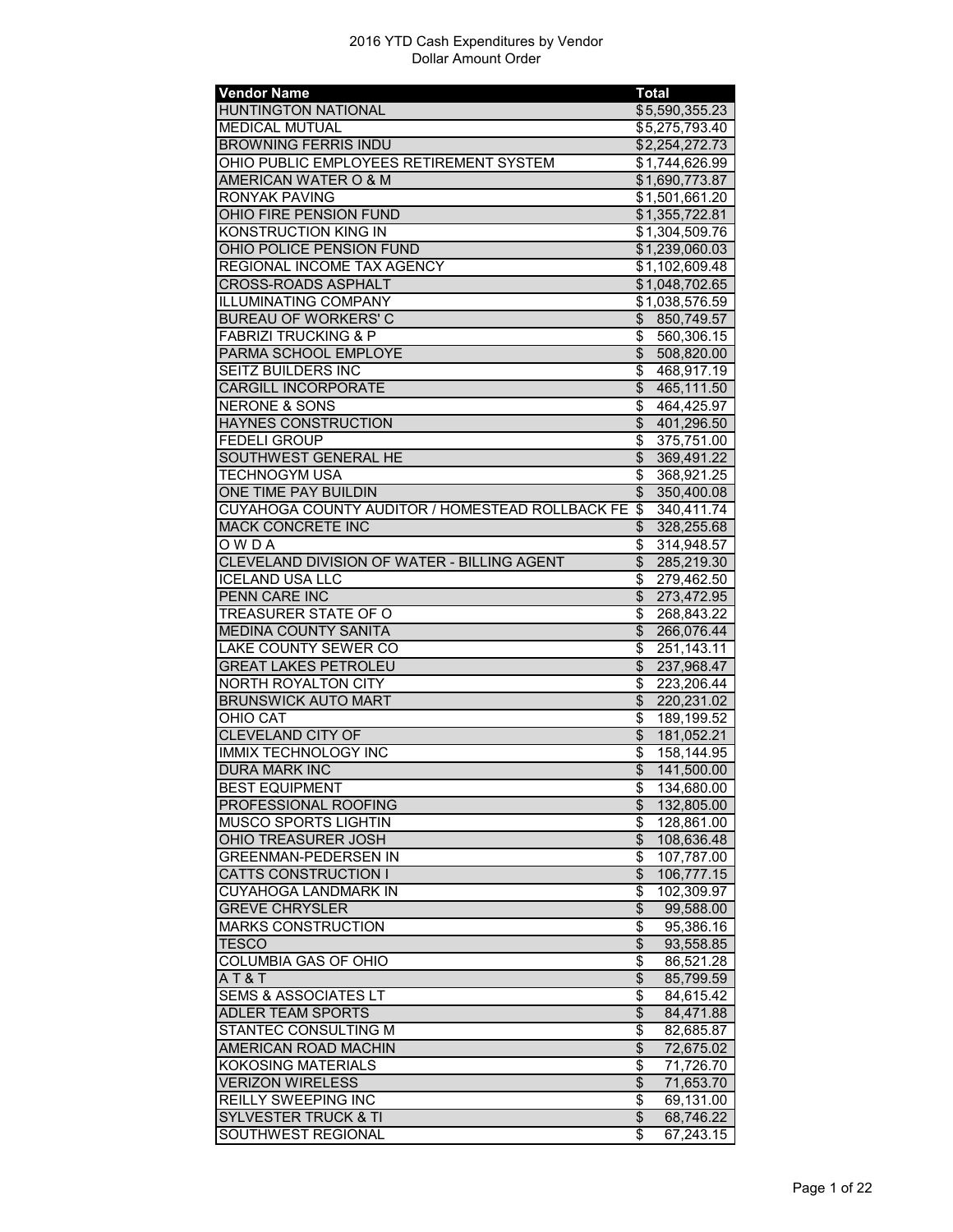| <b>NAPA AUTO PARTS</b>                         | \$                             | 62,202.40               |
|------------------------------------------------|--------------------------------|-------------------------|
| T M S ENGINEERS INC                            | \$                             | 58,260.71               |
| T A C COMPUTER INC.                            | \$                             | 57,312.25               |
| ZARZYCKI MALIK ARCHI                           | \$                             | 55,045.42               |
| <b>MEDINA SUPPLY COMPAN</b>                    | $\overline{\mathcal{L}}$       | 54,770.43               |
| <b>TYLER TECHNOLOGIES I</b>                    | \$                             | $\overline{5}$ 4,518.50 |
| SPOONER CONSTRUCTION                           | $\overline{\$}$                | 49,985.00               |
| <b>MARTIN CONCRETE</b>                         | \$                             | 49,955.00               |
| <b>GIBSON MACHINERY</b>                        | \$                             | 49,925.49               |
| <b>TRUCK SERVICE INCORP</b>                    | \$                             | 49,511.57               |
| <b>KIMBALL - MIDWEST</b>                       | \$                             | 49,316.26               |
| ZASHIN & RICH CO LPA                           |                                |                         |
|                                                | \$                             | 49,287.23               |
| <b>ABEL TRUCK &amp; AUTOMOT</b>                | $\overline{\$}$                | 48,772.87               |
| <b>AMERICAN FIREWORKS</b>                      | \$                             | 48,500.00               |
| <b>RUSH TRUCK CENTERS O</b>                    | $\overline{\$}$                | 48,447.86               |
| <b>GENTILE RICHARD ELEC</b>                    | \$                             | 48,085.00               |
| C D W GOVERNMENT                               | $\overline{\mathcal{L}}$       | 48,083.41               |
| <b>SOFSURFACES INC</b>                         | \$                             | 47,905.20               |
| <b>SCHEMRICH BROS BUILD</b>                    | \$                             | 46,937.74               |
| <b>LJBINC</b>                                  | \$                             | 46,647.00               |
| <b>CYBEX INTERNATIONAL</b>                     | \$                             | 45,491.49               |
| <b>RYCON CONSTRUCTION I</b>                    | \$                             | 44,930.00               |
| <b>HD SUPPLY WATERWORK</b>                     | $\overline{\mathcal{L}}$       | 44,917.00               |
| <b>SCHILL GROUNDS MANAG</b>                    | \$                             | 44,829.68               |
| THUNDER TECH                                   | \$                             | 44,449.00               |
| <b>POWER LIFT</b>                              | \$                             | 44,446.00               |
| <b>DESIGN FITNESS</b>                          | \$                             | 44,189.00               |
| <b>INDY EQUIPMENT &amp; SUP</b>                | $\overline{\$}$                | 44,031.05               |
| <b>GORDON FOOD SERVICE</b>                     | \$                             | 43,396.98               |
| <b>G &amp; G FITNESS EQUIPM</b>                | \$                             | 43,306.00               |
| <b>LIBERTY AUTO GROUP L</b>                    | $\overline{\mathcal{L}}$       | 43,299.73               |
| <b>T C ARCHITECTS</b>                          | \$                             | 43,200.00               |
|                                                |                                |                         |
| <b>TACTICAL PLANNING LL</b><br>TEAMSTERS UNION | \$<br>\$                       | 42,000.00               |
| A B C EQUIPMENT RENT                           | $\overline{\$}$                | 41,896.50               |
|                                                |                                | 41,325.50               |
| <b>SCHULTZ PROCESS CORP</b>                    | \$                             | 39,973.00               |
| <b>CHARTER ONE</b>                             | \$                             | 39,725.30               |
| <b>EMS MANAGEMENT &amp; CON</b>                | \$                             | 38,876.58               |
| <b>POST THE</b>                                | \$                             | 37,948.24               |
| LOWE'S                                         | \$                             | 37,865.58               |
| <b>CINTAS CORPORATION #</b>                    | Φ                              | 37,449.46               |
| PAVEMENT TECHNOLOGY                            | \$                             | 36,705.55               |
| <b>ANIXTER INC</b>                             | $\overline{\mathbf{S}}$        | 35,872.69               |
| <b>KORNICK JOHN</b>                            | \$                             | 35,825.00               |
| LOVES CONCRETE INC                             | $\overline{\theta}$            | 35,785.00               |
| <b>CONSTRUCTION RESOURC</b>                    | \$                             | 35,510.00               |
| <b>SHOPNECK CRAIG</b>                          | \$                             | 35,024.46               |
| <b>JANI - KING OF CLEVE</b>                    | \$                             | 34,645.00               |
| <b>LIBERTY FORD</b>                            | $\overline{\$}$                | 34,269.50               |
| <b>CHAGRIN VALLEY ENGIN</b>                    | \$                             | 33,491.00               |
| <b>GEM INC</b>                                 | $\overline{\mathcal{L}}$       | 33,154.01               |
| <b>CARTWRIGHT TREE SERV</b>                    | \$                             | 32,700.00               |
| <b>KOLICK &amp; KONDZER</b>                    | \$                             | 32,665.20               |
| TENNANT SALES & SERV                           |                                |                         |
|                                                | \$<br>$\overline{\mathcal{E}}$ | 32,211.90               |
| V & C LTD                                      |                                | 31,680.00               |
| K COMPANY INC                                  | \$                             | 31,388.61               |
| O P AQUATICS                                   | $\overline{\$}$                | 31,256.67               |
| 880 CONSTRUCTION COM                           | \$                             | 30,765.00               |
| <b>ZUPKA JAMES G</b>                           | $\overline{\theta}$            | 30,388.00               |
| <b>VALLEY FREIGHTLINER</b>                     | \$                             | 30,344.34               |
| <b>CALFEE, HALTER &amp; GRI</b>                | \$                             | 30,175.00               |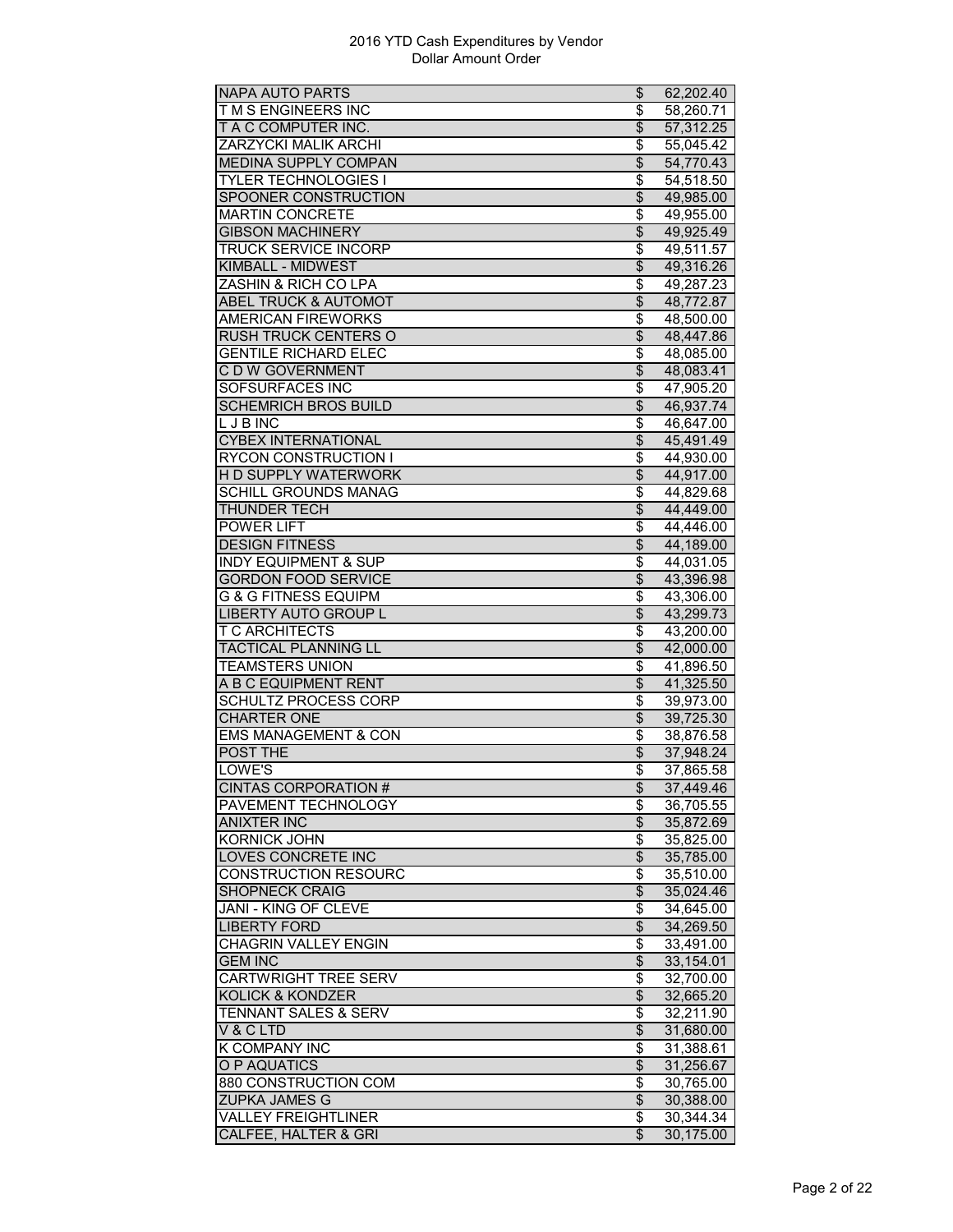| STAPLES ADVANTAGE               | \$                               | 30,159.54              |
|---------------------------------|----------------------------------|------------------------|
| <b>GIANT MAINTENANCE &amp;</b>  | \$                               | 30,100.00              |
| <b>BOB GILLINGHAM FORD</b>      | \$                               | 30,081.88              |
| NORTHEAST LUBRICANTS            | \$                               | 30.052.78              |
| <b>PRADCO</b>                   | \$                               | 29,865.00              |
| <b>RESIDEX LLC</b>              | $\overline{\$}$                  | 29,645.86              |
| <b>NIDA DEAN</b>                | \$                               | 29,559.28              |
| <b>KEK SUPPLY INC</b>           | \$                               | 29,347.01              |
| <b>ADVANCE OHIO MEDIA L</b>     | \$                               | 28,909.47              |
| <b>BLUE RIBBON MEATS</b>        | \$                               | 28,559.82              |
| <b>MURPHY TRACTOR &amp; EQU</b> | \$                               | $\overline{27},607.54$ |
| <b>CLEVELAND CLINIC FOU</b>     | \$                               | 27,458.50              |
| DAVEY TREE EXPERT CO            | \$                               | 27,332.56              |
| <b>STATEWIDE EMERGENCY</b>      | $\overline{\$}$                  | 27,312.00              |
| <b>CLEVELAND CAVALIERS</b>      | \$                               | 27,225.00              |
| W W WILLIAMS COMPANY            | \$                               | 27,022.34              |
| <b>WARREN FIRE EQUIPMEN</b>     | \$                               | 26,602.37              |
|                                 |                                  |                        |
| <b>LANDMARK LAWN &amp; GARD</b> | \$                               | 26,263.51              |
| <b>ADVIZEX TECHNOLOGIES</b>     | \$                               | 26,184.87              |
| <b>RECORDS IMAGING SERV</b>     | $\overline{\$}$                  | 26,146.24              |
| FRATERNAL ORDER OF P            | \$                               | 25,779.60              |
| RELMEC MECHANICAL LL            | $\overline{\$}$                  | 25,524.07              |
| J L PREVENTION PLUS             | \$                               | 25,258.07              |
| <b>ADVANCED TURF SOLUTI</b>     | \$                               | 24,968.40              |
| <b>BUMBALIS ANTHONY</b>         | \$                               | 24,950.00              |
| <b>C C C COFFEE SERVICE</b>     | \$                               | 24,495.79              |
| AMERICAN FINANCIAL              | \$                               | 24,193.92              |
| <b>TRANSYLVANIA MOVERS</b>      | $\overline{\$}$                  | 24,027.48              |
| <b>APOLLO FITNESS</b>           | \$                               | 24,000.00              |
| <b>SAGAMORE COMPANIES</b>       | $\overline{\$}$                  | 23,200.00              |
| RUSTY OAK NURSERY LT            | \$                               | $\overline{22},601.40$ |
| <b>LEFF ELECTRIC COMPAN</b>     | $\overline{\mathcal{L}}$         | 22,471.23              |
| <b>ALPHAGRAPHICS</b>            | \$                               | 22,238.95              |
| MEEDER PUBLIC FUNDS             | \$                               | 22,137.00              |
| M T BUSINESS TECHNOL            | $\overline{\$}$                  | 21,854.88              |
| PHYSIO-CONTROL, INC             | $\overline{\$}$                  | 21,671.69              |
| <b>DIRECT ENERGY BUSINE</b>     | \$                               | 21,095.09              |
| <b>ADVANTECH SERVICE &amp;</b>  | \$                               | 21,094.89              |
| FISHER AUTO PARTS IN            | \$                               | 20,756.68              |
| <b>LIBERTY EQUIPMENT &amp;</b>  | $\overline{\mathcal{L}}$         | 20,381.50              |
| BLACK BOX NETWORK SE            | \$                               | 20,210.51              |
| PHOENIX DISTRIBUTORS            | $\overline{\mathcal{L}}$         | 20,160.00              |
| <b>ANGELIS EXCAVATING &amp;</b> | \$                               | 19,754.97              |
| <b>CLEVELAND TRAILER SA</b>     | $\frac{1}{2}$                    | 19,506.00              |
| ONE TIME PAY REC & S            | $\overline{\boldsymbol{\theta}}$ | 19,499.47              |
| PITNEY BOWES PURCHAS            | \$                               | 19,488.34              |
| <b>CATERPILLAR FINANCIA</b>     |                                  |                        |
|                                 | \$                               | 19,376.12              |
| <b>FIRSTENERGY SERVICE</b>      | $\overline{\$}$                  | 19,375.00              |
| SOUTHEAST HARLEY DAV            | $\overline{\boldsymbol{\theta}}$ | 19,231.38              |
| <b>BENZA MICHEAL &amp; ASSO</b> | $\overline{\mathcal{S}}$         | 19,185.00              |
| <b>RON'S QUALITY CONSTR</b>     | \$                               | 18,747.28              |
| <b>AARON LANDSCAPE INC</b>      | $\overline{\$}$                  | 18,460.00              |
| HATCH MOTT MACDONALD            | \$                               | 18,400.00              |
| STRONGSVILLE EXCAVAT            | \$                               | 18,350.00              |
| <b>GAMBINO JOSEPH A</b>         | \$                               | 18,333.32              |
| <b>COLABIANCHI CONSTR</b>       | $\overline{\$}$                  | 18,331.09              |
| <b>JACK DOHENY SUPPLIES</b>     | $\overline{\boldsymbol{\theta}}$ | 18,285.30              |
| <b>FINLEY FIRE EQUIPMEN</b>     | \$                               | 17,784.91              |
| <b>INTERSTATE BATTERY O</b>     | $\overline{\boldsymbol{\theta}}$ | 17,651.19              |
| <b>SOUTH SHORE CABLE</b>        | $\overline{\theta}$              | 17,586.20              |
|                                 |                                  |                        |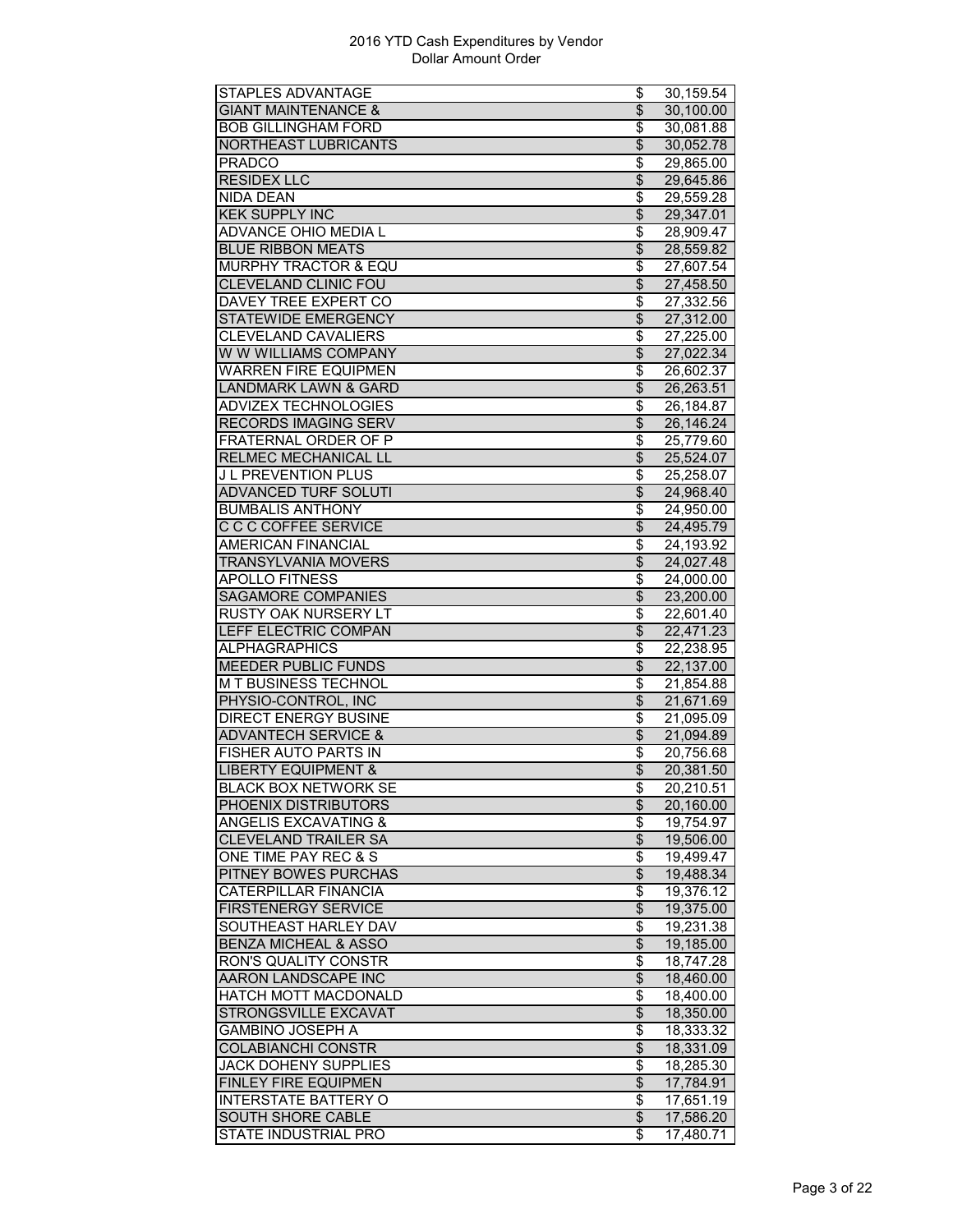| <b>SOMMERS MOBILE LEASI</b>                      | \$                             | 17,290.43              |
|--------------------------------------------------|--------------------------------|------------------------|
| ORGANIZATIONAL ARCHI                             | \$                             | 17,250.00              |
| <b>MACK INDUSTRIES INC</b>                       | \$                             | 17,073.00              |
| M TECH COMPANY                                   | \$                             | 16,622.30              |
| <b>P M GRAPHICS</b>                              | $\overline{\$}$                | 16,438.50              |
| <b>BOVE JOSEPH JAMES</b>                         | \$                             | 16,272.00              |
| YORK ROAD AUTOMOTIVE                             | $\overline{\$}$                | 16,253.21              |
| FACILITYDUDE.COM                                 | \$                             | 16,060.00              |
| SOUTHWEST COUNCIL OF                             | $\overline{\$}$                | 16,000.00              |
| <b>ONEY RONALD E</b>                             | \$                             | 15,877.60              |
| <b>CINCINNATI FLOOR</b>                          | $\overline{\mathcal{L}}$       | 15,780.02              |
| AMAZON.COM LLC                                   | \$                             |                        |
| <b>SQUIRE PATTON BOGGS</b>                       | $\overline{\$}$                | 15,559.92              |
| 925 OFFICE OUTFITTER                             |                                | 15,550.00              |
|                                                  | $\overline{\$}$                | 15,443.45              |
| <b>MEDINA AUTO &amp; TRUCK</b>                   | $\overline{\$}$                | 15,410.93              |
| <b>STRYKER EMS EQUIPMEN</b>                      | \$                             | 15,381.24              |
| <b>J K L TOURS LLC</b>                           | \$                             | 15,254.00              |
| <b>STRONGSVILLE HEATING</b>                      | \$                             | 15,230.00              |
| <b>PERRY PROTECH/DIGITA</b>                      | $\frac{1}{2}$                  | 15,163.08              |
| <b>INDEPENDENCE EXCAVAT</b>                      | \$                             | 15,149.39              |
| <b>INTERSTATE SAFETY &amp;</b>                   | \$                             | 14,738.00              |
| W B MASON CO INC                                 | \$                             | 14,456.92              |
| FIRE SERVICE INC                                 | $\overline{\$}$                | 14,388.50              |
| <b>LAMPION COMPANIES LL</b>                      | \$                             | 14,313.05              |
| W J BOLT & NUT SALES                             | \$                             | 14,190.35              |
| <b>SCHOLTZ KEVIN</b>                             | \$                             | 14,050.00              |
| PRAXAIR DISTRIBUTION                             | $\overline{\$}$                | 13,986.84              |
| <b>UTILITY TRUCK EQUIPM</b>                      | $\overline{\$}$                | 13,940.61              |
| STONEWALL UNIFORM                                | \$                             | 13,681.00              |
| <b>UNIVERSITY HOSPITALS</b>                      | \$                             | 13,625.00              |
| <b>RAMSEY &amp; ASSOCIATES</b>                   | \$                             | 13,505.00              |
| E J USA INC                                      | \$                             | 13,413.56              |
| <b>AECOM</b>                                     | \$                             | 13,224.00              |
| <b>CUYAHOGA COUNTY BOAR</b>                      | \$                             | 13,161.00              |
| <b>COLLINS ELECTRIC</b>                          | $\overline{\$}$                |                        |
|                                                  |                                | 13,000.00              |
|                                                  |                                |                        |
| O R COLAN ASSOCIATES                             | $\overline{\$}$                | 12,950.00              |
| <b>COMMERCIAL FITNESS S</b>                      | \$                             | 12,885.00              |
| <b>BRUNSWICK AUTO &amp; TRU</b>                  | \$                             | 12,845.61              |
| SERENA SAFETY LLC                                | $\overline{\mathcal{L}}$       | 12,830.22              |
| <b>EXCEL K-9 SERVICES I</b>                      | \$                             | 12,800.00              |
| <b>AVALON FOODSERVICE I</b>                      | \$                             | 12,663.79              |
| BEST BUY BUSINESS AD                             | \$                             | 12,583.95              |
| <b>COMPENSATION ANALYSI</b>                      | $\overline{\mathcal{L}}$       | 12,500.00              |
| PETROLEUM TRADERS CO                             | \$                             | 12,418.47              |
| <b>BUCKEYE CLEANING CEN</b>                      | $\overline{\$}$                | 12,399.86              |
| <b>MOTOROLA SOLUTIONS I</b>                      | \$                             | 12,343.60              |
| <b>TRAVELERS</b>                                 | \$                             | 12,222.58              |
| W L EXCAVATING                                   | \$                             | 12,200.00              |
| <b>WOLFF BROS. SUPPLY I</b>                      |                                |                        |
|                                                  | $\overline{\$}$                | 12,191.87              |
| STRONGSVILLE SPIRIT<br><b>SOUTHEASTERN EQUIP</b> | \$                             | 12,120.36              |
|                                                  | $\overline{\$}$                | 12,053.58              |
| <b>MYGOV LLC</b>                                 | \$                             | 12,000.00              |
| A C M SIGNS & GRAPHI                             | $\overline{\theta}$            | 11,978.00              |
| COMPMANAGEMENT                                   | \$                             | 11,965.00              |
| <b>HYDROSPHERE ENGINEER</b>                      | $\overline{\$}$                | 11,922.00              |
| UNITED WAY SERVICES                              | \$                             | 11,841.22              |
| <b>BAKER VEHICLE SYSTEM</b>                      | $\overline{\$}$                | 11,685.41              |
| SIPKA JULIE K                                    | \$                             | 11,660.00              |
| <b>POSTMASTER</b>                                | $\overline{\$}$                | 11,560.74              |
| V I P ELECTRIC COMPA<br><b>AZTEC STEEL</b>       | \$<br>$\overline{\mathcal{S}}$ | 11,392.00<br>11,337.30 |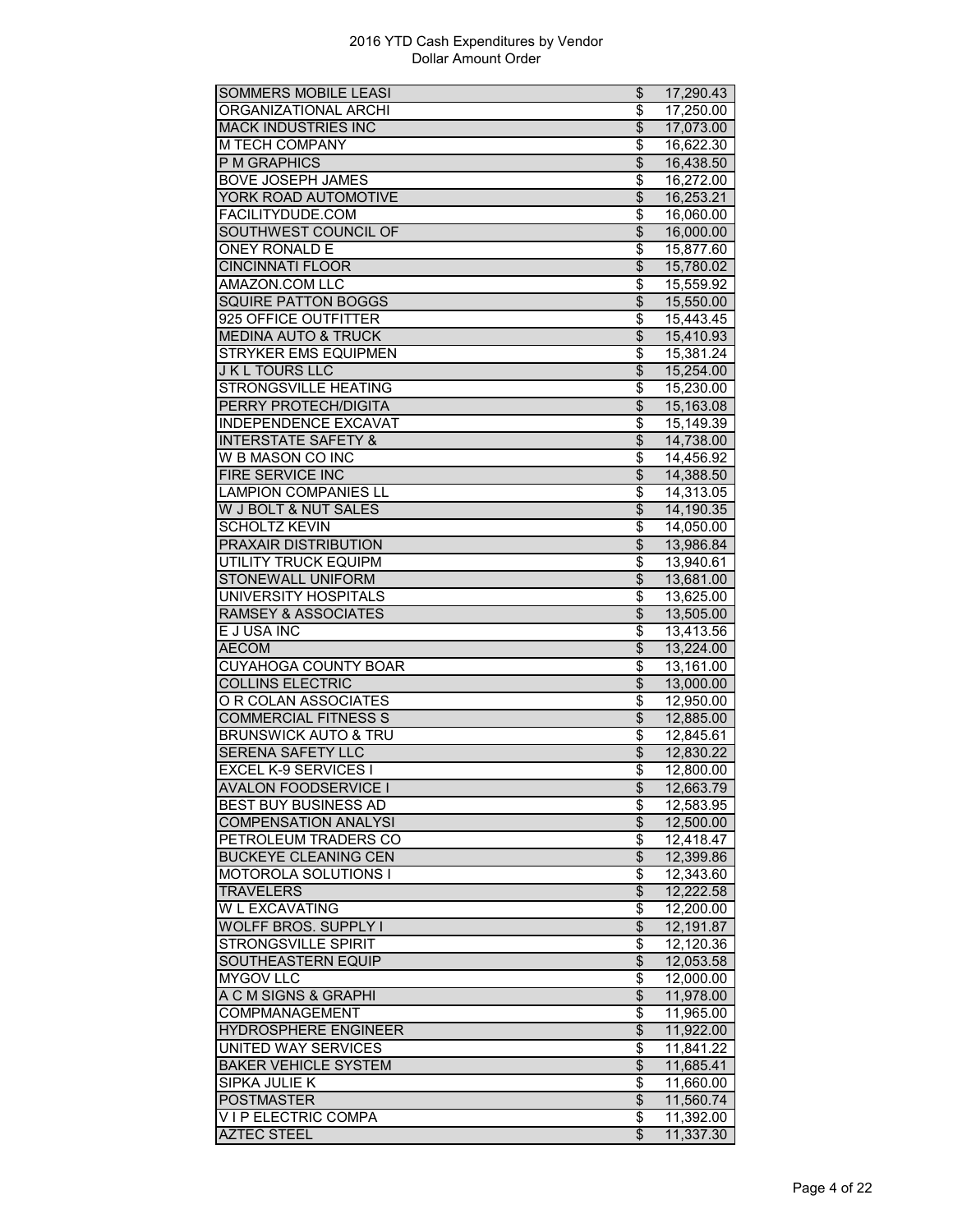| <b>COSTCO WHOLESALE</b><br>\$<br>11,297.62<br><b>SCHAEFER PLUMBING</b><br>\$<br>11,159.46<br>\$<br><b>SANSON COMPANY</b><br>11,157.50<br>$\overline{\$}$<br><b>GENTRY SHARON MARIA</b><br>11,012.75<br>$\overline{\$}$<br><b>HAMPTON FITNESS PROD</b><br>10,692.15<br><b>ACTION DOOR SERVICE</b><br>\$<br>10,635.08<br>Y S S INC.<br>\$<br>10,475.00<br><b>BOUND TREE MEDICAL L</b><br>$\overline{\mathcal{L}}$<br>10,393.56<br><b>SHUTTLER'S UNIFORM,</b><br>\$<br>10,164.90<br>\$<br>OSCAR BRUGMANN SAND<br>9,961.60<br>\$<br><b>MARIA GARDENS, INC</b><br>9,920.49<br>$\overline{\$}$<br>PEARL ROAD AUTO WASH<br>9,887.28<br><b>ROGUE FITNESS</b><br>$\overline{\boldsymbol{\theta}}$<br>9,791.68<br>OHIO EDISON<br>\$<br>9,570.51<br><b>MPH INDUSTRIES INC</b><br>\$<br>9,486.27<br><b>WEST PAYMENT CENTER</b><br>\$<br>9,359.10<br>MILLER & COMPANY<br>\$<br>9,355.50<br>$\overline{\$}$<br><b>ENZO'S CLEANING SOLU</b><br>9,317.16<br>\$<br><b>HERSCHMAN ARCHITECTS</b><br>$\overline{9,}240.00$<br>$\overline{\$}$<br>NORTH COAST POLYTECH<br>$\overline{9,}160.00$<br>R S JENNY CONSTRUCTI<br>$\overline{\boldsymbol{\theta}}$<br>9,025.00<br><b>GRAINGER INC</b><br>$\overline{\mathcal{L}}$<br>9,001.92<br>RAD AIR STRONGSVILLE<br>\$<br>8,969.52<br>$\overline{\$}$<br><b>BROOKPARK CITY OF</b><br>8,854.55<br>$\overline{\$}$<br>SOUND COM SYSTEMS<br>8,698.27<br>$\overline{\$}$<br><b>HELMS ELECTRIC INC</b><br>8,557.36<br><b>BOHNING DONALD G</b><br>\$<br>8,500.00<br>$\overline{\$}$<br><b>MADDEN BROS INC</b><br>8,497.00<br>U S BANK EQUIPMENT F<br>\$<br>8,409.74<br><b>HOME DEPOT</b><br>$\overline{\mathcal{L}}$<br>8,327.46<br>ONE TIME PAY MISC RE<br>\$<br>8,262.34<br>$\overline{\$}$<br><b>WASHINGTON NATIONAL</b><br>8,204.72<br><b>T G C ENGINEERING LL</b><br>$\overline{\$}$<br>8,202.00<br>$\overline{\$}$<br><b>MENDCO CONSTRUCTION</b><br>8,169.50<br>PANDA PROMOTIONS<br>\$<br>8,154.85<br><b>PREMIER TRUCK PARTS</b><br>$\overline{\mathcal{E}}$<br>8,092.43<br>\$<br>AMERICAN MESSAGING<br>7,943.88<br>\$<br>SHORTAGE CONTROL INC<br>7,850.80<br>PITNEY BOWES GLOBAL<br>7,710.64<br>Φ<br>\$<br><b>RAD AIR SERVICE CENT</b><br>7,657.52<br><b>GREAT DAY TOURS</b><br>7,615.00<br>\$<br><b>SANCHEZ JORGE</b><br>$\overline{\$}$<br>7,604.00<br><b>SENSIBLE PRODUCTS IN</b><br>\$<br>7,489.00<br>POLEN IMPLEMENT<br>\$<br>7,397.91<br><b>CLIFF MURPHY FLAGS</b><br>\$<br>7,395.98<br>$\overline{\$}$<br><b>MICHAUD'S INC</b><br>7,366.40<br>$\overline{\$}$<br><b>NEW HEIGHTS LLC</b><br>7,362.50<br>\$<br>SUPERIOR ELECTRIC SU<br>7,360.15<br>$\overline{\$}$<br><b>EMSAR MEDICAL REPAIR</b><br>$\overline{7,}359.51$<br>NATURES OWN SOURCE L<br>$\overline{\theta}$<br>7,353.00<br><b>EASTLAND TRUCKING</b><br>\$<br>$\overline{7,}344.13$<br>MY S CONSTRUCTION &<br>\$<br>7,332.50<br><b>BRUNSWICK CITY OF</b><br>\$<br>7,298.81<br>$\overline{\$}$<br>ERIE LANDSCAPING CO.<br>7,294.00<br><b>WALL ANCHORS OF NORT</b><br>\$<br>7,200.00<br><b>GLOBAL SOFTBALL LEAG</b><br>\$<br>7,158.40<br>PARR PUBLIC SAFETY E<br>\$<br>7,087.90<br>$\overline{\mathcal{S}}$<br>SUBCARRIER COMMUNICA<br>6,990.75 | GPSTRACKIT.COM              | \$<br>11,323.28 |
|-------------------------------------------------------------------------------------------------------------------------------------------------------------------------------------------------------------------------------------------------------------------------------------------------------------------------------------------------------------------------------------------------------------------------------------------------------------------------------------------------------------------------------------------------------------------------------------------------------------------------------------------------------------------------------------------------------------------------------------------------------------------------------------------------------------------------------------------------------------------------------------------------------------------------------------------------------------------------------------------------------------------------------------------------------------------------------------------------------------------------------------------------------------------------------------------------------------------------------------------------------------------------------------------------------------------------------------------------------------------------------------------------------------------------------------------------------------------------------------------------------------------------------------------------------------------------------------------------------------------------------------------------------------------------------------------------------------------------------------------------------------------------------------------------------------------------------------------------------------------------------------------------------------------------------------------------------------------------------------------------------------------------------------------------------------------------------------------------------------------------------------------------------------------------------------------------------------------------------------------------------------------------------------------------------------------------------------------------------------------------------------------------------------------------------------------------------------------------------------------------------------------------------------------------------------------------------------------------------------------------------------------------------------------------------------------------------------------------------------------------------------------------------------------------------------------------------------------------------------------------------------------------------------------------------------------------------------------------------------------------------------------------------------------------------------------------------------------------------------------------------------------|-----------------------------|-----------------|
|                                                                                                                                                                                                                                                                                                                                                                                                                                                                                                                                                                                                                                                                                                                                                                                                                                                                                                                                                                                                                                                                                                                                                                                                                                                                                                                                                                                                                                                                                                                                                                                                                                                                                                                                                                                                                                                                                                                                                                                                                                                                                                                                                                                                                                                                                                                                                                                                                                                                                                                                                                                                                                                                                                                                                                                                                                                                                                                                                                                                                                                                                                                                           | <b>ECOTREE SERVICES LLC</b> | \$<br>11,300.00 |
|                                                                                                                                                                                                                                                                                                                                                                                                                                                                                                                                                                                                                                                                                                                                                                                                                                                                                                                                                                                                                                                                                                                                                                                                                                                                                                                                                                                                                                                                                                                                                                                                                                                                                                                                                                                                                                                                                                                                                                                                                                                                                                                                                                                                                                                                                                                                                                                                                                                                                                                                                                                                                                                                                                                                                                                                                                                                                                                                                                                                                                                                                                                                           |                             |                 |
|                                                                                                                                                                                                                                                                                                                                                                                                                                                                                                                                                                                                                                                                                                                                                                                                                                                                                                                                                                                                                                                                                                                                                                                                                                                                                                                                                                                                                                                                                                                                                                                                                                                                                                                                                                                                                                                                                                                                                                                                                                                                                                                                                                                                                                                                                                                                                                                                                                                                                                                                                                                                                                                                                                                                                                                                                                                                                                                                                                                                                                                                                                                                           |                             |                 |
|                                                                                                                                                                                                                                                                                                                                                                                                                                                                                                                                                                                                                                                                                                                                                                                                                                                                                                                                                                                                                                                                                                                                                                                                                                                                                                                                                                                                                                                                                                                                                                                                                                                                                                                                                                                                                                                                                                                                                                                                                                                                                                                                                                                                                                                                                                                                                                                                                                                                                                                                                                                                                                                                                                                                                                                                                                                                                                                                                                                                                                                                                                                                           |                             |                 |
|                                                                                                                                                                                                                                                                                                                                                                                                                                                                                                                                                                                                                                                                                                                                                                                                                                                                                                                                                                                                                                                                                                                                                                                                                                                                                                                                                                                                                                                                                                                                                                                                                                                                                                                                                                                                                                                                                                                                                                                                                                                                                                                                                                                                                                                                                                                                                                                                                                                                                                                                                                                                                                                                                                                                                                                                                                                                                                                                                                                                                                                                                                                                           |                             |                 |
|                                                                                                                                                                                                                                                                                                                                                                                                                                                                                                                                                                                                                                                                                                                                                                                                                                                                                                                                                                                                                                                                                                                                                                                                                                                                                                                                                                                                                                                                                                                                                                                                                                                                                                                                                                                                                                                                                                                                                                                                                                                                                                                                                                                                                                                                                                                                                                                                                                                                                                                                                                                                                                                                                                                                                                                                                                                                                                                                                                                                                                                                                                                                           |                             |                 |
|                                                                                                                                                                                                                                                                                                                                                                                                                                                                                                                                                                                                                                                                                                                                                                                                                                                                                                                                                                                                                                                                                                                                                                                                                                                                                                                                                                                                                                                                                                                                                                                                                                                                                                                                                                                                                                                                                                                                                                                                                                                                                                                                                                                                                                                                                                                                                                                                                                                                                                                                                                                                                                                                                                                                                                                                                                                                                                                                                                                                                                                                                                                                           |                             |                 |
|                                                                                                                                                                                                                                                                                                                                                                                                                                                                                                                                                                                                                                                                                                                                                                                                                                                                                                                                                                                                                                                                                                                                                                                                                                                                                                                                                                                                                                                                                                                                                                                                                                                                                                                                                                                                                                                                                                                                                                                                                                                                                                                                                                                                                                                                                                                                                                                                                                                                                                                                                                                                                                                                                                                                                                                                                                                                                                                                                                                                                                                                                                                                           |                             |                 |
|                                                                                                                                                                                                                                                                                                                                                                                                                                                                                                                                                                                                                                                                                                                                                                                                                                                                                                                                                                                                                                                                                                                                                                                                                                                                                                                                                                                                                                                                                                                                                                                                                                                                                                                                                                                                                                                                                                                                                                                                                                                                                                                                                                                                                                                                                                                                                                                                                                                                                                                                                                                                                                                                                                                                                                                                                                                                                                                                                                                                                                                                                                                                           |                             |                 |
|                                                                                                                                                                                                                                                                                                                                                                                                                                                                                                                                                                                                                                                                                                                                                                                                                                                                                                                                                                                                                                                                                                                                                                                                                                                                                                                                                                                                                                                                                                                                                                                                                                                                                                                                                                                                                                                                                                                                                                                                                                                                                                                                                                                                                                                                                                                                                                                                                                                                                                                                                                                                                                                                                                                                                                                                                                                                                                                                                                                                                                                                                                                                           |                             |                 |
|                                                                                                                                                                                                                                                                                                                                                                                                                                                                                                                                                                                                                                                                                                                                                                                                                                                                                                                                                                                                                                                                                                                                                                                                                                                                                                                                                                                                                                                                                                                                                                                                                                                                                                                                                                                                                                                                                                                                                                                                                                                                                                                                                                                                                                                                                                                                                                                                                                                                                                                                                                                                                                                                                                                                                                                                                                                                                                                                                                                                                                                                                                                                           |                             |                 |
|                                                                                                                                                                                                                                                                                                                                                                                                                                                                                                                                                                                                                                                                                                                                                                                                                                                                                                                                                                                                                                                                                                                                                                                                                                                                                                                                                                                                                                                                                                                                                                                                                                                                                                                                                                                                                                                                                                                                                                                                                                                                                                                                                                                                                                                                                                                                                                                                                                                                                                                                                                                                                                                                                                                                                                                                                                                                                                                                                                                                                                                                                                                                           |                             |                 |
|                                                                                                                                                                                                                                                                                                                                                                                                                                                                                                                                                                                                                                                                                                                                                                                                                                                                                                                                                                                                                                                                                                                                                                                                                                                                                                                                                                                                                                                                                                                                                                                                                                                                                                                                                                                                                                                                                                                                                                                                                                                                                                                                                                                                                                                                                                                                                                                                                                                                                                                                                                                                                                                                                                                                                                                                                                                                                                                                                                                                                                                                                                                                           |                             |                 |
|                                                                                                                                                                                                                                                                                                                                                                                                                                                                                                                                                                                                                                                                                                                                                                                                                                                                                                                                                                                                                                                                                                                                                                                                                                                                                                                                                                                                                                                                                                                                                                                                                                                                                                                                                                                                                                                                                                                                                                                                                                                                                                                                                                                                                                                                                                                                                                                                                                                                                                                                                                                                                                                                                                                                                                                                                                                                                                                                                                                                                                                                                                                                           |                             |                 |
|                                                                                                                                                                                                                                                                                                                                                                                                                                                                                                                                                                                                                                                                                                                                                                                                                                                                                                                                                                                                                                                                                                                                                                                                                                                                                                                                                                                                                                                                                                                                                                                                                                                                                                                                                                                                                                                                                                                                                                                                                                                                                                                                                                                                                                                                                                                                                                                                                                                                                                                                                                                                                                                                                                                                                                                                                                                                                                                                                                                                                                                                                                                                           |                             |                 |
|                                                                                                                                                                                                                                                                                                                                                                                                                                                                                                                                                                                                                                                                                                                                                                                                                                                                                                                                                                                                                                                                                                                                                                                                                                                                                                                                                                                                                                                                                                                                                                                                                                                                                                                                                                                                                                                                                                                                                                                                                                                                                                                                                                                                                                                                                                                                                                                                                                                                                                                                                                                                                                                                                                                                                                                                                                                                                                                                                                                                                                                                                                                                           |                             |                 |
|                                                                                                                                                                                                                                                                                                                                                                                                                                                                                                                                                                                                                                                                                                                                                                                                                                                                                                                                                                                                                                                                                                                                                                                                                                                                                                                                                                                                                                                                                                                                                                                                                                                                                                                                                                                                                                                                                                                                                                                                                                                                                                                                                                                                                                                                                                                                                                                                                                                                                                                                                                                                                                                                                                                                                                                                                                                                                                                                                                                                                                                                                                                                           |                             |                 |
|                                                                                                                                                                                                                                                                                                                                                                                                                                                                                                                                                                                                                                                                                                                                                                                                                                                                                                                                                                                                                                                                                                                                                                                                                                                                                                                                                                                                                                                                                                                                                                                                                                                                                                                                                                                                                                                                                                                                                                                                                                                                                                                                                                                                                                                                                                                                                                                                                                                                                                                                                                                                                                                                                                                                                                                                                                                                                                                                                                                                                                                                                                                                           |                             |                 |
|                                                                                                                                                                                                                                                                                                                                                                                                                                                                                                                                                                                                                                                                                                                                                                                                                                                                                                                                                                                                                                                                                                                                                                                                                                                                                                                                                                                                                                                                                                                                                                                                                                                                                                                                                                                                                                                                                                                                                                                                                                                                                                                                                                                                                                                                                                                                                                                                                                                                                                                                                                                                                                                                                                                                                                                                                                                                                                                                                                                                                                                                                                                                           |                             |                 |
|                                                                                                                                                                                                                                                                                                                                                                                                                                                                                                                                                                                                                                                                                                                                                                                                                                                                                                                                                                                                                                                                                                                                                                                                                                                                                                                                                                                                                                                                                                                                                                                                                                                                                                                                                                                                                                                                                                                                                                                                                                                                                                                                                                                                                                                                                                                                                                                                                                                                                                                                                                                                                                                                                                                                                                                                                                                                                                                                                                                                                                                                                                                                           |                             |                 |
|                                                                                                                                                                                                                                                                                                                                                                                                                                                                                                                                                                                                                                                                                                                                                                                                                                                                                                                                                                                                                                                                                                                                                                                                                                                                                                                                                                                                                                                                                                                                                                                                                                                                                                                                                                                                                                                                                                                                                                                                                                                                                                                                                                                                                                                                                                                                                                                                                                                                                                                                                                                                                                                                                                                                                                                                                                                                                                                                                                                                                                                                                                                                           |                             |                 |
|                                                                                                                                                                                                                                                                                                                                                                                                                                                                                                                                                                                                                                                                                                                                                                                                                                                                                                                                                                                                                                                                                                                                                                                                                                                                                                                                                                                                                                                                                                                                                                                                                                                                                                                                                                                                                                                                                                                                                                                                                                                                                                                                                                                                                                                                                                                                                                                                                                                                                                                                                                                                                                                                                                                                                                                                                                                                                                                                                                                                                                                                                                                                           |                             |                 |
|                                                                                                                                                                                                                                                                                                                                                                                                                                                                                                                                                                                                                                                                                                                                                                                                                                                                                                                                                                                                                                                                                                                                                                                                                                                                                                                                                                                                                                                                                                                                                                                                                                                                                                                                                                                                                                                                                                                                                                                                                                                                                                                                                                                                                                                                                                                                                                                                                                                                                                                                                                                                                                                                                                                                                                                                                                                                                                                                                                                                                                                                                                                                           |                             |                 |
|                                                                                                                                                                                                                                                                                                                                                                                                                                                                                                                                                                                                                                                                                                                                                                                                                                                                                                                                                                                                                                                                                                                                                                                                                                                                                                                                                                                                                                                                                                                                                                                                                                                                                                                                                                                                                                                                                                                                                                                                                                                                                                                                                                                                                                                                                                                                                                                                                                                                                                                                                                                                                                                                                                                                                                                                                                                                                                                                                                                                                                                                                                                                           |                             |                 |
|                                                                                                                                                                                                                                                                                                                                                                                                                                                                                                                                                                                                                                                                                                                                                                                                                                                                                                                                                                                                                                                                                                                                                                                                                                                                                                                                                                                                                                                                                                                                                                                                                                                                                                                                                                                                                                                                                                                                                                                                                                                                                                                                                                                                                                                                                                                                                                                                                                                                                                                                                                                                                                                                                                                                                                                                                                                                                                                                                                                                                                                                                                                                           |                             |                 |
|                                                                                                                                                                                                                                                                                                                                                                                                                                                                                                                                                                                                                                                                                                                                                                                                                                                                                                                                                                                                                                                                                                                                                                                                                                                                                                                                                                                                                                                                                                                                                                                                                                                                                                                                                                                                                                                                                                                                                                                                                                                                                                                                                                                                                                                                                                                                                                                                                                                                                                                                                                                                                                                                                                                                                                                                                                                                                                                                                                                                                                                                                                                                           |                             |                 |
|                                                                                                                                                                                                                                                                                                                                                                                                                                                                                                                                                                                                                                                                                                                                                                                                                                                                                                                                                                                                                                                                                                                                                                                                                                                                                                                                                                                                                                                                                                                                                                                                                                                                                                                                                                                                                                                                                                                                                                                                                                                                                                                                                                                                                                                                                                                                                                                                                                                                                                                                                                                                                                                                                                                                                                                                                                                                                                                                                                                                                                                                                                                                           |                             |                 |
|                                                                                                                                                                                                                                                                                                                                                                                                                                                                                                                                                                                                                                                                                                                                                                                                                                                                                                                                                                                                                                                                                                                                                                                                                                                                                                                                                                                                                                                                                                                                                                                                                                                                                                                                                                                                                                                                                                                                                                                                                                                                                                                                                                                                                                                                                                                                                                                                                                                                                                                                                                                                                                                                                                                                                                                                                                                                                                                                                                                                                                                                                                                                           |                             |                 |
|                                                                                                                                                                                                                                                                                                                                                                                                                                                                                                                                                                                                                                                                                                                                                                                                                                                                                                                                                                                                                                                                                                                                                                                                                                                                                                                                                                                                                                                                                                                                                                                                                                                                                                                                                                                                                                                                                                                                                                                                                                                                                                                                                                                                                                                                                                                                                                                                                                                                                                                                                                                                                                                                                                                                                                                                                                                                                                                                                                                                                                                                                                                                           |                             |                 |
|                                                                                                                                                                                                                                                                                                                                                                                                                                                                                                                                                                                                                                                                                                                                                                                                                                                                                                                                                                                                                                                                                                                                                                                                                                                                                                                                                                                                                                                                                                                                                                                                                                                                                                                                                                                                                                                                                                                                                                                                                                                                                                                                                                                                                                                                                                                                                                                                                                                                                                                                                                                                                                                                                                                                                                                                                                                                                                                                                                                                                                                                                                                                           |                             |                 |
|                                                                                                                                                                                                                                                                                                                                                                                                                                                                                                                                                                                                                                                                                                                                                                                                                                                                                                                                                                                                                                                                                                                                                                                                                                                                                                                                                                                                                                                                                                                                                                                                                                                                                                                                                                                                                                                                                                                                                                                                                                                                                                                                                                                                                                                                                                                                                                                                                                                                                                                                                                                                                                                                                                                                                                                                                                                                                                                                                                                                                                                                                                                                           |                             |                 |
|                                                                                                                                                                                                                                                                                                                                                                                                                                                                                                                                                                                                                                                                                                                                                                                                                                                                                                                                                                                                                                                                                                                                                                                                                                                                                                                                                                                                                                                                                                                                                                                                                                                                                                                                                                                                                                                                                                                                                                                                                                                                                                                                                                                                                                                                                                                                                                                                                                                                                                                                                                                                                                                                                                                                                                                                                                                                                                                                                                                                                                                                                                                                           |                             |                 |
|                                                                                                                                                                                                                                                                                                                                                                                                                                                                                                                                                                                                                                                                                                                                                                                                                                                                                                                                                                                                                                                                                                                                                                                                                                                                                                                                                                                                                                                                                                                                                                                                                                                                                                                                                                                                                                                                                                                                                                                                                                                                                                                                                                                                                                                                                                                                                                                                                                                                                                                                                                                                                                                                                                                                                                                                                                                                                                                                                                                                                                                                                                                                           |                             |                 |
|                                                                                                                                                                                                                                                                                                                                                                                                                                                                                                                                                                                                                                                                                                                                                                                                                                                                                                                                                                                                                                                                                                                                                                                                                                                                                                                                                                                                                                                                                                                                                                                                                                                                                                                                                                                                                                                                                                                                                                                                                                                                                                                                                                                                                                                                                                                                                                                                                                                                                                                                                                                                                                                                                                                                                                                                                                                                                                                                                                                                                                                                                                                                           |                             |                 |
|                                                                                                                                                                                                                                                                                                                                                                                                                                                                                                                                                                                                                                                                                                                                                                                                                                                                                                                                                                                                                                                                                                                                                                                                                                                                                                                                                                                                                                                                                                                                                                                                                                                                                                                                                                                                                                                                                                                                                                                                                                                                                                                                                                                                                                                                                                                                                                                                                                                                                                                                                                                                                                                                                                                                                                                                                                                                                                                                                                                                                                                                                                                                           |                             |                 |
|                                                                                                                                                                                                                                                                                                                                                                                                                                                                                                                                                                                                                                                                                                                                                                                                                                                                                                                                                                                                                                                                                                                                                                                                                                                                                                                                                                                                                                                                                                                                                                                                                                                                                                                                                                                                                                                                                                                                                                                                                                                                                                                                                                                                                                                                                                                                                                                                                                                                                                                                                                                                                                                                                                                                                                                                                                                                                                                                                                                                                                                                                                                                           |                             |                 |
|                                                                                                                                                                                                                                                                                                                                                                                                                                                                                                                                                                                                                                                                                                                                                                                                                                                                                                                                                                                                                                                                                                                                                                                                                                                                                                                                                                                                                                                                                                                                                                                                                                                                                                                                                                                                                                                                                                                                                                                                                                                                                                                                                                                                                                                                                                                                                                                                                                                                                                                                                                                                                                                                                                                                                                                                                                                                                                                                                                                                                                                                                                                                           |                             |                 |
|                                                                                                                                                                                                                                                                                                                                                                                                                                                                                                                                                                                                                                                                                                                                                                                                                                                                                                                                                                                                                                                                                                                                                                                                                                                                                                                                                                                                                                                                                                                                                                                                                                                                                                                                                                                                                                                                                                                                                                                                                                                                                                                                                                                                                                                                                                                                                                                                                                                                                                                                                                                                                                                                                                                                                                                                                                                                                                                                                                                                                                                                                                                                           |                             |                 |
|                                                                                                                                                                                                                                                                                                                                                                                                                                                                                                                                                                                                                                                                                                                                                                                                                                                                                                                                                                                                                                                                                                                                                                                                                                                                                                                                                                                                                                                                                                                                                                                                                                                                                                                                                                                                                                                                                                                                                                                                                                                                                                                                                                                                                                                                                                                                                                                                                                                                                                                                                                                                                                                                                                                                                                                                                                                                                                                                                                                                                                                                                                                                           |                             |                 |
|                                                                                                                                                                                                                                                                                                                                                                                                                                                                                                                                                                                                                                                                                                                                                                                                                                                                                                                                                                                                                                                                                                                                                                                                                                                                                                                                                                                                                                                                                                                                                                                                                                                                                                                                                                                                                                                                                                                                                                                                                                                                                                                                                                                                                                                                                                                                                                                                                                                                                                                                                                                                                                                                                                                                                                                                                                                                                                                                                                                                                                                                                                                                           |                             |                 |
|                                                                                                                                                                                                                                                                                                                                                                                                                                                                                                                                                                                                                                                                                                                                                                                                                                                                                                                                                                                                                                                                                                                                                                                                                                                                                                                                                                                                                                                                                                                                                                                                                                                                                                                                                                                                                                                                                                                                                                                                                                                                                                                                                                                                                                                                                                                                                                                                                                                                                                                                                                                                                                                                                                                                                                                                                                                                                                                                                                                                                                                                                                                                           |                             |                 |
|                                                                                                                                                                                                                                                                                                                                                                                                                                                                                                                                                                                                                                                                                                                                                                                                                                                                                                                                                                                                                                                                                                                                                                                                                                                                                                                                                                                                                                                                                                                                                                                                                                                                                                                                                                                                                                                                                                                                                                                                                                                                                                                                                                                                                                                                                                                                                                                                                                                                                                                                                                                                                                                                                                                                                                                                                                                                                                                                                                                                                                                                                                                                           |                             |                 |
|                                                                                                                                                                                                                                                                                                                                                                                                                                                                                                                                                                                                                                                                                                                                                                                                                                                                                                                                                                                                                                                                                                                                                                                                                                                                                                                                                                                                                                                                                                                                                                                                                                                                                                                                                                                                                                                                                                                                                                                                                                                                                                                                                                                                                                                                                                                                                                                                                                                                                                                                                                                                                                                                                                                                                                                                                                                                                                                                                                                                                                                                                                                                           |                             |                 |
|                                                                                                                                                                                                                                                                                                                                                                                                                                                                                                                                                                                                                                                                                                                                                                                                                                                                                                                                                                                                                                                                                                                                                                                                                                                                                                                                                                                                                                                                                                                                                                                                                                                                                                                                                                                                                                                                                                                                                                                                                                                                                                                                                                                                                                                                                                                                                                                                                                                                                                                                                                                                                                                                                                                                                                                                                                                                                                                                                                                                                                                                                                                                           |                             |                 |
|                                                                                                                                                                                                                                                                                                                                                                                                                                                                                                                                                                                                                                                                                                                                                                                                                                                                                                                                                                                                                                                                                                                                                                                                                                                                                                                                                                                                                                                                                                                                                                                                                                                                                                                                                                                                                                                                                                                                                                                                                                                                                                                                                                                                                                                                                                                                                                                                                                                                                                                                                                                                                                                                                                                                                                                                                                                                                                                                                                                                                                                                                                                                           |                             |                 |
|                                                                                                                                                                                                                                                                                                                                                                                                                                                                                                                                                                                                                                                                                                                                                                                                                                                                                                                                                                                                                                                                                                                                                                                                                                                                                                                                                                                                                                                                                                                                                                                                                                                                                                                                                                                                                                                                                                                                                                                                                                                                                                                                                                                                                                                                                                                                                                                                                                                                                                                                                                                                                                                                                                                                                                                                                                                                                                                                                                                                                                                                                                                                           |                             |                 |
|                                                                                                                                                                                                                                                                                                                                                                                                                                                                                                                                                                                                                                                                                                                                                                                                                                                                                                                                                                                                                                                                                                                                                                                                                                                                                                                                                                                                                                                                                                                                                                                                                                                                                                                                                                                                                                                                                                                                                                                                                                                                                                                                                                                                                                                                                                                                                                                                                                                                                                                                                                                                                                                                                                                                                                                                                                                                                                                                                                                                                                                                                                                                           |                             |                 |
|                                                                                                                                                                                                                                                                                                                                                                                                                                                                                                                                                                                                                                                                                                                                                                                                                                                                                                                                                                                                                                                                                                                                                                                                                                                                                                                                                                                                                                                                                                                                                                                                                                                                                                                                                                                                                                                                                                                                                                                                                                                                                                                                                                                                                                                                                                                                                                                                                                                                                                                                                                                                                                                                                                                                                                                                                                                                                                                                                                                                                                                                                                                                           |                             |                 |
|                                                                                                                                                                                                                                                                                                                                                                                                                                                                                                                                                                                                                                                                                                                                                                                                                                                                                                                                                                                                                                                                                                                                                                                                                                                                                                                                                                                                                                                                                                                                                                                                                                                                                                                                                                                                                                                                                                                                                                                                                                                                                                                                                                                                                                                                                                                                                                                                                                                                                                                                                                                                                                                                                                                                                                                                                                                                                                                                                                                                                                                                                                                                           |                             |                 |
|                                                                                                                                                                                                                                                                                                                                                                                                                                                                                                                                                                                                                                                                                                                                                                                                                                                                                                                                                                                                                                                                                                                                                                                                                                                                                                                                                                                                                                                                                                                                                                                                                                                                                                                                                                                                                                                                                                                                                                                                                                                                                                                                                                                                                                                                                                                                                                                                                                                                                                                                                                                                                                                                                                                                                                                                                                                                                                                                                                                                                                                                                                                                           |                             |                 |
|                                                                                                                                                                                                                                                                                                                                                                                                                                                                                                                                                                                                                                                                                                                                                                                                                                                                                                                                                                                                                                                                                                                                                                                                                                                                                                                                                                                                                                                                                                                                                                                                                                                                                                                                                                                                                                                                                                                                                                                                                                                                                                                                                                                                                                                                                                                                                                                                                                                                                                                                                                                                                                                                                                                                                                                                                                                                                                                                                                                                                                                                                                                                           |                             |                 |
|                                                                                                                                                                                                                                                                                                                                                                                                                                                                                                                                                                                                                                                                                                                                                                                                                                                                                                                                                                                                                                                                                                                                                                                                                                                                                                                                                                                                                                                                                                                                                                                                                                                                                                                                                                                                                                                                                                                                                                                                                                                                                                                                                                                                                                                                                                                                                                                                                                                                                                                                                                                                                                                                                                                                                                                                                                                                                                                                                                                                                                                                                                                                           |                             |                 |
|                                                                                                                                                                                                                                                                                                                                                                                                                                                                                                                                                                                                                                                                                                                                                                                                                                                                                                                                                                                                                                                                                                                                                                                                                                                                                                                                                                                                                                                                                                                                                                                                                                                                                                                                                                                                                                                                                                                                                                                                                                                                                                                                                                                                                                                                                                                                                                                                                                                                                                                                                                                                                                                                                                                                                                                                                                                                                                                                                                                                                                                                                                                                           |                             |                 |
|                                                                                                                                                                                                                                                                                                                                                                                                                                                                                                                                                                                                                                                                                                                                                                                                                                                                                                                                                                                                                                                                                                                                                                                                                                                                                                                                                                                                                                                                                                                                                                                                                                                                                                                                                                                                                                                                                                                                                                                                                                                                                                                                                                                                                                                                                                                                                                                                                                                                                                                                                                                                                                                                                                                                                                                                                                                                                                                                                                                                                                                                                                                                           |                             |                 |
|                                                                                                                                                                                                                                                                                                                                                                                                                                                                                                                                                                                                                                                                                                                                                                                                                                                                                                                                                                                                                                                                                                                                                                                                                                                                                                                                                                                                                                                                                                                                                                                                                                                                                                                                                                                                                                                                                                                                                                                                                                                                                                                                                                                                                                                                                                                                                                                                                                                                                                                                                                                                                                                                                                                                                                                                                                                                                                                                                                                                                                                                                                                                           |                             |                 |
|                                                                                                                                                                                                                                                                                                                                                                                                                                                                                                                                                                                                                                                                                                                                                                                                                                                                                                                                                                                                                                                                                                                                                                                                                                                                                                                                                                                                                                                                                                                                                                                                                                                                                                                                                                                                                                                                                                                                                                                                                                                                                                                                                                                                                                                                                                                                                                                                                                                                                                                                                                                                                                                                                                                                                                                                                                                                                                                                                                                                                                                                                                                                           |                             |                 |
|                                                                                                                                                                                                                                                                                                                                                                                                                                                                                                                                                                                                                                                                                                                                                                                                                                                                                                                                                                                                                                                                                                                                                                                                                                                                                                                                                                                                                                                                                                                                                                                                                                                                                                                                                                                                                                                                                                                                                                                                                                                                                                                                                                                                                                                                                                                                                                                                                                                                                                                                                                                                                                                                                                                                                                                                                                                                                                                                                                                                                                                                                                                                           |                             |                 |
|                                                                                                                                                                                                                                                                                                                                                                                                                                                                                                                                                                                                                                                                                                                                                                                                                                                                                                                                                                                                                                                                                                                                                                                                                                                                                                                                                                                                                                                                                                                                                                                                                                                                                                                                                                                                                                                                                                                                                                                                                                                                                                                                                                                                                                                                                                                                                                                                                                                                                                                                                                                                                                                                                                                                                                                                                                                                                                                                                                                                                                                                                                                                           |                             |                 |
|                                                                                                                                                                                                                                                                                                                                                                                                                                                                                                                                                                                                                                                                                                                                                                                                                                                                                                                                                                                                                                                                                                                                                                                                                                                                                                                                                                                                                                                                                                                                                                                                                                                                                                                                                                                                                                                                                                                                                                                                                                                                                                                                                                                                                                                                                                                                                                                                                                                                                                                                                                                                                                                                                                                                                                                                                                                                                                                                                                                                                                                                                                                                           |                             |                 |
|                                                                                                                                                                                                                                                                                                                                                                                                                                                                                                                                                                                                                                                                                                                                                                                                                                                                                                                                                                                                                                                                                                                                                                                                                                                                                                                                                                                                                                                                                                                                                                                                                                                                                                                                                                                                                                                                                                                                                                                                                                                                                                                                                                                                                                                                                                                                                                                                                                                                                                                                                                                                                                                                                                                                                                                                                                                                                                                                                                                                                                                                                                                                           |                             |                 |
|                                                                                                                                                                                                                                                                                                                                                                                                                                                                                                                                                                                                                                                                                                                                                                                                                                                                                                                                                                                                                                                                                                                                                                                                                                                                                                                                                                                                                                                                                                                                                                                                                                                                                                                                                                                                                                                                                                                                                                                                                                                                                                                                                                                                                                                                                                                                                                                                                                                                                                                                                                                                                                                                                                                                                                                                                                                                                                                                                                                                                                                                                                                                           | <b>DAVID LEWIN CORP</b>     | \$<br>6,959.80  |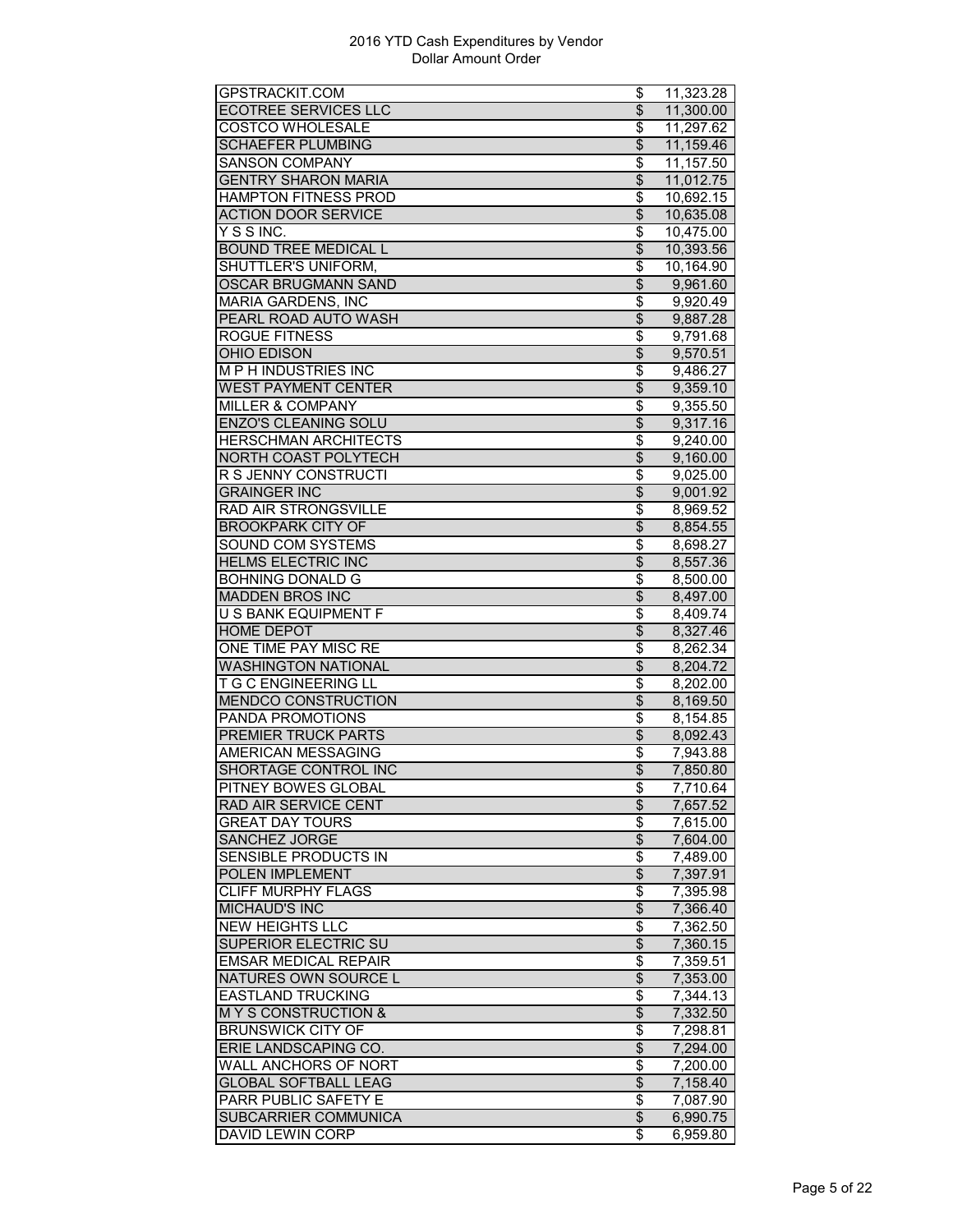| <b>BUCCI'S RESTAURANT</b>       | \$                               | 6,923.50              |
|---------------------------------|----------------------------------|-----------------------|
| <b>TRUE VALUE HARDWARE</b>      | \$                               | 6,869.99              |
| DRANE WALTER H                  | \$                               | 6,859.86              |
| C V S/PHARMACY #4300            | \$                               | 6,857.04              |
| <b>KEMPER HOUSE STRONGS</b>     | $\overline{\$}$                  | 6,835.00              |
| ROSZAK JUDI                     | $\overline{\$}$                  | 6,812.60              |
| <b>ADVANCED SECURITY AL</b>     | $\overline{\$}$                  | 6,745.00              |
| <b>DISTILLATA</b>               | \$                               | 6,579.50              |
| <b>ZEP MANUFACTURING CO</b>     | $\overline{\mathcal{L}}$         | 6,500.76              |
| <b>TRIDENT INSURANCE SE</b>     | \$                               | 6,489.60              |
| <b>FIRST CHOICE TREE WO</b>     | $\overline{\mathcal{L}}$         | 6,485.00              |
| CONTROL MEASUREMENT             |                                  |                       |
|                                 | \$<br>$\overline{\$}$            | 6,484.84              |
| WEBER JOSEPH L.                 |                                  | 6,440.00              |
| <b>IHEART MEDIA</b>             | \$                               | 6,435.00              |
| <b>OSBURN ASSOCIATES IN</b>     | $\overline{\$}$                  | 6,393.23              |
| <b>XEROX GOVERNMENT SYS</b>     | \$                               | 6,346.58              |
| <b>STRONGSVILLE MINI ST</b>     | \$                               | 6,339.60              |
| VANCE'S LAW ENFORCEM            | \$                               | 6,259.20              |
| <b>QUALITY TROPHIES &amp; A</b> | \$                               | 6,248.75              |
| <b>BARNES LABORATORIES</b>      | \$                               | 6,228.96              |
| STERLING DISTRIBUTIO            | \$                               | 6,225.82              |
| <b>MICRO KEY SOLUTIONS</b>      | \$                               | 6,205.00              |
| <b>NEWPORT CHEMICAL &amp; E</b> | \$                               | 6,197.88              |
| <b>D&amp;D LOCK SERVICE</b>     | \$                               | 6,187.00              |
| A B C FIRE INC                  | \$                               | 6,183.55              |
| <b>WALTER KELLIE</b>            | \$                               | 6,075.00              |
| CONCORD ROAD EQUIPME            | $\overline{\$}$                  | 6,051.51              |
| <b>LIFE FITNESS</b>             | $\overline{\$}$                  | 6,036.81              |
| <b>TIME WARNER CABLE</b>        | \$                               | 6,027.06              |
| ORINKO JENNIFER                 | \$                               | 6,012.50              |
| <b>FELTOON ARNOLD J</b>         | $\overline{\mathcal{L}}$         | 6,000.00              |
| <b>MILANO MONUMENTS LLC</b>     | \$                               | 5,950.00              |
| THOMPSON JOSEPH                 | \$                               | 5,925.00              |
| <b>HART SHEILA</b>              | $\overline{\$}$                  | 5,891.20              |
| OHIO MUNICIPAL LEAGU            | $\overline{\$}$                  | 5,867.00              |
| <b>83 CONSTRUCTION LLC</b>      | $\overline{\boldsymbol{\theta}}$ | $\overline{5,86}3.00$ |
| <b>BARTO LISA</b>               | \$                               | 5,800.00              |
| <b>CUYAHOGA COUNTY TREA</b>     | \$                               |                       |
|                                 |                                  | 5,794.82              |
| <b>CONNIE'S HOLIDAY ATT</b>     | \$                               | 5.791.00              |
| NOACA                           | \$                               | 5.786.00              |
| <b>BUREAU VERITAS NORTH</b>     | \$                               | 5,700.00              |
| <b>GALL'S INC</b>               | \$                               | 5,675.26              |
| <b>MORNING JOURNAL</b>          | $\overline{\theta}$              | 5,661.78              |
| <b>DARICE</b>                   | \$                               | 5,654.71              |
| HOFMANN - METZKER IN            | \$                               | 5,650.00              |
| GEO-SCI, INC.                   | \$                               | 5,575.00              |
| OFFICE OF THE CHAPTE            | $\overline{\$}$                  | 5,508.16              |
| COUNTRYSIDE INC                 | \$                               | 5,494.00              |
| <b>PRO-TECH SECURITY SA</b>     | $\overline{\$}$                  | 5,445.00              |
| <b>SUNBELT RENTALS</b>          | \$                               | 5,440.22              |
| <b>AMERICAN BANKERS INS</b>     | $\overline{\$}$                  | 5,418.00              |
| <b>N P I AUDIO VISUAL</b>       | \$                               | 5,415.00              |
| <b>DAVID WILLIAMS &amp; ASS</b> | $\overline{\mathcal{L}}$         | 5,395.01              |
| <b>CREATIVE PRODUCT SOU</b>     | \$                               | 5,392.66              |
| <b>NEALE CALLIE</b>             | $\overline{\$}$                  | 5,370.00              |
| <b>ORLANDO BAKING COMPA</b>     | $\overline{\$}$                  | 5,306.24              |
| <b>VERITIV OPERATING CO</b>     | $\overline{\$}$                  | 5,265.27              |
| REGIONAL GROUNDWORKS            | \$                               | 5,256.00              |
| <b>TRUSTWAVE</b>                | \$                               | 5,250.00              |
| PETITTI GARDEN CENTE            | \$                               | 5,231.26              |
| <b>RESTAURANT EQUIPPERS</b>     | $\overline{\mathcal{E}}$         | 5,182.98              |
|                                 |                                  |                       |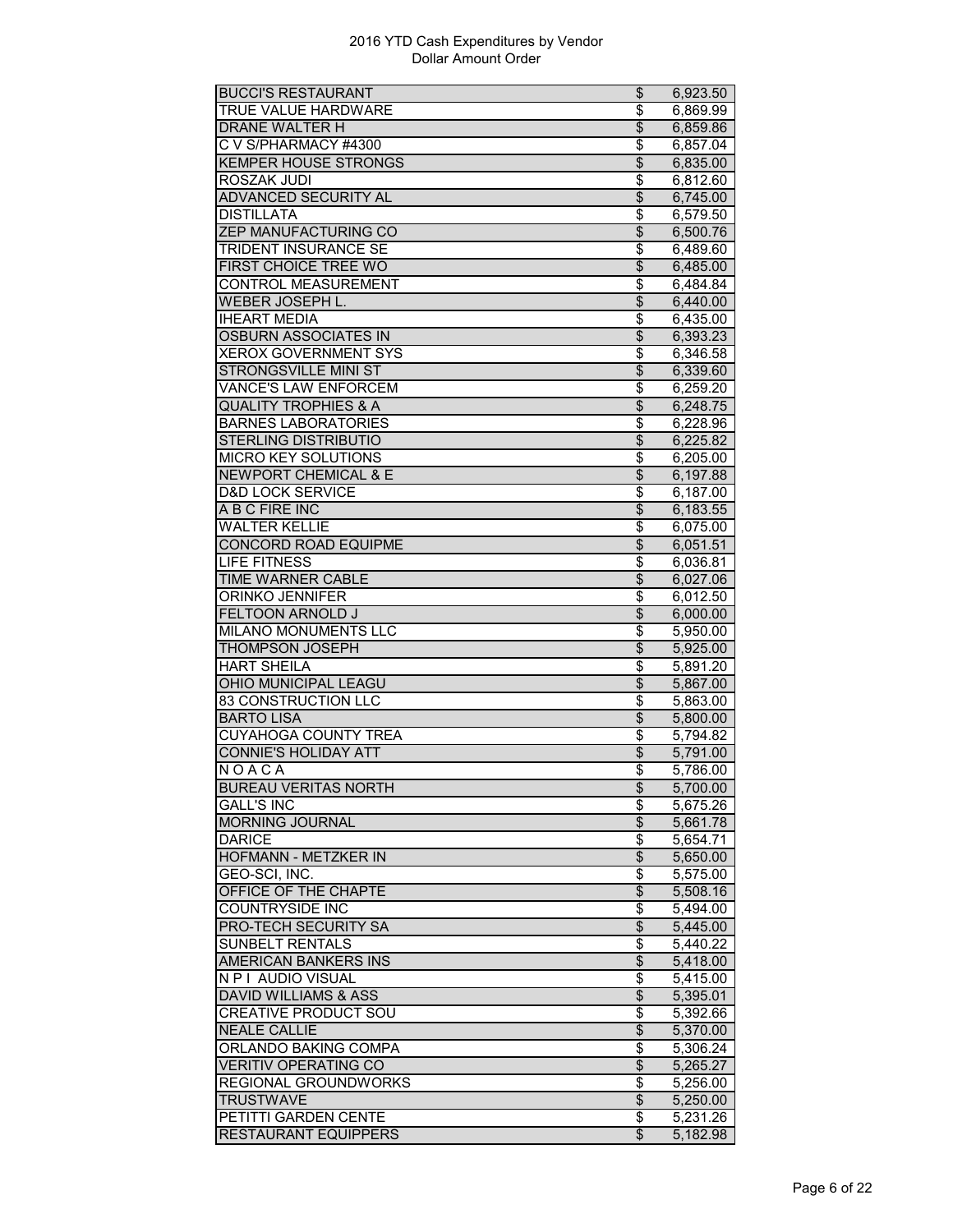|                                 | \$                       | 5,182.18             |
|---------------------------------|--------------------------|----------------------|
| <b>CUYAHOGA COUNTY MAYO</b>     | $\overline{\mathcal{L}}$ | 5,173.95             |
| <b>KENNEDY KEVIN</b>            | \$                       | 5,112.50             |
| <b>BUSINESS INFORMATION</b>     | \$                       | 5,092.50             |
| <b>HENNINGS QUALITY SER</b>     | \$                       | 5,085.00             |
| <b>CHARACTERS UNLIMITED</b>     | $\overline{\$}$          | 5,075.00             |
| <b>WOJTOWICZ AMY</b>            | $\overline{\$}$          | 5,060.00             |
| AMERICAN RED CROSS              | \$                       | 5,011.72             |
| <b>SMITH &amp; NEJEDLIK INC</b> | \$                       | 5,000.00             |
| <b>BUSY BEE SERVICES LT</b>     | $\overline{\mathcal{L}}$ | 5,000.00             |
| <b>KNOWLES MUNICIPAL FO</b>     | \$                       | 4,950.00             |
| <b>MICRO CENTER</b>             | \$                       | 4,930.81             |
| <b>3M COMPANY</b>               | \$                       | 4,829.70             |
| <b>CAMPBELL STEPHEN &amp; A</b> | $\overline{\$}$          | 4,800.00             |
| <b>TRICO OXYGEN CO. INC</b>     | \$                       | 4,795.11             |
| PLAYHOUSE SQUARE                | \$                       | 4,783.00             |
| <b>CHEMSAFE INTERNATION</b>     | \$                       | 4,713.40             |
| <b>CLEVELAND INDUSTRIAL</b>     | \$                       | 4,683.82             |
| PARMA COMMUNITY                 | \$                       | 4,648.00             |
| <b>CLEVELAND TOOL &amp; CUT</b> | $\overline{\$}$          | 4,615.52             |
| YOELZADEH YOEL                  | \$                       | 4,540.00             |
| <b>AUTO TRIM DESIGN OF</b>      | $\overline{\$}$          | 4,392.26             |
| <b>ALL TYPE FENCE &amp; LAN</b> | \$                       | 4,390.00             |
| <b>SIMPLEX GRINNELL</b>         | $\overline{\$}$          | 4,246.92             |
| <b>AMERICAN FENCE CO</b>        | \$                       | 4,206.00             |
| <b>CLEVELAND INDIANS</b>        | $\overline{\mathcal{L}}$ | 4,200.00             |
| <b>HEAD START BASKETBAL</b>     | \$                       | 4,192.00             |
| <b>BITTINGER JANE</b>           | $\overline{\$}$          | 4,170.00             |
| <b>INNOVATIVE SOLUTIONS</b>     | \$                       | 4,065.00             |
| <b>EXCELL ALISE</b>             | $\overline{\$}$          | 4,044.00             |
| STRONGSVILLE CITY OF            | \$                       | 4,041.83             |
| <b>STRONGSVILLE SWIM LE</b>     | $\overline{\mathcal{L}}$ | 4,007.00             |
| <b>APPLIED CONCEPTS</b>         |                          |                      |
| <b>CLEVELAND MACK SALES</b>     | \$<br>$\overline{\$}$    | 3,989.28<br>3,956.09 |
|                                 |                          |                      |
|                                 |                          |                      |
| S A COMUNALE COMPANY            | \$                       | 3,950.00             |
| <b>KIRBY MARY LEA</b>           | $\overline{\$}$          | 3,925.00             |
| <b>XCOMMS LLC</b>               | \$                       | 3,900.00             |
| <b>RISK CONTROL 360 LLC</b>     | $\overline{\mathcal{L}}$ | 3,900.00             |
| <b>GABLE ELEVATOR &amp; LIF</b> | \$                       | 3,874.21             |
| <b>ARIS COMPANY</b>             | \$                       | 3,868.80             |
| M.C. DJ SERVICES INC            | \$                       | 3,825.00             |
| CAGES BY JIM                    | \$                       | 3,824.00             |
| ADVANCED ECO SYSTEMS            | \$                       | 3,777.80             |
| <b>NEXT DAY SIGNS &amp; GRA</b> | $\overline{\theta}$      | 3,767.75             |
| <b>BURROWS RYAN</b>             | \$                       | 3,716.00             |
| <b>WOW! BUSINESS</b>            | \$                       | 3,667.15             |
| <b>TRIMARK SS KEMP</b>          | \$                       | 3,595.15             |
| <b>ENVIRONMENTAL SYSTEM</b>     | $\overline{\$}$          | 3,590.00             |
| <b>BANKS MANUFACTURING</b>      | \$                       | 3,535.00             |
| PATH MASTER INC                 | $\overline{\mathbf{3}}$  | 3,480.00             |
| RICHTER JOANN                   | \$                       | 3,479.20             |
| <b>BRUDER INC</b>               | $\overline{\$}$          | 3,468.91             |
| <b>NORTH ROYALTON POWER</b>     | \$                       | 3,465.29             |
| <b>GIANT EAGLE INC</b>          | \$                       | 3,440.00             |
| <b>BALDWIN GROUP INC</b>        | \$                       | 3,427.00             |
| <b>GENERAL PEST</b>             | $\overline{\$}$          | 3,416.00             |
| <b>LAMPLIGHT INDUSTRIES</b>     | \$                       | 3,409.65             |
| PAINTER BRENT                   | \$                       | 3,409.64             |
| WALMART COMMUNITY GE            | \$                       | 3,324.62             |
| KIKS OFFICE PARTNERS            | \$                       | 3,310.44             |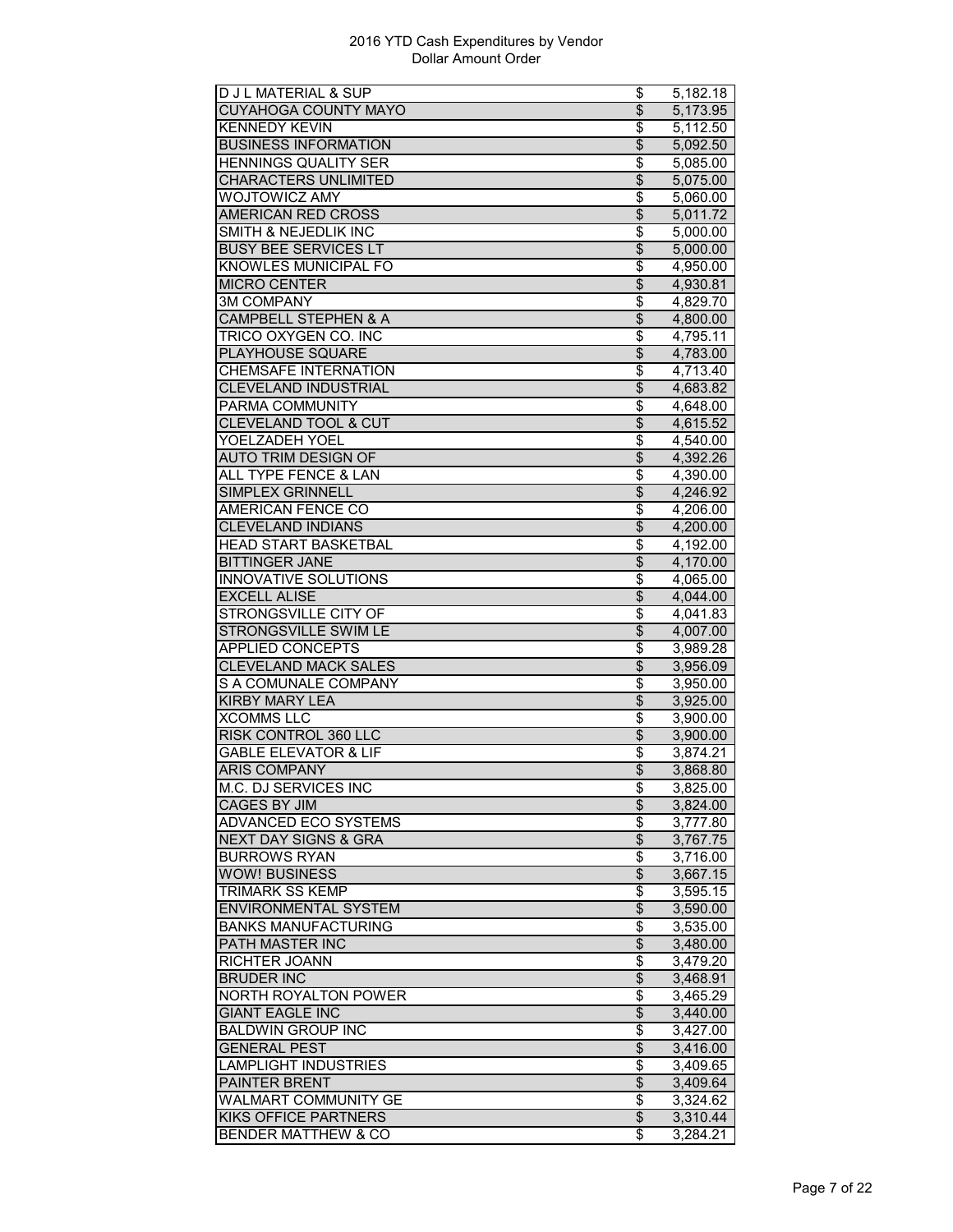| <b>RICE GLENNA</b>                     | \$                               | 3,276.00             |
|----------------------------------------|----------------------------------|----------------------|
| <b>GINA'S PIZZERIA</b>                 | \$                               | 3,265.10             |
| <b>GRAPHTECH COMMUNICAT</b>            | $\overline{\theta}$              | 3,255.71             |
| <b>AUTHENTIC PIZZA LLC</b>             | \$                               | 3,232.00             |
| PERFECT POWER WASH                     | $\overline{\mathcal{L}}$         | 3,215.00             |
| RAPID PROPANE EXCHAN                   | \$                               | 3,204.42             |
| <b>ELIVATE</b>                         | $\overline{\$}$                  | 3,185.10             |
| NATIONAL FIRE PROTEC                   | \$                               | 3,179.25             |
| <b>FABRIZI RECYCLING IN</b>            | $\overline{\$}$                  | 3,155.00             |
| PEAK SOFTWARE SYSTEM                   | \$                               | 3,140.00             |
| <b>BRONNERS CHRISTMAS W</b>            | $\overline{\mathcal{L}}$         | 3,136.00             |
| <b>IRONHAWK INDUSTRIAL</b>             | \$                               | 3,105.61             |
| <b>ACTION TARGET INC</b>               | $\overline{\$}$                  | 3,095.00             |
| ADVANCED DRAINAGE SY                   | $\overline{\$}$                  | 3,071.60             |
| <b>LANDS END BUSINESS O</b>            | $\overline{\$}$                  | 3,054.00             |
| <b>MARYLAND MATERIALS L</b>            | \$                               | 3,026.00             |
| H Z W ENVIRONMENTAL                    | $\overline{\theta}$              | 3,010.00             |
| <b>SITE LOCATION PARTNE</b>            | \$                               | 3,000.00             |
| <b>XCELIGENT INC</b>                   | \$                               | 3.000.00             |
| MTI - MAINTHIA TECHN                   | \$                               | 3,000.00             |
|                                        |                                  |                      |
| CROSSFIT, INC<br><b>ADDO SOLUTIONS</b> | \$<br>$\overline{\$}$            | 3,000.00<br>3,000.00 |
|                                        |                                  |                      |
| <b>DISCOUNT DRAINAGE SU</b>            | $\overline{\$}$                  | 2,976.15             |
| <b>JESUIT RETREAT HOUSE</b>            | $\overline{\boldsymbol{\theta}}$ | 2,970.00             |
| R D T CONCEPTS                         | \$                               | 2,967.59             |
| PACHECO JUAN                           | \$                               | 2,950.00             |
| <b>SHERWIN WILLIAMS</b>                | $\overline{\$}$                  | 2,947.26             |
| <b>DLT SOLUTIONS LLC</b>               | \$                               | 2,925.09             |
| ZIEBART CAR IMPROVE                    | $\overline{\$}$                  | 2,925.00             |
| <b>EDINGTON DANCE, LLC</b>             | $\overline{\boldsymbol{\theta}}$ | 2,905.00             |
| <b>STAFFORD-SMITH INC</b>              | $\overline{\$}$                  | 2,819.15             |
| <b>AQUA POOLS INC</b>                  | \$                               | 2,800.00             |
| <b>CENTRAL FARM &amp; GARDE</b>        | \$                               | 2,788.06             |
| ACE PROGRAM INC                        | \$                               | 2,787.00             |
| A & S CYCLE                            | $\overline{\$}$                  | 2,786.83             |
| <b>CONTINUED CARE</b>                  | $\overline{\$}$                  | 2,783.92             |
| <b>HILLYARD INC</b>                    | \$                               | 2,779.70             |
| <b>HUGHES BOB INC</b>                  | $\overline{\boldsymbol{\theta}}$ | 2,767.50             |
| A M LEONARD INC.                       | \$                               | 2,755.60             |
| ALLIED CORPORATION                     | \$                               | 2,747.69             |
| AFAB TRANSFER LLC                      | \$                               | 2,729.10             |
| <b>CHICAGO TITLE</b>                   | \$                               | 2,700.00             |
| <b>CUYAHOGA COUNTY RECO</b>            | $\overline{\$}$                  | 2,699.20             |
| U S SAFETY GEAR, INC                   | \$                               | 2,690.95             |
| PEPSI-COLA                             | $\overline{\$}$                  | 2,686.53             |
| SMITH TED                              | \$                               | 2,678.80             |
| A D STARR                              | $\overline{\mathcal{E}}$         | 2,669.97             |
| <b>GOVERLAN INC</b>                    | \$                               | 2,640.00             |
| <b>CUYAHOGA COMMUNITY C</b>            | $\overline{\$}$                  | 2,585.00             |
| <b>SWISLOCKI JEFF</b>                  | \$                               | 2,560.00             |
| <b>BROADVIEW HEIGHTS CI</b>            | $\overline{\$}$                  | 2,550.00             |
| <b>UNIVERSITY HOSPITALS</b>            | $\overline{\boldsymbol{\theta}}$ | 2,501.00             |
| <b>DECATUR ELECTRONICS</b>             | $\overline{\mathcal{L}}$         | 2,500.00             |
| <b>TRUCKIN VANTASTIKS</b>              | \$                               | 2,499.10             |
| CORDELL JOHN                           | \$                               | 2,470.00             |
| TRACTOR SUPPLY CREDI                   | \$                               | 2,463.57             |
| <b>HOBART SERVICE</b>                  | $\overline{\$}$                  | 2,460.09             |
| PRECISION LASER & IN                   | \$                               | 2,451.33             |
| <b>MAGUIRE PHILIP J.</b>               | $\overline{\$}$                  | 2,420.00             |
| <b>GREENLEAF GROUP</b>                 |                                  |                      |
| <b>SOLAR TESTING LABORA</b>            | \$<br>\$                         | 2,405.00             |
|                                        |                                  | 2,400.50             |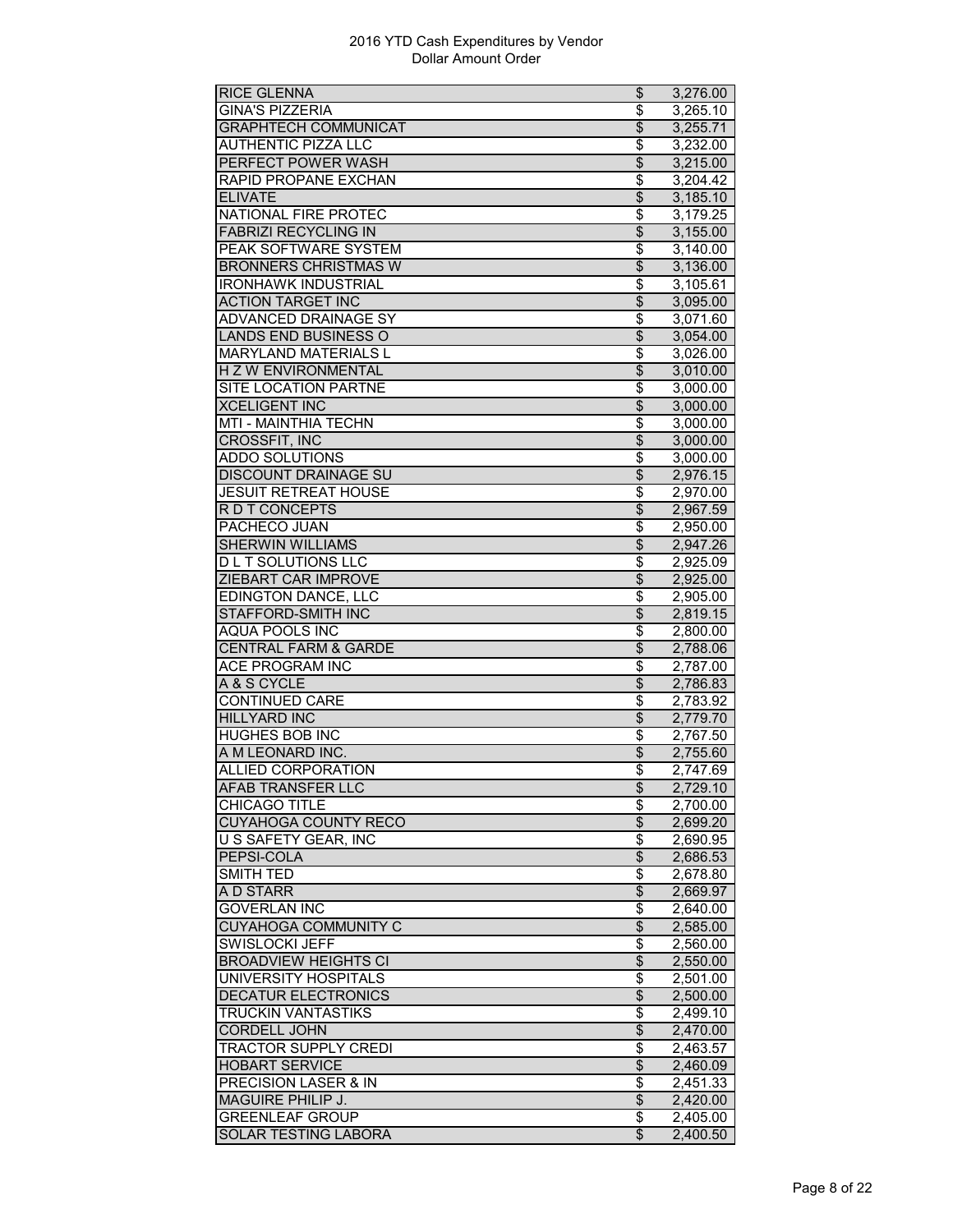| <b>CREEKSIDE RESTAURANT</b>         | \$                                 | 2,391.70 |
|-------------------------------------|------------------------------------|----------|
| OHIO PEACE OFFICER T                | $\overline{\mathcal{L}}$           | 2,390.00 |
| <b>LIVESTREAM LLC</b>               | \$                                 | 2,388.00 |
| <b>NAUTICA QUEEN</b>                | \$                                 | 2,381.42 |
| NATIONAL DEVELOPMENT                | \$                                 | 2,362.50 |
| <b>TANK INTEGRITY SERVI</b>         | \$                                 | 2,358.65 |
| <b>VERMEER SALES &amp; SERV</b>     | \$                                 | 2,344.76 |
| <b>BENANDER GAMES</b>               | \$                                 | 2,317.00 |
| <b>MISTRAS GROUP</b>                | \$                                 | 2,299.20 |
| <b>SRSA LAURA</b>                   | $\overline{\mathcal{E}}$           | 2,280.00 |
| <b>PREMIER PLANT SOLUTI</b>         | \$                                 | 2,259.75 |
| <b>SAKOWSKI BARBARA</b>             | \$                                 | 2,250.00 |
| <b>ACTION CONTROLS</b>              | $\overline{\$}$                    | 2,250.00 |
| <b>BORON WILLIAM PATRIC</b>         | $\overline{\$}$                    | 2,250.00 |
| UNIVERSITY PRIMARY C                | $\overline{\boldsymbol{\theta}}$   | 2,236.00 |
| ROYAL UPHOLSTERY                    | \$                                 | 2,235.00 |
| <b>SUBURBAN TITLE</b>               |                                    |          |
|                                     | \$                                 | 2,230.50 |
| LOU'S GLOVES INC                    | \$                                 | 2,214.00 |
| <b>HARWOOD MARY</b>                 | \$                                 | 2.207.40 |
| YOUNG REMBRANDTS                    | $\overline{\$}$                    | 2,200.80 |
| T P C TRAINCO                       | \$                                 | 2,200.00 |
| <b>CONWAY DATA INC</b>              | $\overline{\theta}$                | 2,200.00 |
| <b>FASTENAL COMPANY</b>             | \$                                 | 2,112.41 |
| <b>DITLEVSON MATTHEW</b>            | $\overline{\mathcal{E}}$           | 2,107.59 |
| HIETALA LAWN MAINTEN                | \$                                 | 2,105.00 |
| HIGH TECH POOLS, INC.               | $\overline{\$}$                    | 2,083.84 |
| PARMA MUNICIPAL COUR                | \$                                 | 2,075.00 |
| <b>ART WINDOW COVERING</b>          | $\overline{\$}$                    | 2,065.00 |
| FUN N STUFF AMUSEMEN                | \$                                 | 2,033.15 |
| <b>STANDARD WELDING &amp; S</b>     | $\overline{\theta}$                | 2,032.96 |
| STRONGSVILLE DQ GRIL                | \$                                 | 2,028.34 |
| <b>TOMSIC WAYNE</b>                 | \$                                 | 2,000.00 |
| <b>HUSKY KLEEN LLC</b>              | \$                                 | 2,000.00 |
| <b>HENEGHAN KEVIN</b>               | $\overline{\$}$                    | 2,000.00 |
| <b>ENVISION GROUP LLC</b>           | \$                                 | 2,000.00 |
| <b>NG CHEOK YUEN</b>                | $\overline{\$}$                    | 1,993.00 |
| HARBOR FREIGHT TOOLS                | \$                                 | 1,982.52 |
| <b>HOWELL RESCUE SYSTEM</b>         | \$                                 | 1,965.00 |
| <b>HUBER AMY</b>                    | \$                                 | 1,965.00 |
|                                     | $\overline{\mathcal{L}}$           |          |
| OTTO'S SCOREBOARD RE                |                                    | 1,956.00 |
| COPY QUICK PRINTING                 | Φ                                  | 1,941.00 |
| <b>CHARLILLO STEPHANIE</b>          | \$                                 | 1,940.00 |
| SHRED-IT USA LLC                    | \$                                 | 1,937.42 |
| <b>SPARROW LEE</b>                  | $\overline{\$}$                    | 1,935.00 |
| <b>LUNA MARKETING INC</b>           | \$                                 | 1,902.00 |
| PRINTFORMANCE                       | \$                                 | 1,870.00 |
| ELECTRIC APPLIANCE R                | \$                                 | 1,866.34 |
| <b>NES RENTALS</b>                  | $\overline{\mathcal{L}}$           | 1,865.00 |
| ANIMAL EMERGENCY CLI                | $\overline{\$}$                    | 1,862.83 |
| <b>HINE JESSICA</b>                 | $\overline{\theta}$                | 1,835.00 |
| SUPERIOR POOL PRODUC                | $\overline{\boldsymbol{\epsilon}}$ | 1,829.14 |
| <b>GO APE MILL STREAM R</b>         | $\overline{\theta}$                | 1,822.82 |
| <b>SMEADER THOMAS</b>               | \$                                 | 1,800.00 |
| KIMBERLIN MARY ELLEN                | \$                                 | 1,800.00 |
| <b>GARY'S TRANSMISSION</b>          | \$                                 | 1,795.53 |
| <b>ROBERTS SURVEYING SU</b>         | $\overline{\$}$                    | 1,790.00 |
| <b>LAKEWOOD CITY OF</b>             | \$                                 | 1,770.85 |
| <b>HEALTH &amp; FITNESS INC</b>     | \$                                 | 1,754.87 |
| <b>J &amp; P EXCAVATION &amp; C</b> | \$                                 | 1,750.00 |
| FTR&RINC                            | \$                                 | 1,750.00 |
|                                     |                                    |          |
| <b>MASCON EQUIPMENT AND</b>         | \$                                 | 1,749.74 |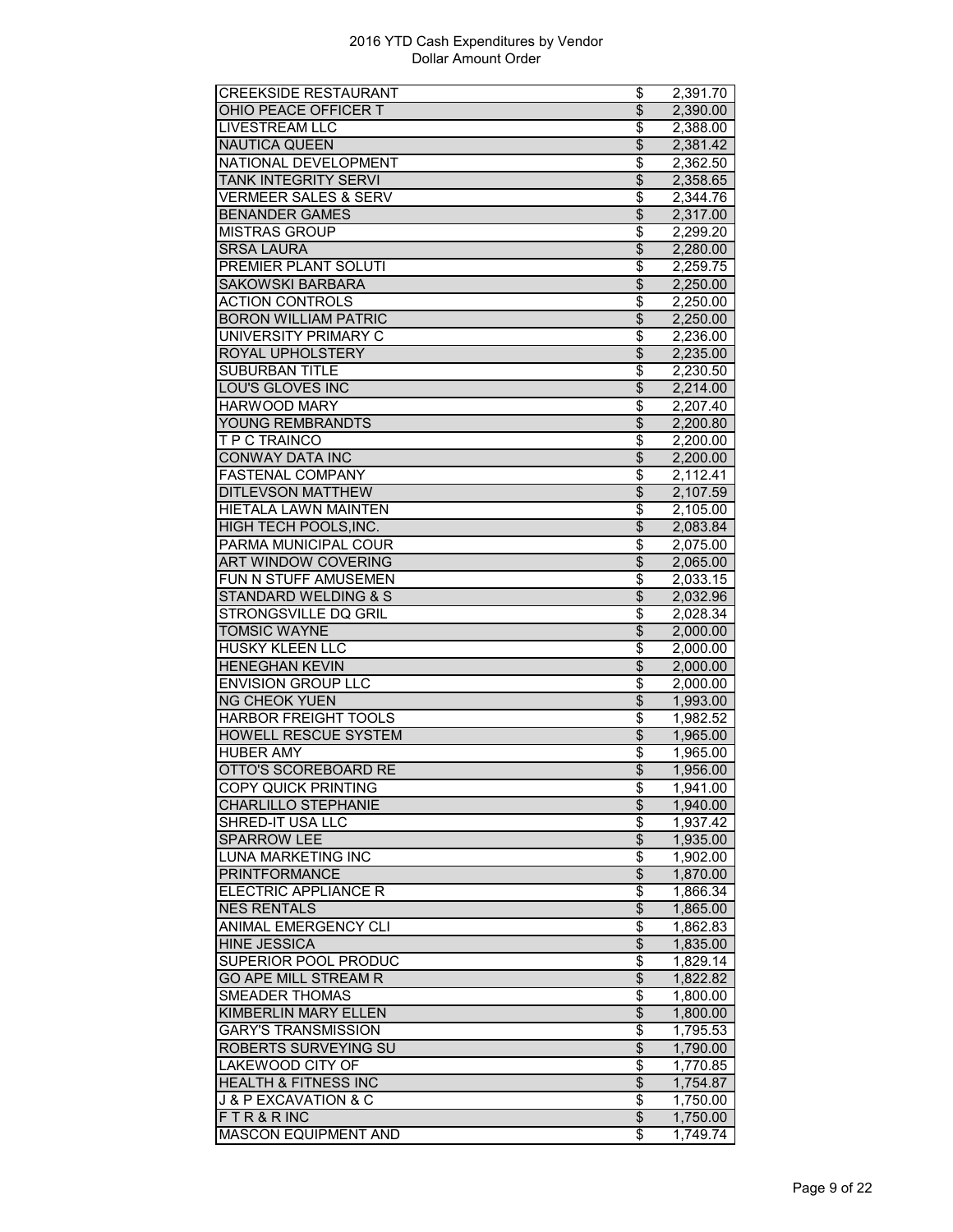| <b>LEKAN BETTY</b>                                    | \$                             | 1,743.20 |
|-------------------------------------------------------|--------------------------------|----------|
| <b>EDDYS BIKE SHOP</b>                                | \$                             | 1,741.83 |
| <b>RIETH INDUSTRIES</b>                               | \$                             | 1,728.50 |
| <b>RUSNOV APPRAISALS</b>                              | \$                             | 1,725.00 |
| <b>EVANS KENNETH D</b>                                | $\overline{\$}$                | 1,725.00 |
| <b>BALDIN RICHARD D</b>                               | \$                             | 1,725.00 |
| <b>CITRIX ONLINE LLC</b>                              | $\overline{\$}$                | 1,716.00 |
| WILLHAM ROOFING CO I                                  | \$                             | 1,711.25 |
| UNITED SPORT APPAREL                                  | \$                             | 1,681.71 |
| OHIO DISPLAYS INC                                     | \$                             | 1.675.00 |
| <b>MULTIFORCE SYSTEMS C</b>                           | \$                             | 1,670.00 |
| <b>HERMES SPORTS &amp; EVEN</b>                       | \$                             | 1,667.00 |
| <b>1ST AYD CORPORATION</b>                            | $\overline{\$}$                | 1,661.10 |
| <b>HOULE DAVID</b>                                    | $\overline{\$}$                | 1,650.00 |
| A A R P DRIVER SAFET                                  | $\overline{\$}$                | 1,640.00 |
| OHIO DEPT OF JOB & F                                  | \$                             | 1,635.06 |
| PARMA HEIGHTS CITY O                                  | $\overline{\mathcal{L}}$       | 1,615.37 |
| DELL SOFTWARE INC                                     | \$                             | 1,611.60 |
| PIONEER MANUFACTURIN                                  |                                |          |
|                                                       | $\overline{\mathcal{S}}$       | 1,597.70 |
| <b>OHIO PARKS &amp; RECREAT</b><br><b>DONUT SCENE</b> | \$<br>$\overline{\mathcal{S}}$ | 1,595.00 |
|                                                       |                                | 1,586.68 |
| <b>ACCU WEATHER</b>                                   | \$                             | 1,585.00 |
| <b>MAGICAL TRAIN RIDES</b>                            | $\overline{\mathcal{L}}$       | 1,570.00 |
| PURE WATER TECHNOLOG                                  | \$                             | 1,560.25 |
| SPACE WALK                                            | \$                             | 1,555.00 |
| A P G OFFICE FURNISH                                  | \$                             | 1,552.00 |
| <b>ABCO FIRE PROTECTION</b>                           | $\overline{\mathcal{S}}$       | 1,524.72 |
| <b>ENVIROSERVE</b>                                    | \$                             | 1,520.00 |
| SAMSEL SUPPLY COMPAN                                  | \$                             | 1,516.71 |
| <b>BREATHING AIR SYSTEM</b>                           | \$                             | 1,516.30 |
| <b>GOVERNMENT FINANCE O</b>                           | \$                             | 1,515.00 |
| <b>RECREONICS INC</b>                                 | \$                             | 1,514.18 |
| <b>RICH'S TOWING &amp; SERV</b>                       | \$                             | 1,500.00 |
| <b>ALLDATA LLC</b>                                    | \$                             | 1,500.00 |
| <b>BOGRE BRYAN</b>                                    | $\overline{\$}$                | 1,476.49 |
| <b>ARROW INTERNATIONAL</b>                            | \$                             | 1,475.00 |
| <b>SERNE DALE R</b>                                   | \$                             | 1,425.00 |
| <b>MCDONALD GREG</b>                                  | \$                             | 1,425.00 |
| <b>CENTURY EQUIPMENT</b>                              | \$                             | 1,413.61 |
| A B C RENTAL CENTER                                   | \$                             | 1,404.75 |
| <b>MIDWEST SCIENTIFIC I</b>                           | Φ                              | 1,400.00 |
| TERNES KENNETH A                                      | \$                             | 1,392.00 |
| <b>XYLEM DEWATERING SOL</b>                           | $\overline{\mathcal{L}}$       | 1,390.31 |
| <b>CENTER TOWING INC</b>                              | \$                             | 1,390.00 |
| <b>QUALITY METAL PRODUC</b>                           | \$                             | 1,380.98 |
| <b>WEBER CASSANDRA</b>                                | \$                             | 1,380.00 |
| <b>LEWISON DEVON</b>                                  | \$                             | 1,380.00 |
|                                                       | \$                             |          |
| C B GRAPHICS LLC                                      |                                | 1,375.00 |
| OHIO CHAPTER IS A                                     | $\overline{\$}$                | 1,370.00 |
| NORTH EASTERN OHIO F                                  | \$                             | 1,367.00 |
| <b>AMERICAN COPY EQUIPM</b>                           | $\overline{\mathcal{L}}$       | 1,354.65 |
| <b>WALKER MARY JANE</b>                               | \$                             | 1,350.00 |
| <b>ERIE SHORE INDUSTRIA</b>                           | \$                             | 1,335.00 |
| OHIO ASSOC OF CHIEFS                                  | \$                             | 1,333.00 |
| <b>BATTASTELLI AL</b>                                 | $\overline{\mathcal{L}}$       | 1,330.00 |
| <b>EASTON LOUISE</b>                                  | \$                             | 1,325.00 |
| <b>CEBULA CRISTEN L.</b>                              | $\overline{\$}$                | 1,325.00 |
| <b>SERVICE STATION EQUI</b>                           | \$                             | 1,322.95 |
| <b>SIRCHIE FINGER PRINT</b>                           | $\overline{\theta}$            | 1,316.68 |
| <b>BARNYARD SUPPLY</b>                                | \$                             | 1,316.00 |
| PERSONEL SELECTION S                                  | $\overline{\mathcal{E}}$       | 1,314.00 |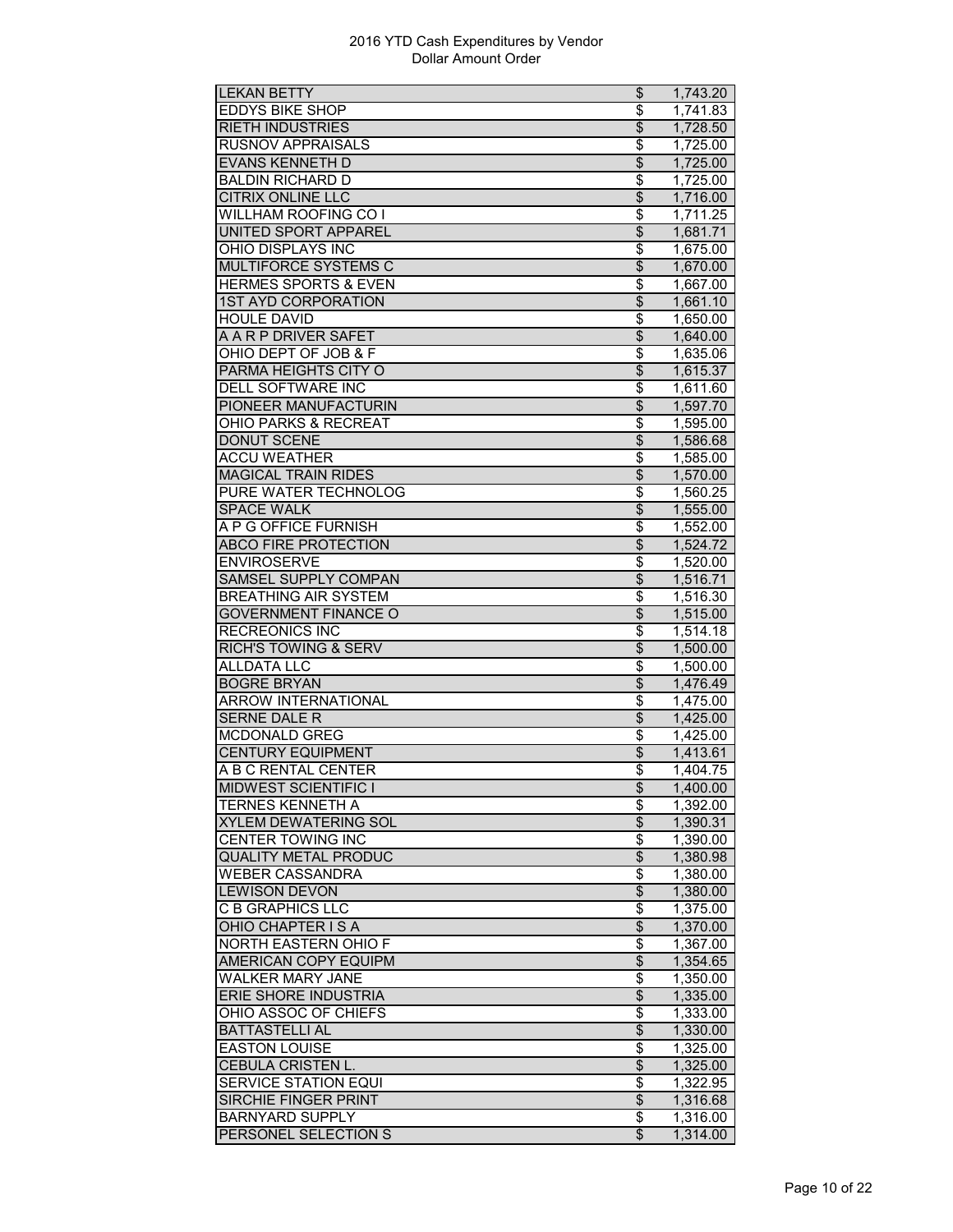| ICS JAIL SUPPLIES IN            | \$                                 | 1,312.30              |
|---------------------------------|------------------------------------|-----------------------|
| <b>STRONGSVILLE VACUUM</b>      | $\overline{\$}$                    | 1,308.33              |
| <b>MARZEN EQUIPMENT SER</b>     | \$                                 | 1,307.45              |
| <b>RAMEY CLIFF</b>              | \$                                 | 1,306.88              |
| A P C O INTERNATIONA            | \$                                 | 1,297.71              |
| <b>BERRINGTON PUMPS &amp; S</b> | $\overline{\$}$                    | 1,289.33              |
| <b>DAVID BRIAN</b>              | \$                                 | 1,275.00              |
| <b>BARTH CHARLENE</b>           | \$                                 | 1,275.00              |
| <b>CAR PARTS WAREHOUSE</b>      | \$                                 | 1,268.05              |
| <b>FIRE FORCE INC</b>           | $\overline{\mathcal{E}}$           | 1,264.00              |
| <b>GENERATOR SYSTEMS LL</b>     | \$                                 | 1,255.00              |
| MICHAELANGELO'S PHOT            | \$                                 | 1,250.00              |
| <b>SKY ZONE</b>                 | \$                                 | $\overline{1,}230.00$ |
| <b>REZAC MIKE</b>               | $\overline{\$}$                    | 1,220.00              |
| <b>HOME APPLIANCE SERVI</b>     | \$                                 | 1,214.00              |
| KALAHARI RESORT & CO            | \$                                 | 1,207.33              |
| STATE OF OHIO UST FU            | \$                                 | 1,200.00              |
| <b>HINES PRODUCTS CORP</b>      | \$                                 | 1,196.00              |
| <b>BRANIC JEFFREY P</b>         | \$                                 | 1,194.85              |
| <b>SCHAFFNER LORRAINE</b>       | $\overline{\$}$                    | 1,194.00              |
| <b>NELCO SOLUTIONS</b>          | \$                                 | 1,191.40              |
| <b>HD INDUSTRIES</b>            | $\overline{\mathcal{L}}$           | 1,190.54              |
| PUBLIC SAFETY GROUP             | \$                                 | 1,183.00              |
| <b>CALIBRE PRESS LLC</b>        | $\overline{\mathcal{L}}$           | 1,181.00              |
| OLYMPIA GOURMET CHOC            | \$                                 | 1,170.00              |
| <b>SITE 1 LANDSCAPE SUP</b>     | $\overline{\$}$                    | 1,164.18              |
| CLEVELAND METROPARKS            | $\overline{\$}$                    | 1,156.00              |
| <b>AIR RITE</b>                 | $\overline{\$}$                    | 1,153.16              |
| BEHAVIORAL HEALTH AS            | \$                                 | 1,150.00              |
| <b>STEVEN VANEK</b>             | \$                                 | 1,140.10              |
| <b>BUCCI'S RESTAURANT &amp;</b> | \$                                 | 1,138.75              |
| TRI-S CONTROLS INC              | \$                                 | 1,137.50              |
| SULLIVAN THOMAS                 | \$                                 | 1,134.00              |
| <b>EMERGENCY SERVICES M</b>     | $\overline{\$}$                    | 1,130.69              |
| <b>HUNT TONY</b>                | \$                                 | 1,129.85              |
| <b>VALLEY DRUM INC</b>          | $\overline{\$}$                    | 1,116.00              |
| BYRNE SIGN SUPPLY IN            | \$                                 | 1,115.70              |
| <b>CROSSROADS ANIMAL</b>        | $\overline{\theta}$                | 1,101.79              |
| <b>SMITH TRISTA</b>             | \$                                 | 1,100.00              |
| SELECTIVE SOUNDS ENT            | $\overline{\mathcal{L}}$           | 1,100.00              |
| <b>TENHUNFELD CHERYL</b>        | \$                                 | 1,100.00              |
| ROSPIERSKI GWENDOLYN            | $\overline{\$}$                    | 1,096.80              |
| <b>BROOKGATE LANES</b>          | \$                                 | 1,092.42              |
| <b>DICAR CORPORATION</b>        | $\overline{\$}$                    | 1,092.00              |
| <b>GBTENTCO LLC</b>             | \$                                 | 1,091.25              |
| PARMA LAUNDRY SERVIC            | \$                                 | 1,084.89              |
| PORTER LEE CORP                 | \$                                 | 1,079.00              |
| CORPORATE INVESTIGAT            | $\overline{\$}$                    | 1,075.00              |
| <b>AFFILIATE GUARD</b>          | \$                                 | 1,075.00              |
| HOLDER JOSHUA                   | \$                                 | 1,062.50              |
| <b>GROLEAU ALISON</b>           | \$                                 | 1,060.00              |
| <b>KLYN NURSERIES INC</b>       | $\overline{\$}$                    | 1,055.00              |
| <b>STRONGSVILLE FIREFIG</b>     | \$                                 | 1,050.00              |
| NATIONAL AMATEUR BAS            | \$                                 | 1,050.00              |
| <b>TIMOTEO JIM</b>              | \$                                 | 1,040.00              |
| <b>AROLD SARAH</b>              | \$                                 | 1,017.27              |
| <b>MIKE BASS FORD INC</b>       | \$                                 | 1,003.25              |
| EDMONDSON-HAVEL EMIL            | \$                                 | 1,000.00              |
| <b>BOYLE MIKE</b>               | $\overline{\boldsymbol{\epsilon}}$ | 1,000.00              |
| <b>INTERNATIONAL INSTIT</b>     | $\overline{\mathcal{E}}$           | 990.00                |
|                                 |                                    |                       |
| <b>WALTER F. STEPHENS J</b>     | \$                                 | 985.75                |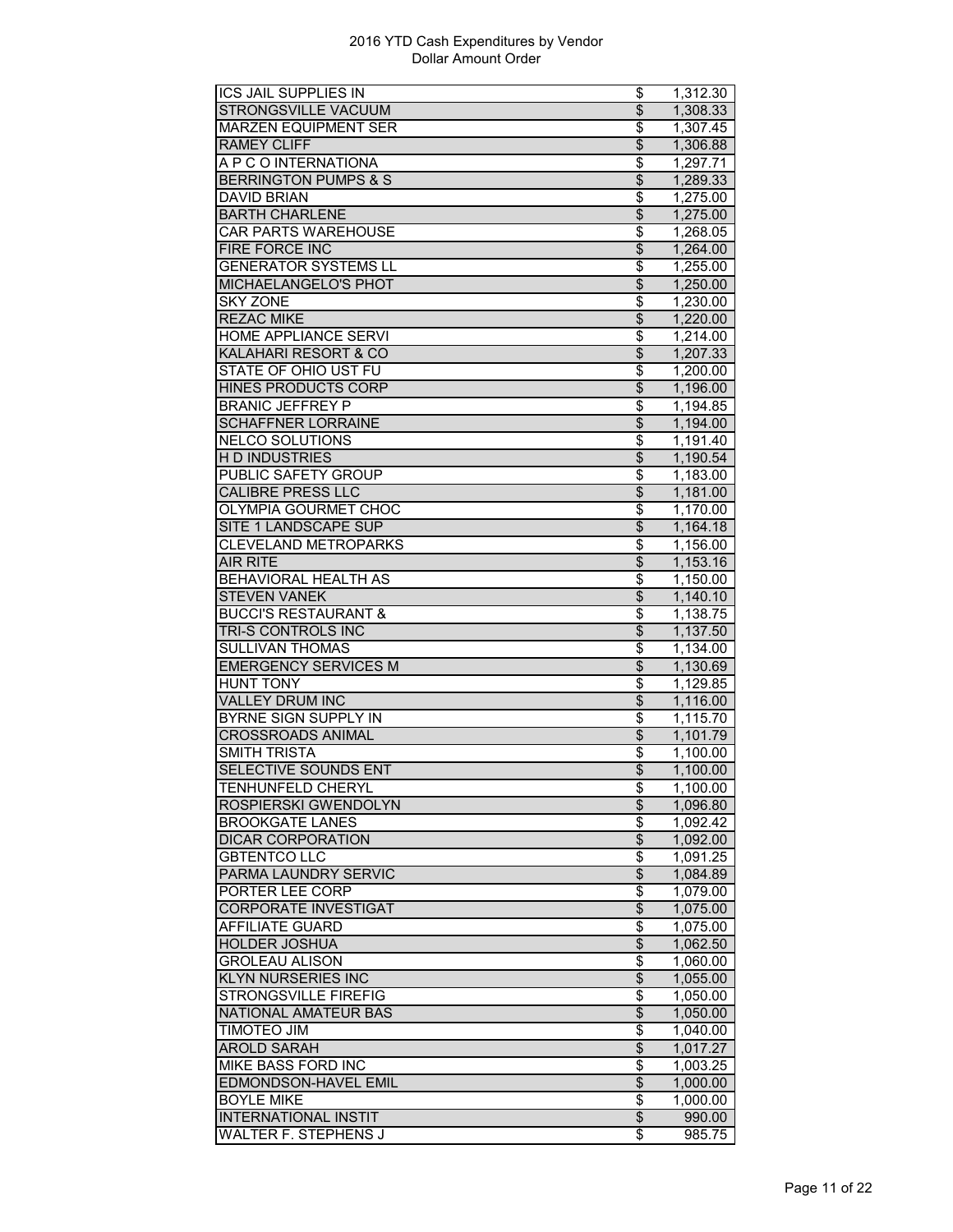| OHIO TURFGRASS FOUND                              | \$                       | 980.00 |
|---------------------------------------------------|--------------------------|--------|
| <b>STUFF SHOP</b>                                 | \$                       | 979.60 |
| POMEROY HOUSE                                     | \$                       | 979.39 |
| KNOWLES DAVID R                                   | \$                       | 975.00 |
| <b>CLEVELAND ENGINEERIN</b>                       | $\overline{\$}$          | 960.00 |
| <b>BERNTSEN INTERNATION</b>                       | $\overline{\$}$          | 955.58 |
| <b>GATEWAY PRODUCTS REC</b>                       | $\overline{\$}$          | 950.00 |
| <b>MAD SCIENCE OF NORTH</b>                       | \$                       | 944.00 |
| <b>HOLIDAY DESIGNS INC</b>                        | $\overline{\mathcal{L}}$ | 933.42 |
| <b>MUZAK LLC</b>                                  | \$                       | 933.03 |
| <b>FOREMOST BUSINESS</b>                          | $\overline{\mathcal{L}}$ | 932.25 |
| STOCKDALE MARGARET                                | \$                       | 926.40 |
| PRATHER HOLLY                                     | $\overline{\$}$          | 926.40 |
| <b>DRING FAMILY TREE SE</b>                       |                          |        |
|                                                   | \$                       | 925.00 |
| <b>CLEVELAND ORCHESTRA</b>                        | $\overline{\$}$          | 925.00 |
| PRESSTEK INC                                      | \$                       | 922.26 |
| <b>CUMMINS BRIDGEWAY LL</b>                       | \$                       | 914.96 |
| ALL AMERICAN FIRE EQ                              | \$                       | 914.00 |
| <b>MEKEEL TIFFANY</b>                             | \$                       | 912.61 |
| SEBASTIAN CHARLYNN                                | \$                       | 912.00 |
| <b>DALY REFRIGERATION C</b>                       | \$                       | 910.32 |
| STEHMAN THOMAS E                                  | \$                       | 900.00 |
| <b>HAWK CHARLES F</b>                             | $\overline{\mathcal{L}}$ | 900.00 |
| <b>CONSTANT CONTACT</b>                           | \$                       | 894.00 |
| <b>VINCENT LIGHTING SYS</b>                       | \$                       | 890.00 |
| YOGA ACCESSORIES                                  | \$                       | 879.74 |
| <b>CORE HEALTH &amp; FITNES</b>                   | $\overline{\$}$          | 878.76 |
| <b>GOOD TIMES PARTY</b>                           | $\overline{\$}$          | 875.32 |
| <b>TRI COUNTY TOOL &amp; SU</b>                   | \$                       |        |
| <b>LERRO CORPORATION</b>                          |                          | 875.00 |
|                                                   | \$                       | 871.00 |
| PROFESSIONAL EQUIPME                              | $\overline{\mathcal{L}}$ | 859.05 |
| PRINTING PARTNERS                                 | \$                       | 853.01 |
| S & S WORLDWIDE INC                               | \$                       | 850.23 |
| <b>HUNKER KRISTEN</b>                             | $\overline{\$}$          | 850.00 |
| PERRAM ELECTRIC INC                               | $\overline{\$}$          | 845.00 |
| <b>VOGEL TOM</b>                                  | \$                       | 840.00 |
| <b>AUTOMOTIVE RESOURCES</b>                       | \$                       | 836.31 |
| JOHNSTONE SUPPLY                                  | \$                       | 825.25 |
| OFESF                                             | \$                       | 825.00 |
| <b>GEORGEADIS JEANNE</b>                          | \$                       | 825.00 |
| <b>CARDIOVASCULAR MEDIC</b>                       | \$                       | 825.00 |
| <b>IVIDEO TECHNOLOGIES</b>                        | \$                       | 821.20 |
| <b>BOBULA ANGEL</b>                               | $\overline{\theta}$      | 820.00 |
| <b>KALINICH FENCE CO. I</b>                       | \$                       | 816.54 |
| <b>GRACE KATIE</b>                                | \$                       | 807.33 |
| NORTH STAR TELECOMM                               | \$                       | 801.18 |
| <b>GROUND PENETRATING R</b>                       | \$                       | 800.00 |
| A & A SAFETY                                      | \$                       | 800.00 |
| <b>COLUMBIA FLAG</b>                              | $\overline{\$}$          | 789.39 |
|                                                   |                          |        |
| <b>DODD CAMERA</b><br><b>ERGOGENESIS WORKPLAC</b> | \$                       | 788.97 |
|                                                   | $\overline{\theta}$      | 783.41 |
| <b>ARENA JEFFREY A</b>                            | \$                       | 780.00 |
| <b>BORISH FRANK</b>                               | \$                       | 780.00 |
| <b>METROHEALTH PROFESSI</b>                       | \$                       | 775.00 |
| <b>GRIMCO INC</b>                                 | $\overline{\$}$          | 773.80 |
| <b>EMERGENCY PROF SVCS</b>                        | \$                       | 772.00 |
| <b>STAMP MAN</b>                                  | $\overline{\$}$          | 769.50 |
| SAFE KIDS WORLDWIDE                               | \$                       | 768.00 |
| CHANNING L BETE COMP                              | \$                       | 751.01 |
| <b>HIRTS FLOWERS INC</b>                          | \$                       | 750.00 |
| HAINES & COMPANY INC                              | \$                       | 745.00 |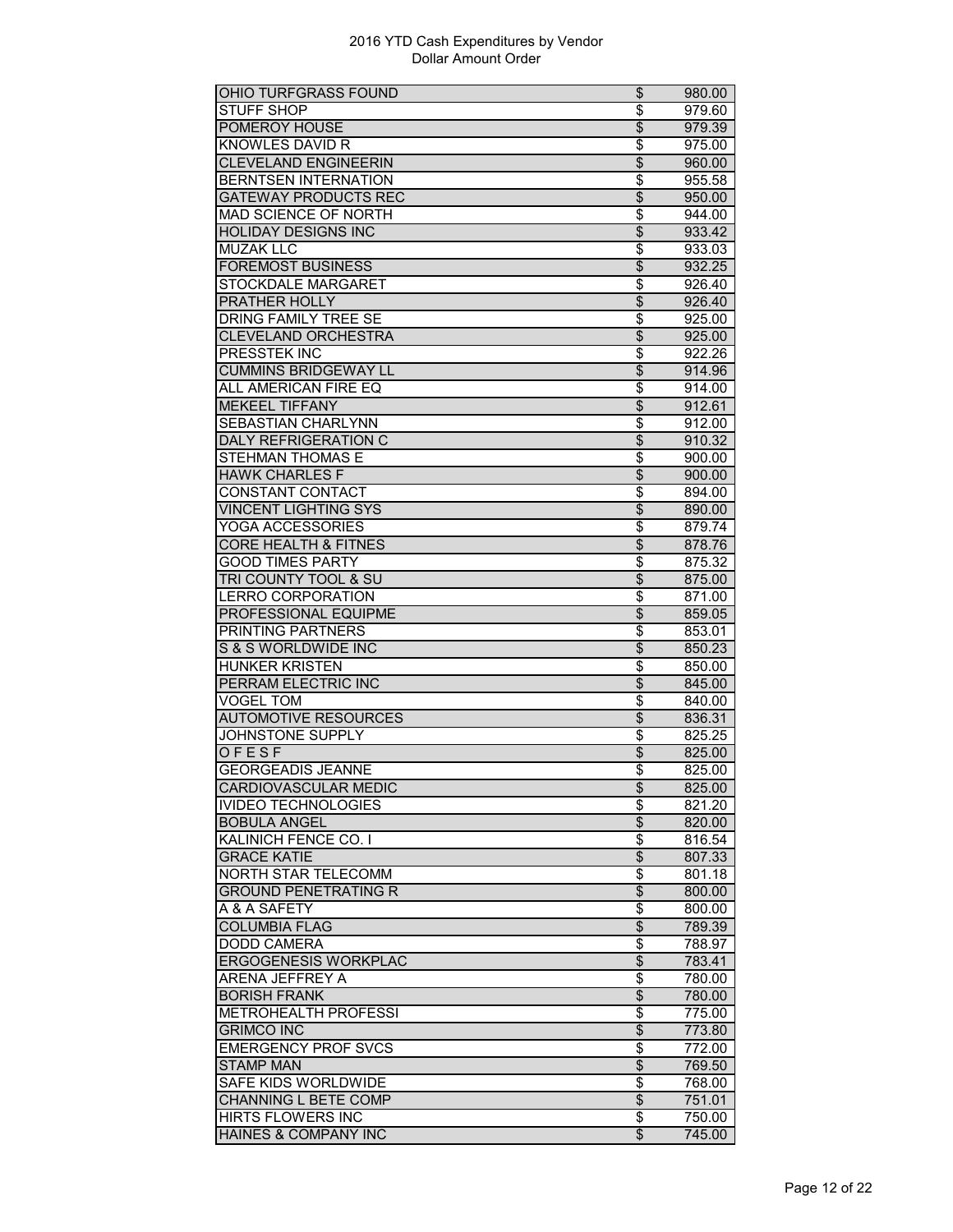| <b>FIRE HOUSE</b>           | \$                       | 743.00 |
|-----------------------------|--------------------------|--------|
| <b>GROENEVELD</b>           | $\overline{\mathcal{S}}$ | 739.61 |
| PIENTKA AIMEE               | \$                       | 736.44 |
| <b>AMERICAN TEST CENTER</b> | \$                       | 735.00 |
| <b>BEREA PRINTING COMPA</b> | $\overline{\$}$          | 733.41 |
| ATLAS FIRST AID & SA        | $\overline{\$}$          | 717.80 |
| <b>ROENIGK BRIAN</b>        | \$                       | 714.47 |
| PITNEY BOWES INC            | \$                       | 713.48 |
| MULLIGAN'S FAMILY FU        | \$                       | 712.00 |
| <b>WONNACOTT JAMES</b>      | \$                       | 700.00 |
| <b>KLIMCZAK ED</b>          | \$                       | 700.00 |
| <b>HIDIRECT</b>             | $\overline{\mathcal{L}}$ | 693.60 |
| <b>HILTON OMAHA HOTEL</b>   | $\overline{\$}$          | 685.33 |
| <b>DICK JONES SALES INC</b> | $\overline{\$}$          | 683.50 |
| <b>CINEMARK USA</b>         | \$                       | 681.25 |
| KIESLER POLICE SUPPL        | \$                       | 680.00 |
| K & M BUILDERS LTD          | \$                       | 675.00 |
| <b>ALOTERRA BIOBASED PR</b> | \$                       | 675.00 |
| OHIO TACTICAL OFFICE        | \$                       | 674.97 |
| <b>TOTAL ID SOLUTIONS</b>   | $\overline{\$}$          | 666.00 |
| <b>171 RT 82 STRONGSVI</b>  | \$                       | 665.00 |
| <b>OHIO STATE BAR ASSOC</b> | $\overline{\mathcal{S}}$ | 656.00 |
| JARDINES FUNERAL HOM        | \$                       | 650.00 |
| <b>CHRONICLE TELEGRAM</b>   | $\overline{\mathcal{L}}$ | 642.00 |
| <b>CHUCK'S CUSTOM LLC</b>   | \$                       | 639.73 |
| <b>WOHLFEIL DAVE</b>        | \$                       | 635.00 |
| <b>HOCEVAR WENDY</b>        | $\overline{\$}$          | 627.50 |
| <b>ISTANBOULI HANI</b>      | $\overline{\$}$          |        |
| <b>SEARS COMMERICAL ONE</b> |                          | 627.00 |
|                             | \$<br>\$                 | 625.18 |
|                             |                          |        |
| <b>AUSTINTOWN TOWNSHIP</b>  |                          | 625.00 |
| PETERS WAYNE FREDERI        | \$                       | 620.00 |
| <b>IPMA-HR</b>              | \$                       | 615.00 |
| <b>SYNEK VALERIA</b>        | \$                       | 608.40 |
| <b>WINE AND CANVAS</b>      | $\overline{\$}$          | 600.00 |
| <b>STRONGSVILLE CHAMBER</b> | \$                       | 600.00 |
| <b>NEO BUBBLE SOCCER</b>    | \$                       | 600.00 |
| <b>KLEIN-DALE MIMI</b>      | \$                       | 600.00 |
| <b>GREAT LAKES THEATER</b>  | \$                       | 600.00 |
| <b>ACTION DISC JOCKEYS</b>  | \$                       | 600.00 |
| <b>CREATE FOR LESS LLC</b>  | $\overline{\$}$          | 596.70 |
| PUBLIC AGENCY TRAINI        | \$                       | 590.00 |
| AMERICAN PAYROLL ASS        | $\overline{\mathcal{L}}$ | 589.00 |
| <b>MOCKLER JOHN</b>         | \$                       | 588.17 |
| <b>NEIGHBORHOOD NEWS</b>    | $\overline{\mathcal{L}}$ | 588.00 |
| <b>FABEC MATTHEW</b>        | \$                       | 585.35 |
| <b>SIRNA &amp; SONS INC</b> | \$                       | 583.28 |
| <b>HEARTSONG YOGA LLC</b>   | \$                       | 580.00 |
| PARMA CITY OF               | $\overline{\$}$          | 578.71 |
| OHIO ASSOC OF PUBLIC        | $\overline{\$}$          | 575.00 |
| KUCHTA LYNDA                | \$                       | 575.00 |
| <b>CUYAHOGA VALLEY SCEN</b> | \$                       | 571.60 |
| <b>EMBASSY SUITES DUBLI</b> | $\overline{\mathcal{L}}$ | 567.60 |
| <b>MOTION PICTURE LICEN</b> | \$                       | 565.00 |
| <b>AGRI-SUPPLY</b>          | \$                       | 561.43 |
| RICHARDSON KEVIN            | \$                       | 560.00 |
| <b>ELWOOD MIKE</b>          | $\overline{\$}$          | 560.00 |
| <b>GHANEM ANTHONY</b>       | \$                       | 560.00 |
| <b>O'DEENS THOMAS</b>       | \$                       | 557.86 |
| WINDOW KING CO INC          | \$                       | 550.00 |
| NORTH OLMSTED WRESTL        | \$                       | 550.00 |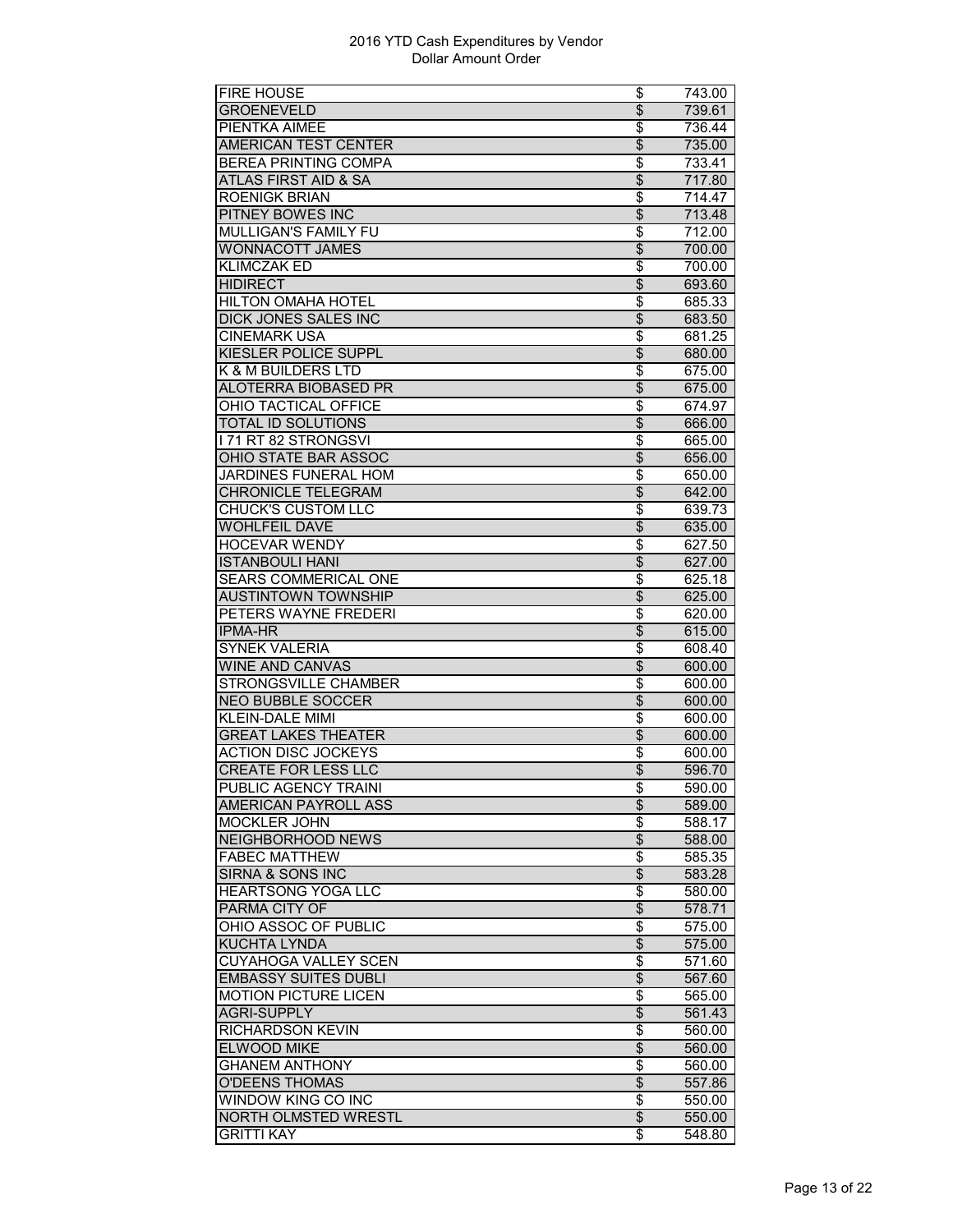| <b>SAZIMA KATHY</b>             | \$                       | 542.19 |
|---------------------------------|--------------------------|--------|
| <b>FOOTES GLASS CO INC</b>      | \$                       | 540.00 |
| <b>DOG GONE CRAZY INC</b>       | \$                       | 539.20 |
| OHIO GFOA                       | \$                       | 520.00 |
| <b>INTL ASSOC ARSON INV</b>     | \$                       | 520.00 |
| <b>RUSSO PATRICK</b>            | $\overline{\$}$          | 518.41 |
| FITNESS MANAGEMENT M            | $\overline{\$}$          | 513.00 |
| <b>GALLITZ GREG</b>             | \$                       | 507.00 |
| <b>DOWNY MARIBETH</b>           | $\overline{\mathcal{L}}$ | 505.00 |
| <b>SEVER FRANK</b>              | \$                       | 504.00 |
| <b>CLEVELAND COSTUME</b>        | \$                       | 504.00 |
| <b>WEDELL JOSANNE R.</b>        | \$                       | 500.00 |
| <b>SHEARER DON</b>              | $\overline{\$}$          | 500.00 |
| <b>STRONGSVILLE ROTARY</b>      | $\overline{\$}$          | 500.00 |
| <b>WESTERVILLE CITY OF</b>      | $\overline{\mathcal{L}}$ | 500.00 |
| <b>WEIDELING JON</b>            | \$                       | 500.00 |
| <b>MIKE ELKINS</b>              | \$                       | 500.00 |
| <b>FITZGERALD CHRISTINE</b>     |                          | 500.00 |
| A B COASTER                     | \$<br>$\overline{\$}$    |        |
|                                 |                          | 494.00 |
| <b>WALD &amp; FISHER INC MG</b> | \$                       | 490.00 |
| <b>TV TRUCKING INC</b>          | \$                       | 490.00 |
| <b>JACOBS MIKE</b>              | \$                       | 490.00 |
| <b>BAKER CORP</b>               | \$                       | 486.25 |
| POSITIVE PROMOTIONS             | \$                       | 485.92 |
| AMERICAN CARNIVAL MA            | \$                       | 482.68 |
| <b>GEMPLERS</b>                 | \$                       | 481.50 |
| STUDIO 82 DANCE AND             | $\overline{\$}$          | 480.00 |
| <b>KONIECZYWSKI BRENT</b>       | $\overline{\$}$          | 480.00 |
| <b>GOSCHINSKI FIN FEATH</b>     | \$                       | 479.94 |
| A ONE JANITORIAL                | \$                       | 478.45 |
| <b>WISE KURT</b>                | \$                       | 477.00 |
| <b>CONCEPT2 CTS INC</b>         | \$                       | 471.05 |
| INTERNATIONAL CODE C            | \$                       | 469.00 |
| FUN EXPRESS LLC                 | \$                       | 462.24 |
| <b>FILIPPI PAUL</b>             | $\overline{\$}$          | 460.00 |
| <b>4IMPRINT INC</b>             | \$                       | 456.07 |
| <b>TAYLOR ROBERT COMPAN</b>     | \$                       | 450.00 |
| <b>IACP</b>                     | \$                       | 450.00 |
| <b>EXAM WORKS</b>               | \$                       | 450.00 |
| <b>HYDRA-RAM UNLIMITED</b>      | \$                       | 445.92 |
| <b>CLEARVIEW GLASS THE</b>      | Φ                        | 441.78 |
| <b>LAWTON PUBLISHING</b>        | \$                       | 440.00 |
| <b>MILSPEC PLASTICS</b>         | \$                       | 435.00 |
| <b>SUPER SEER CORP</b>          | \$                       | 433.80 |
| <b>BALLASH BILL</b>             | $\overline{\theta}$      | 432.00 |
| <b>INTL ASSOC PROPERTY</b>      | \$                       | 425.00 |
| E & W MASONRY                   |                          |        |
| <b>ESE</b>                      | \$                       | 425.00 |
|                                 | \$                       | 424.10 |
| <b>T &amp; S MOWER SERVICE</b>  | $\overline{\$}$          | 423.80 |
| <b>MORGAN, COHEN &amp; BACH</b> | \$                       | 422.61 |
| <b>HILTON COLUMBUS</b>          | $\overline{\mathcal{L}}$ | 420.20 |
| <b>WANYERKA MARK</b>            | \$                       | 420.00 |
| <b>SCOTT RYAN</b>               | \$                       | 420.00 |
| <b>BUTTERFIELD JERRY</b>        | \$                       | 420.00 |
| OHIO STATE UNIVERSIT            | $\overline{\mathcal{L}}$ | 419.22 |
| <b>DANCING PAWS ANIMAL</b>      | \$                       | 419.00 |
| <b>VAVRO LARRY</b>              | $\overline{\mathcal{L}}$ | 417.00 |
| SHARP TOOL SERVICE              | \$                       | 414.00 |
| <b>LEWIS SUSAN R</b>            | $\overline{\mathcal{E}}$ | 411.60 |
| <b>CUYAHOGA COUNTY FIRE</b>     | \$                       | 411.00 |
| MILL SUPPLY INC                 | $\overline{\mathcal{E}}$ | 404.24 |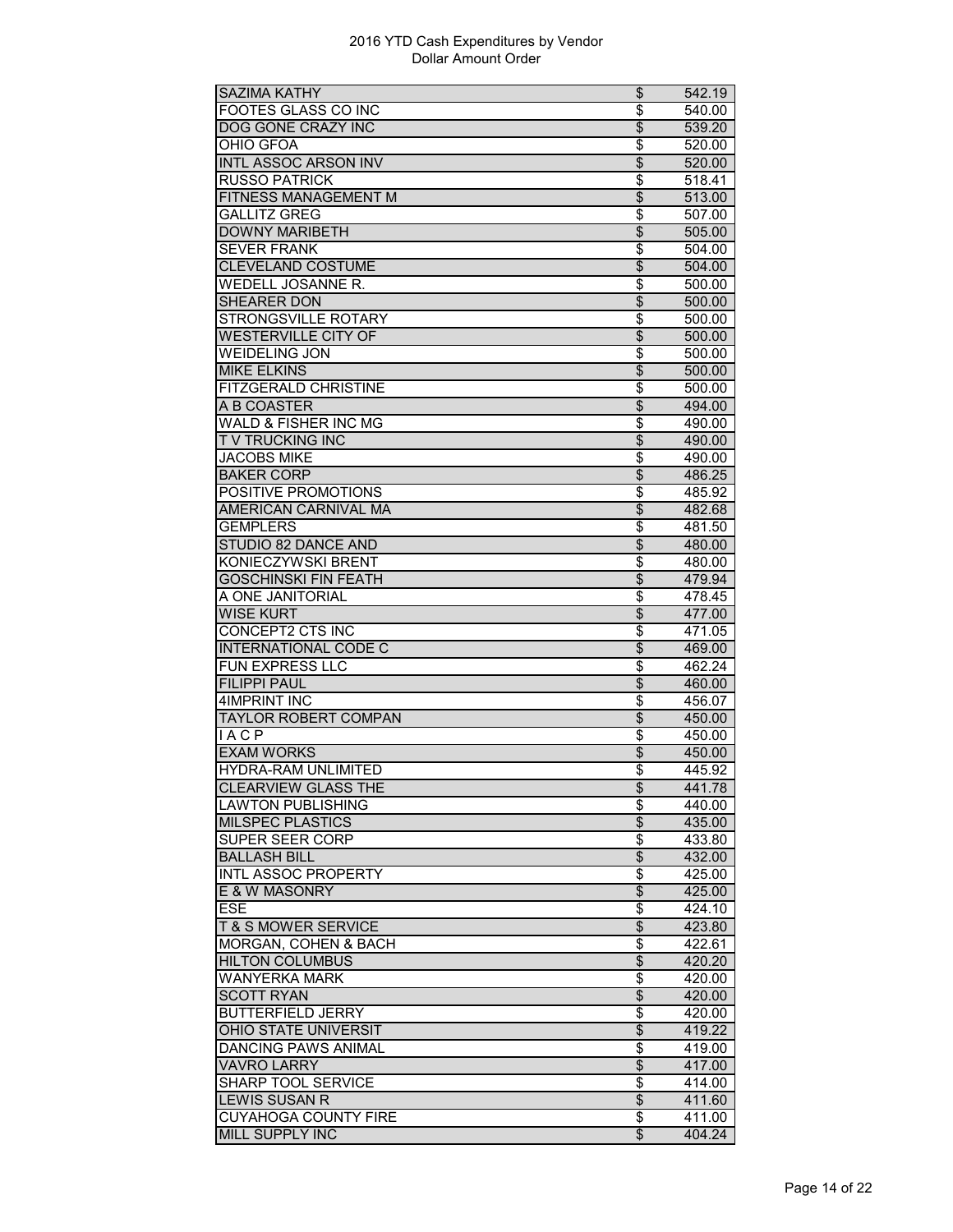| <b>BENO PAUL</b>                | \$                               | 402.00 |
|---------------------------------|----------------------------------|--------|
| <b>COLEGROVE LEE J</b>          | $\overline{\mathcal{L}}$         | 401.12 |
| PREZ SALES                      | \$                               | 401.00 |
| <b>NOVAK KAYLA</b>              | \$                               | 400.00 |
| <b>MAGLOCLEN</b>                | \$                               | 400.00 |
| <b>GOLIAT WILLIAM JOSEP</b>     | $\overline{\$}$                  | 400.00 |
| <b>MCCARTHY PAT PRODUCT</b>     | \$                               | 399.00 |
| <b>CHIEF / LAW ENFORCEM</b>     | $\overline{\mathcal{L}}$         | 398.12 |
| UPS STORE LLC                   | \$                               | 396.27 |
| <b>NITV FEDERAL SERVICE</b>     | $\overline{\theta}$              | 395.00 |
| <b>ALLEN LEO</b>                | \$                               | 392.00 |
| <b>MILSPEC DIRECT</b>           | $\frac{1}{2}$                    | 380.31 |
| <b>THOMPSON RICK</b>            | $\overline{\$}$                  | 380.00 |
| <b>FIVE COUNTY BUILDING</b>     | $\overline{\$}$                  | 380.00 |
| <b>CLANIN ERIC</b>              | $\overline{\boldsymbol{\theta}}$ | 375.13 |
| PRIMEPAY LLC                    | \$                               | 375.00 |
| F B I N A A OHIO CHA            | \$                               | 375.00 |
| OHIO ASSOC OF SENIOR            | $\overline{\mathcal{L}}$         | 374.00 |
| <b>SPA PARTNERS</b>             | \$                               | 372.48 |
| OHIO CRIME PREVENTIO            | $\overline{\$}$                  | 372.40 |
| M S C INDUSTRIAL SUP            | \$                               | 369.00 |
| YOUNG CHEFS ACADEMY             | $\overline{\$}$                  | 360.00 |
| <b>ROYAL CREST GOLF</b>         | \$                               | 360.00 |
| ORMCA                           | \$                               | 360.00 |
| <b>KRIZMANICH MARK</b>          | \$                               | 360.00 |
| <b>MUSTANG WRESTLING CL</b>     | $\overline{\$}$                  | 360.00 |
| AKRON BASEBALL LLC              | $\overline{\$}$                  | 360.00 |
| <b>BROADVIEW HOUSE OF C</b>     | $\overline{\$}$                  | 359.98 |
| <b>HRABAK AARON</b>             | \$                               | 358.00 |
| <b>GARRET ALLEN</b>             | $\overline{\theta}$              | 354.00 |
| <b>EMERINE ADALINE</b>          | \$                               | 350.00 |
| <b>NAYMIK REBECCA</b>           | \$                               | 345.73 |
| <b>BARBERIC LINDA</b>           | \$                               | 345.60 |
| <b>AQUATIC COUNCIL LLC</b>      | $\overline{\$}$                  | 345.00 |
| <b>BOWLING GREEN UNIVER</b>     | \$                               | 345.00 |
| <b>RADIOSHACK</b>               | $\overline{\theta}$              | 343.72 |
| STUMP PRINTING COMPA            | \$                               | 340.50 |
| NOTRE DAME COLLEGE              | $\overline{\mathcal{L}}$         | 340.00 |
| <b>ASCAP</b>                    |                                  |        |
|                                 | \$                               | 336.83 |
| IAE1                            | $\overline{\$}$                  | 336.00 |
| <b>BMI</b>                      | \$                               | 336.00 |
| <b>F &amp; E PAYMENT PROS</b>   | $\overline{\mathcal{L}}$         | 335.50 |
| <b>J &amp; R TECHNICAL SERV</b> | \$                               | 334.01 |
| <b>NAJPAVER DAVID</b>           | $\overline{\$}$                  | 333.50 |
| <b>SARAH RENEE STUDIOS</b>      | \$                               | 327.50 |
| ETIQUETTE FACTORY               | \$                               | 327.00 |
| <b>IMAGES IN ICE INC.</b>       | \$                               | 325.00 |
| <b>CLEVELAND SOUTHWEST</b>      | $\overline{\$}$                  | 325.00 |
| <b>ELEGANT EMBROIDERY</b>       | $\overline{\boldsymbol{\theta}}$ | 324.00 |
| <b>PITER MATTHEW</b>            | $\overline{\mathcal{L}}$         | 320.00 |
| <b>KENNEDY CURT</b>             | $\overline{\boldsymbol{\theta}}$ | 320.00 |
| <b>DILL MANFRED</b>             | $\overline{\theta}$              | 320.00 |
| <b>CHUMNEY RONALD</b>           | \$                               | 320.00 |
| <b>WESTERN RESERVE HIST</b>     | \$                               | 316.00 |
| SERRANO SAMUEL                  | $\overline{\boldsymbol{\theta}}$ | 315.00 |
| <b>MOULD JOHN BRUCE</b>         | $\overline{\$}$                  | 315.00 |
| <b>SAM CARBIS SOLUTIONS</b>     | \$                               | 314.36 |
| DALEY JOHN E                    | \$                               | 312.00 |
| SERPENTINI CHEVROLET            | \$                               | 310.46 |
| <b>YATES DERRICK</b>            | \$                               | 310.00 |
| KIMS SCHOOL OF DANCE            | \$                               | 309.10 |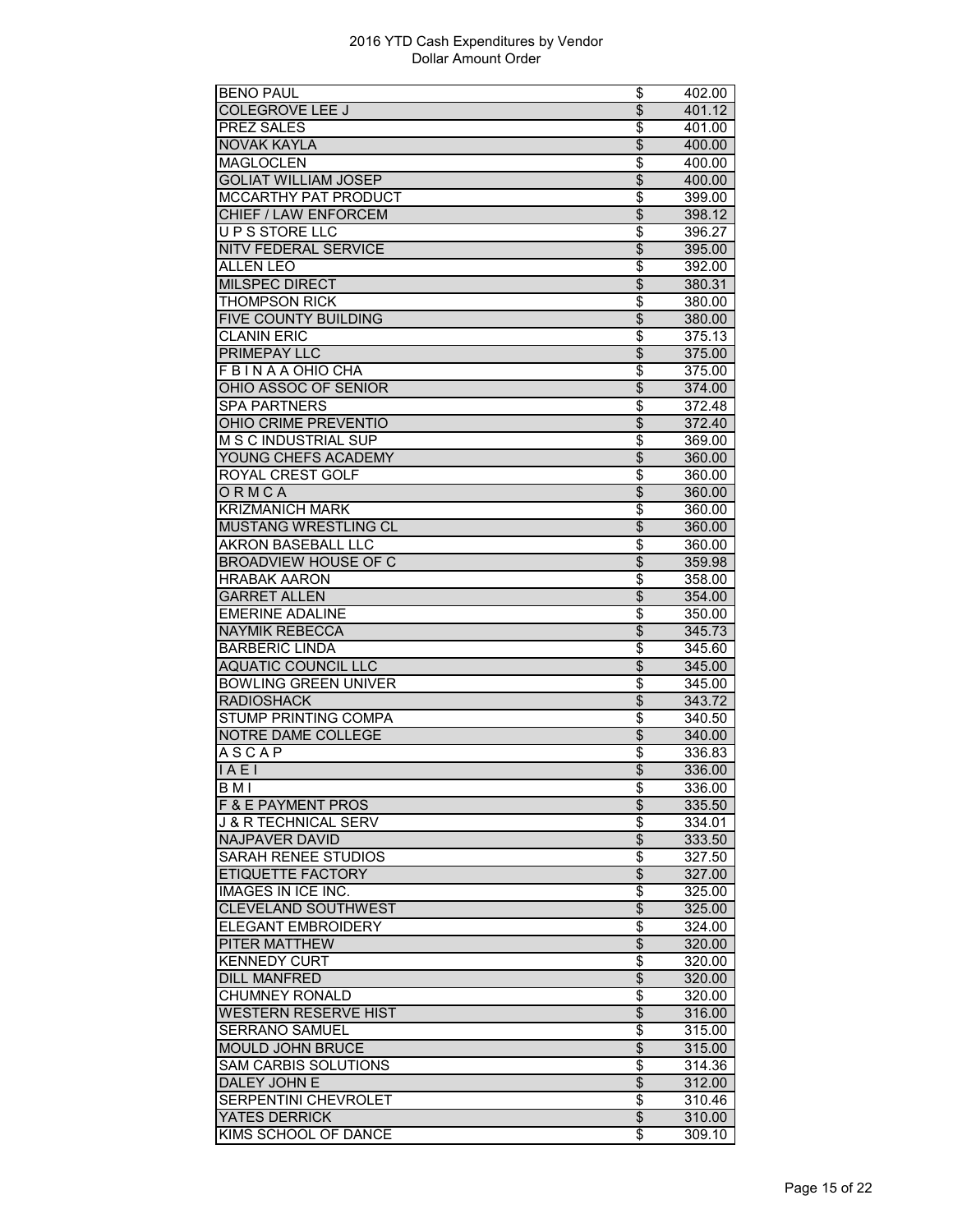| <b>PRICE CHOPPER INC</b>        | \$                             | 305.53 |
|---------------------------------|--------------------------------|--------|
| <b>POOL OPERATION MGMT</b>      | \$                             | 305.00 |
| <b>MIKULA KEN</b>               | \$                             | 304.94 |
| DAVIS JONATHAN                  | \$                             | 300.78 |
| <b>PAPISH ALLISON</b>           | $\overline{\$}$                | 300.00 |
| MCGOWAN GOVERNMENTAL            | $\overline{\$}$                | 300.00 |
| <b>BOCONEO</b>                  | $\overline{\$}$                | 300.00 |
| <b>BRICKS 4 KIDZ</b>            | \$                             | 300.00 |
| <b>IXII GROUP</b>               | $\overline{\mathcal{S}}$       | 298.00 |
| <b>TITLE BOXING LLC</b>         | \$                             | 292.98 |
| <b>CIESLIK JORDAN</b>           | \$                             | 292.50 |
| <b>CERTIFIED POWER INC</b>      | \$                             | 291.66 |
| <b>KURILICH ALAN</b>            | $\overline{\$}$                |        |
|                                 |                                | 287.68 |
| <b>UNITED PARCEL SERVIC</b>     | $\overline{\$}$                | 285.88 |
| <b>MARKOWITZ ROBERT</b>         | $\overline{\$}$                | 285.00 |
| FBI NATIONAL ACADEMY            | \$                             | 285.00 |
| <b>RECKART TIM</b>              | \$                             | 282.00 |
| <b>COLORADO TIME SYSTEM</b>     | \$                             | 281.56 |
| <b>RAMOS NICK</b>               | $\overline{\mathcal{S}}$       | 281.00 |
| <b>OLENIK JOSEPH</b>            | \$                             | 280.00 |
| <b>HABER ROY</b>                | $\overline{\mathcal{S}}$       | 279.50 |
| <b>FINN TIM</b>                 | \$                             | 279.00 |
| <b>TAYLOR RENTAL</b>            | $\overline{\mathcal{S}}$       | 278.10 |
| <b>SMOLE RICHARD</b>            | \$                             | 277.50 |
| OHIO ECONOMIC DEVELO            | \$                             | 275.00 |
| CUYAHOGA CONCRETE SA            | \$                             | 275.00 |
| <b>BONNIE SPEED DELIVER</b>     | $\overline{\mathcal{S}}$       | 273.14 |
| SURVOYS SUPERIOR SER            | \$                             | 272.50 |
| <b>MECZKA ROBIN</b>             | $\overline{\mathcal{L}}$       | 271.44 |
| <b>SUPECK SEPTIC SERVIC</b>     | \$                             | 270.00 |
| <b>ENVIRONMENTAL CONDIT</b>     | $\overline{\mathcal{S}}$       | 269.70 |
| <b>MILLER MICHAEL</b>           | \$                             | 267.52 |
| <b>MARIA GARDENS INC</b>        |                                |        |
| KEPPLER JASON                   | \$<br>\$                       | 267.44 |
| <b>HARTZE MARK</b>              | $\overline{\$}$                | 265.08 |
|                                 |                                | 265.08 |
| <b>TOTH JASON</b>               | \$                             | 264.00 |
| <b>EVEN TONY</b>                | \$                             | 264.00 |
| <b>KOWELL ROBERT</b>            | \$                             | 262.00 |
| <b>PLAIN DEALER</b>             | $\overline{\mathcal{L}}$       | 261.58 |
| <b>INTERNATIONAL SOCIET</b>     | \$                             | 260.00 |
| <b>GAMECO INC</b>               | Φ                              | 260.00 |
| <b>DEVINE RON</b>               | \$                             | 260.00 |
| <b>BROWNELLS</b>                | $\overline{\theta}$            | 258.98 |
| <b>GREAT LAKES SCIENCE</b>      | \$                             | 258.64 |
| <b>STRATEGOS INTERNATIO</b>     | $\overline{\theta}$            | 258.00 |
| <b>BURGESS ERIC</b>             | \$                             | 257.00 |
| OHIO FIRE CHIEF'S AS            | \$                             | 255.00 |
| <b>GREATER CLEVELAND CH</b>     | \$                             | 255.00 |
| <b>CIESLIK MICHAEL</b>          | $\overline{\$}$                | 255.00 |
| <b>WELKER PATTI</b>             | \$                             | 251.11 |
| PENYIN JERRY                    | $\overline{\theta}$            | 250.35 |
| <b>TOEREK REINHOLD</b>          | \$                             | 250.00 |
| NORTHEAST OHIO MAYOR            | \$                             | 250.00 |
| OHIO CHAPTER I A E I            |                                | 250.00 |
| <b>HEINEN'S</b>                 | \$<br>$\overline{\mathcal{E}}$ | 250.00 |
|                                 |                                |        |
| <b>HILDEBRAND DALE</b>          | \$                             | 250.00 |
| DAY DOUG                        | $\overline{\$}$                | 250.00 |
| <b>CAMBRIA ROSARIO</b>          | \$                             | 250.00 |
| <b>CALL &amp; POST NEWSPAPE</b> | $\overline{\theta}$            | 248.48 |
| <b>DIFRANCO SAL</b>             | \$                             | 247.00 |
| <b>CRUMM CLARENCE</b>           | $\overline{\mathcal{E}}$       | 247.00 |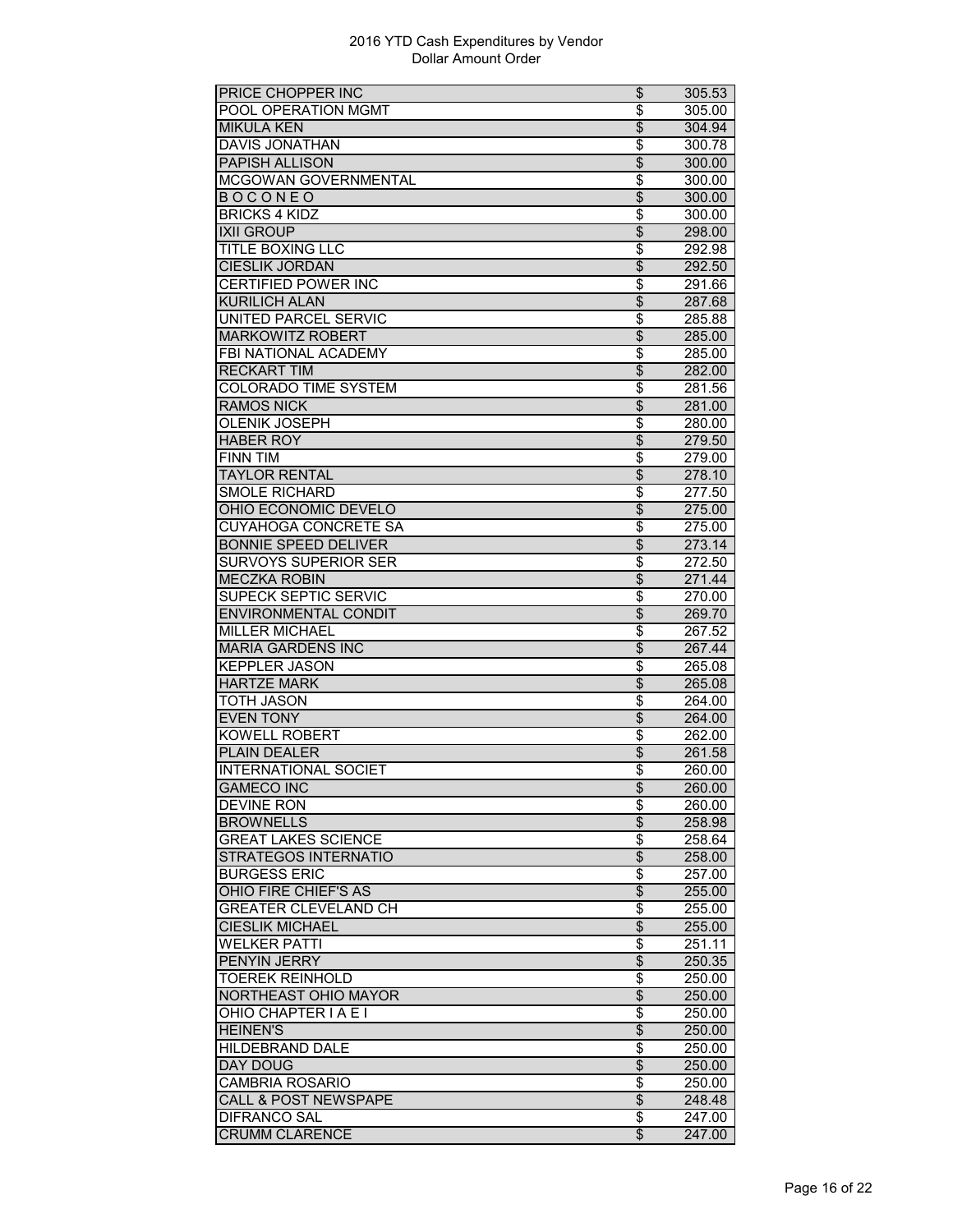| <b>GAITENS EDWARD</b>                                    | \$                       | 247.00 |
|----------------------------------------------------------|--------------------------|--------|
| CLEVELAND MUSEUM OF                                      | \$                       | 245.00 |
| WALL STREET JOURNAL                                      | \$                       | 243.52 |
| <b>IALACCI JOHN</b>                                      | \$                       | 243.00 |
| <b>BALICKY TOM</b>                                       | \$                       | 242.50 |
| <b>RUSSO DAVID</b>                                       | $\overline{\$}$          | 240.00 |
| <b>JUMP YARD</b>                                         | \$                       | 240.00 |
| <b>KOLMAN JEFF</b>                                       | \$                       | 240.00 |
| PREUER JOHN D                                            | \$                       | 238.95 |
| <b>CRAIN'S CLEVELAND BU</b>                              | $\overline{\mathcal{S}}$ | 238.00 |
| <b>COSTELLO SEAN</b>                                     | \$                       | 237.50 |
|                                                          | \$                       |        |
| <b>MEDINA TRACTOR SALES</b><br><b>SKILLPATH SEMINARS</b> |                          | 234.75 |
|                                                          | \$                       | 230.90 |
| <b>FLAUGHER JONATHAN</b>                                 | $\overline{\$}$          | 230.00 |
| <b>DUMAN'S LOCK &amp; SAFE</b>                           | \$                       | 230.00 |
| <b>JAGIELSKI THOMAS</b>                                  | \$                       | 229.50 |
| <b>FOULKES KEITH</b>                                     | \$                       | 229.00 |
| <b>GREEN RANDY</b>                                       | \$                       | 229.00 |
| <b>WRIGHT SHEENA</b>                                     | \$                       | 228.18 |
| <b>TASER INTERNATIONAL</b>                               | $\overline{\mathcal{S}}$ | 225.00 |
| SNIDER RECREATION                                        | \$                       | 225.00 |
| <b>RECKART KENNETH</b>                                   | $\overline{\$}$          | 225.00 |
| <b>ASHER RAY</b>                                         | \$                       | 225.00 |
| <b>MOORE DAVID</b>                                       | $\overline{\mathcal{S}}$ | 224.00 |
| C V S PHARMACY                                           | \$                       | 223.17 |
| <b>RADEY MIKE</b>                                        | \$                       | 222.00 |
| <b>BURICHIN JUDITH</b>                                   | \$                       | 220.90 |
| POLAND CHRIS                                             | $\overline{\$}$          | 220.00 |
| <b>JOHNSON PAUL</b>                                      | \$                       | 220.00 |
| <b>MEYERS TIMOTHY</b>                                    | \$                       | 220.00 |
| POLARIS CAREER CENTE                                     | \$                       | 218.00 |
| <b>TRITECH FORENSICS</b>                                 | \$                       | 211.00 |
| <b>MCLENDON ROBERT</b>                                   | \$                       | 210.00 |
| <b>CIFELLI LEO</b>                                       | $\overline{\mathcal{S}}$ | 210.00 |
| <b>I A F C MEMBERSHIP</b>                                | $\overline{\$}$          | 209.00 |
| <b>MINDYAS JEFF</b>                                      | $\overline{\mathcal{S}}$ | 205.00 |
|                                                          |                          |        |
| <b>CLEVELAND SHRM</b>                                    | \$                       | 205.00 |
| <b>ZAMRZLA KATHRYN</b>                                   | $\overline{\mathcal{S}}$ | 203.41 |
| <b>UNDERHILL KATHY</b>                                   | \$                       | 200.00 |
| STRONGSVILLE SUPERWA                                     | \$                       | 200.00 |
| <b>WEHR BEVERLY</b>                                      | \$                       | 200.00 |
| <b>O'MALLEY KEVIN</b>                                    | $\overline{\mathcal{L}}$ | 200.00 |
| IABTI                                                    | \$                       | 200.00 |
| <b>CUYAHOGA COUNTY POLI</b>                              | $\overline{\mathcal{L}}$ | 200.00 |
| <b>COUNTY TREASURER'S</b>                                | \$                       | 200.00 |
| <b>HAYES PATRICK</b>                                     | \$                       | 200.00 |
| <b>GUZOWSKI ANDREW</b>                                   | \$                       | 200.00 |
| <b>BOWMAN GARY</b>                                       | $\overline{\mathcal{L}}$ | 200.00 |
| C S X TRANSPORTATION                                     | \$                       | 200.00 |
| <b>ULINE INC</b>                                         | $\overline{\mathcal{L}}$ | 198.64 |
| <b>MERCHANTS METAL</b>                                   | \$                       | 196.22 |
| <b>SIRIUS XM RADIO INC</b>                               | $\overline{\theta}$      | 195.92 |
| <b>TINKERS CREEK</b>                                     | \$                       | 195.00 |
| <b>QUEST DIAGNOSTICS</b>                                 | \$                       | 192.00 |
| <b>ASSOCIATION OF PUBLI</b>                              | \$                       | 192.00 |
| <b>STENCILS ONLINE</b>                                   | $\overline{\$}$          | 191.00 |
| <b>SHEETS LARRY</b>                                      | \$                       | 190.37 |
|                                                          |                          |        |
| SHRM                                                     | \$                       | 190.00 |
| <b>BROWN WILLIAM</b>                                     | \$                       | 190.00 |
| <b>PINZONE SAM</b>                                       | \$                       | 189.00 |
| <b>OCCUPATIONAL HEALTH</b>                               | \$                       | 188.50 |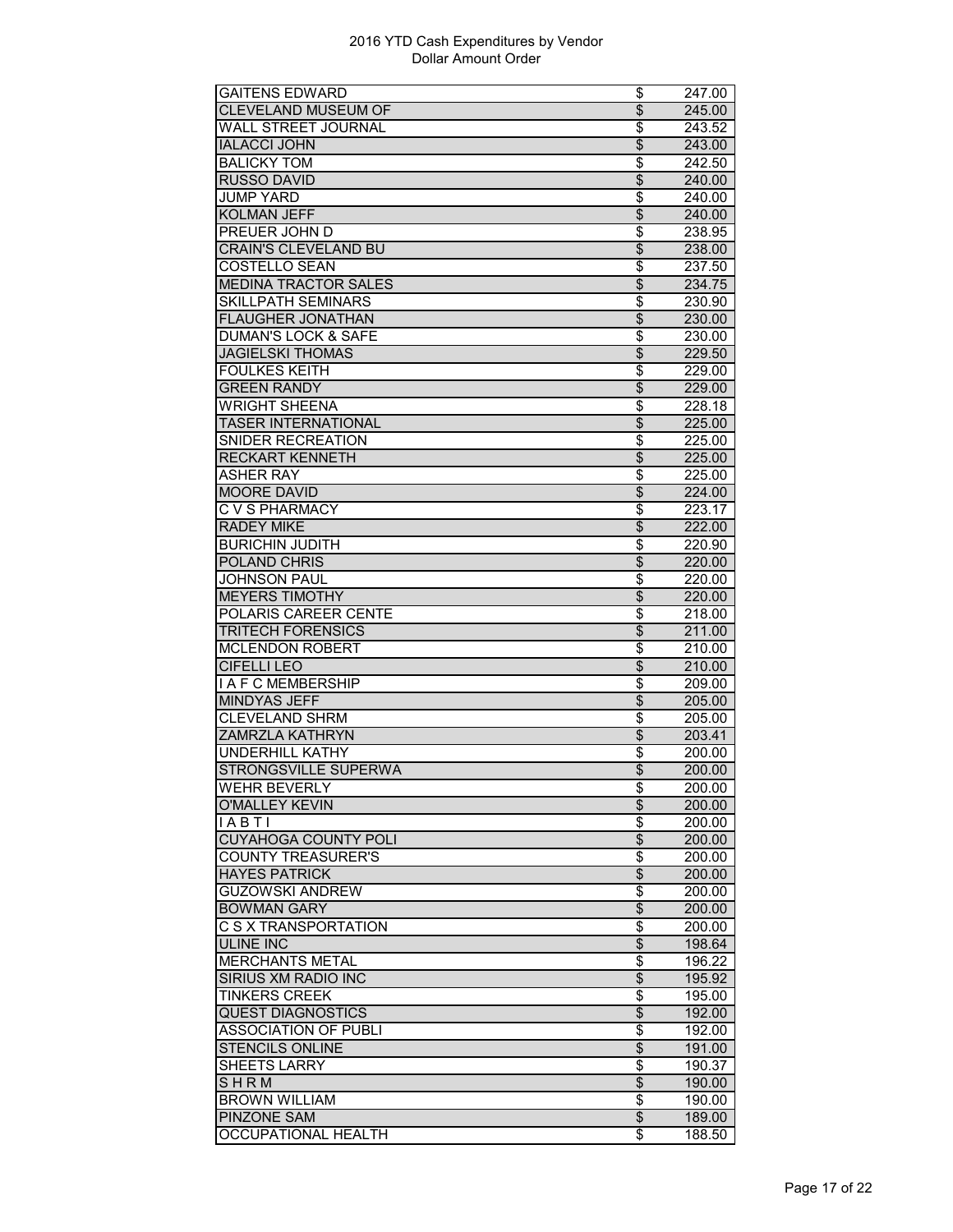| <b>WASHBAYS UNLIMITED L</b>                     | \$                       | 187.50 |
|-------------------------------------------------|--------------------------|--------|
| <b>BEWLEY ALEX</b>                              | \$                       | 182.00 |
| A B C TROPHY                                    | \$                       | 181.00 |
| <b>BRUZEK TOM</b>                               | \$                       | 181.00 |
| <b>DONOVAN TIM</b>                              | $\overline{\$}$          | 180.00 |
| CARABALLO TONY                                  | \$                       | 180.00 |
| <b>WARDICK MICHAEL</b>                          | $\overline{\$}$          | 177.00 |
| <b>VALENCIC PETER</b>                           | \$                       | 177.00 |
| <b>KRAFCIK MATTHEW</b>                          | \$                       | 177.00 |
| <b>BARBIERI JOSEPH</b>                          | \$                       | 177.00 |
| <b>BOYNAR DON</b>                               | $\overline{\mathcal{S}}$ | 177.00 |
| <b>GINTER MIKE</b>                              | \$                       | 176.72 |
| PELC ALUMNI ASSOC                               | $\overline{\$}$          | 175.00 |
| NORTHEAST OHIO LAW D                            |                          |        |
|                                                 | \$                       | 175.00 |
| <b>MCDANIEL RANDY</b>                           | $\overline{\$}$          | 175.00 |
| <b>MILLS DAVE</b>                               | \$                       | 175.00 |
| <b>BOYER TOM</b>                                | \$                       | 175.00 |
| <b>DALEY LORI</b>                               | \$                       | 173.94 |
| <b>BENJAMIN ROSE INSTIT</b>                     | $\overline{\mathcal{S}}$ | 170.00 |
| <b>BELENKY INC</b>                              | \$                       | 169.66 |
| <b>PEREZ MOISE</b>                              | \$                       | 167.50 |
| <b>SALINAS DAVID</b>                            | \$                       | 161.50 |
| <b>MUFF TERRY</b>                               | $\overline{\mathcal{S}}$ | 160.00 |
| <b>LAKE ERIE WINNELSON</b>                      | \$                       | 160.00 |
| <b>MCLEAN CRAIG</b>                             | \$                       | 160.00 |
| <b>ECONOMIST THE</b>                            | \$                       | 160.00 |
| <b>BAUMER CORY</b>                              | $\overline{\$}$          | 160.00 |
| <b>BARTHOLOMEW JEFF</b>                         | $\overline{\$}$          | 160.00 |
| <b>RUBE ADLER SPORTING</b>                      | \$                       | 156.00 |
| <b>REAGAN PATRICK</b>                           | \$                       | 155.00 |
| <b>KILBANE JAMES</b>                            | \$                       | 152.16 |
| MASTRODONATO JENNA                              |                          |        |
|                                                 | \$                       | 151.20 |
| <b>SHEETZ</b>                                   | \$                       | 150.00 |
| <b>JOSEPH GEORGE</b>                            | $\overline{\$}$          | 150.00 |
| <b>HARRAH GLENN</b>                             | $\overline{\$}$          | 150.00 |
| CLIALABORATORY P                                | \$                       | 150.00 |
| <b>TRANSPORT SERVICES I</b>                     | \$                       | 145.75 |
| <b>MILBRANDT JENNIFER</b>                       | \$                       | 145.10 |
| <b>DICK'S BAKERY INC</b>                        | \$                       | 143.00 |
| <b>GRADY KEVIN</b>                              | \$                       | 140.50 |
| <b>TURSKI ROBERT MARK</b>                       | \$                       | 140.00 |
| <b>WESTLAKE RECREATION</b>                      | \$                       | 140.00 |
| <b>SPERRY EDWARD</b>                            | $\overline{\theta}$      | 140.00 |
| <b>MADDEN TOM</b>                               | \$                       | 140.00 |
| <b>KLANAC BRYCE</b>                             | \$                       | 140.00 |
| <b>HERSHISER SCOTT</b>                          | \$                       | 140.00 |
| <b>LUCCHESE JAMES A</b>                         | $\overline{\mathcal{L}}$ | 140.00 |
| MILLER JIMMY                                    | $\overline{\$}$          | 140.00 |
| <b>KIMBER JOHNNY</b>                            | $\overline{\$}$          | 140.00 |
| <b>KROLMAN WALTER</b>                           | \$                       | 140.00 |
| <b>KOCUR MIKE</b>                               | $\overline{\theta}$      | 140.00 |
|                                                 |                          |        |
| <b>KITSON SCOTT</b>                             | \$                       | 140.00 |
| <b>MENGE BRIAN</b>                              | \$                       | 140.00 |
| <b>GORDON JEFF</b>                              | \$                       | 140.00 |
| <b>COSTANZO JUSTIN W</b>                        | $\overline{\$}$          | 140.00 |
| <b>FERENCE STEVE</b>                            | \$                       | 140.00 |
| <b>CUYAHOGA COUNTY COUR</b>                     | $\overline{\$}$          | 136.28 |
| <b>SETTA TROPHY</b>                             | \$                       | 135.00 |
| <b>CHARITABLE FUND OF S</b>                     | \$                       | 135.00 |
|                                                 |                          |        |
| <b>MATYAS NATHANIEL</b><br><b>ONOFRE KRISTI</b> | \$<br>\$                 | 132.66 |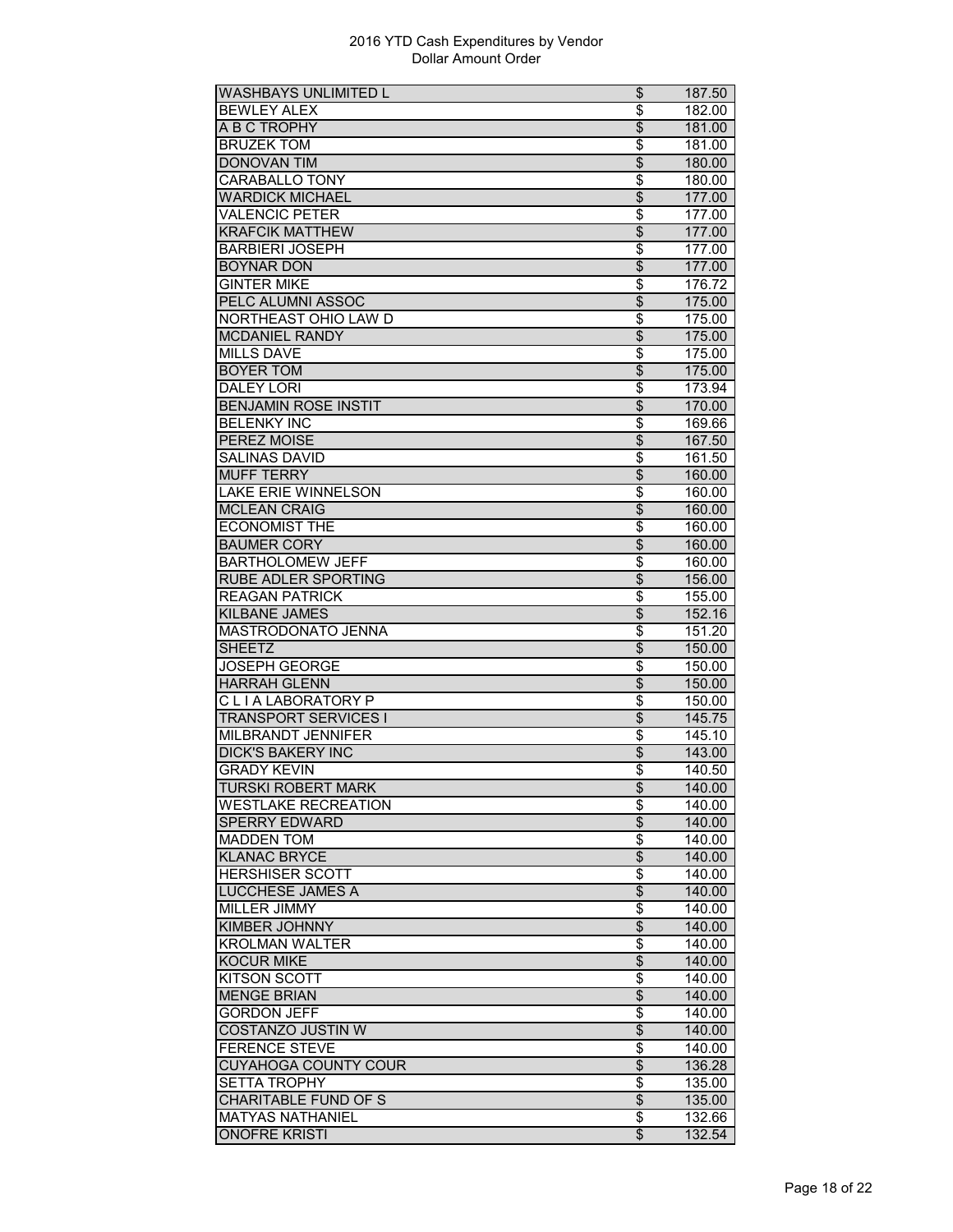| <b>COURTRIGHT PHILIP</b>    | \$                       | 130.00 |
|-----------------------------|--------------------------|--------|
| MASSMUTUAL FINANCIAL        | $\overline{\mathcal{S}}$ | 129.12 |
| PRIDE DALENE                | \$                       | 128.00 |
| <b>NORTHERN OHIO SERVIC</b> | $\overline{\mathcal{S}}$ | 125.00 |
| CHALMERS PHIL               | $\overline{\$}$          | 125.00 |
| <b>KONEY MIKE</b>           | $\overline{\$}$          | 124.00 |
| <b>STIPEK JOHN</b>          | \$                       | 122.50 |
| <b>THOMAS MIKE</b>          | \$                       | 120.00 |
| <b>MYERS WILLIAM</b>        | \$                       | 120.00 |
| <b>RELIABLE PEST CONTRO</b> | $\overline{\mathcal{S}}$ | 120.00 |
| <b>ROMEL SHARON</b>         | \$                       | 120.00 |
| <b>COOK MICHELLE</b>        | $\overline{\mathcal{L}}$ | 120.00 |
| <b>JOURNAL OF LIGHT CON</b> | $\overline{\$}$          | 119.85 |
| <b>RELENTLESS LLC</b>       | $\overline{\$}$          | 115.00 |
| PETTY CASH DUBOVEC          | \$                       | 114.58 |
| <b>SHADRAKE KATHERINE</b>   |                          | 112.12 |
|                             | \$                       |        |
| NIEMI MARK D.               | \$                       | 112.00 |
| <b>KELLER JOEL S</b>        | \$                       | 111.60 |
| <b>PUCILLO AL</b>           | \$                       | 111.02 |
| <b>ROMAN JERRY</b>          | $\overline{\$}$          | 110.00 |
| <b>DUO - SAFETY LADDER</b>  | \$                       | 109.04 |
| <b>GRAPHTEC AMERICA</b>     | $\overline{\$}$          | 109.00 |
| <b>AROLD CHRIS</b>          | \$                       | 108.72 |
| <b>BILEY MARK</b>           | $\overline{\mathcal{L}}$ | 108.72 |
| YAKIMOW DAVID               | \$                       | 107.00 |
| <b>SAUNDERS DANA</b>        | \$                       | 107.00 |
| RATLIFF CODY                | \$                       | 107.00 |
| <b>MARKLING BOB</b>         | $\overline{\$}$          | 107.00 |
| <b>HAMILTON CARL E</b>      | \$                       | 107.00 |
| <b>STANTON'S SHEET MUSI</b> | \$                       | 105.83 |
| <b>GOLDEN HILLS SOFTWAR</b> | \$                       | 105.00 |
| <b>WELSH CORY</b>           | \$                       | 100.00 |
| <b>WALLACE JOHN</b>         | \$                       | 100.00 |
| YOUNKIN GLENN               | $\overline{\$}$          | 100.00 |
| <b>OHIO STATE FIREFIGHT</b> | $\overline{\$}$          | 100.00 |
| <b>OCKULY CHASE</b>         | $\overline{\mathcal{S}}$ | 100.00 |
| <b>ROURKE AL</b>            | \$                       | 100.00 |
| <b>NORTH EASTERN OHIO</b>   | $\overline{\mathcal{L}}$ | 100.00 |
| POMNEAN JOHN                | \$                       | 100.00 |
|                             |                          |        |
| <b>PARADISE TREE FARM I</b> | $\overline{\$}$          | 100.00 |
| IMSA                        | \$                       | 100.00 |
| <b>LACKEY DAVID</b>         | $\overline{\mathcal{L}}$ | 100.00 |
| <b>LELONIS HEATHER</b>      | \$                       | 100.00 |
| <b>LEECH BOB</b>            | $\overline{\theta}$      | 100.00 |
| <b>CORELIFE EATERY</b>      | \$                       | 100.00 |
| <b>DEAL TERI</b>            | \$                       | 100.00 |
| <b>FISCHBACH SEAN</b>       | \$                       | 100.00 |
| <b>BARLE GREGG</b>          | $\overline{\$}$          | 100.00 |
| CLEVELAND PLUMBING I        | \$                       | 100.00 |
| COOL GLOW                   | \$                       | 99.43  |
| <b>WEBB DEREK</b>           | \$                       | 98.86  |
| CLEVELAND BOTANICAL         | \$                       | 97.50  |
| <b>DOMBROSE BRIAN</b>       | \$                       | 97.00  |
| <b>DRAVES JACK</b>          | \$                       | 96.62  |
| ZENKEWICZ ALLAN             | \$                       | 96.12  |
| <b>HYDRAULIC CONNECTION</b> | $\overline{\$}$          | 93.49  |
| <b>RICHARDSON FARMS</b>     | \$                       | 92.00  |
| <b>ROBEKS</b>               | \$                       |        |
|                             |                          | 91.00  |
| OFFICE MACHINE REPAI        | \$                       | 90.00  |
| PACAK WALT                  | \$                       | 90.00  |
| <b>JAMISON NEAL</b>         | \$                       | 90.00  |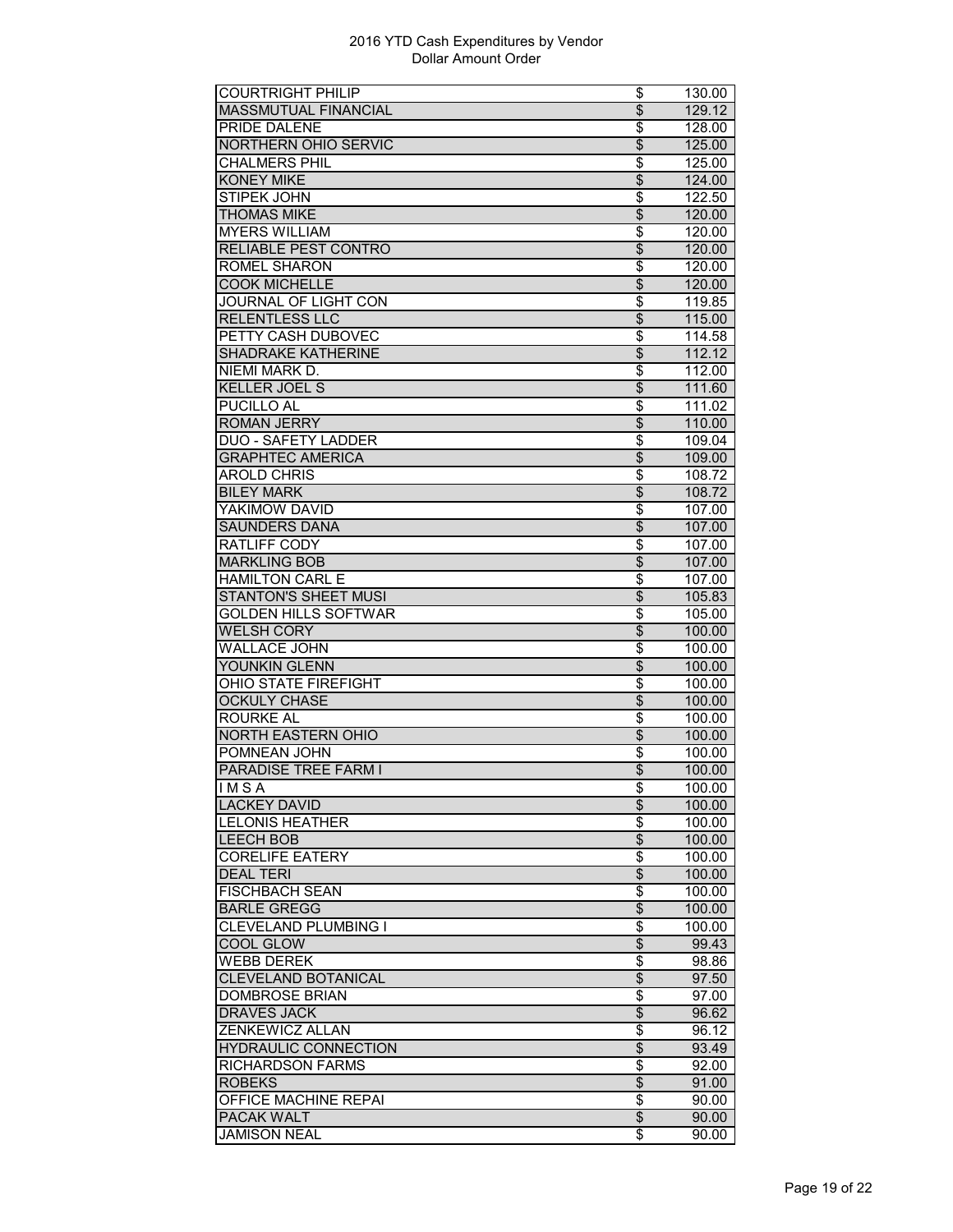| <b>COCHRAN SCOTT</b>        | \$                       | 88.00 |
|-----------------------------|--------------------------|-------|
| <b>DIVOTS QUEEN</b>         | \$                       | 87.00 |
| <b>BURTON JUSTIN</b>        | \$                       | 87.00 |
| <b>IAFCI</b>                | \$                       | 85.00 |
| <b>SPOLAR MIKE</b>          | $\overline{\$}$          | 80.00 |
| POULSON JAMES               | $\overline{\$}$          | 80.00 |
| <b>JONES MARTIN</b>         | $\overline{\$}$          | 80.00 |
| <b>MILLS CRAIG</b>          | \$                       | 80.00 |
| <b>MCTAGGART KEVIN</b>      | \$                       | 80.00 |
| <b>MAGALSKI DAN</b>         | \$                       | 80.00 |
| <b>MOEHRING MATT</b>        | \$                       | 80.00 |
| <b>MCNULTY RON</b>          | \$                       | 80.00 |
| <b>KEIM NEIL</b>            | $\overline{\$}$          | 80.00 |
| <b>EVEN JACOB</b>           | \$                       | 80.00 |
| <b>CORRIGAN TOM</b>         | $\overline{\$}$          | 80.00 |
| <b>GRANT PHILLIP</b>        | \$                       | 80.00 |
| ELIZABETH TOMCHO            | \$                       | 80.00 |
| <b>DUNKER MARC</b>          |                          |       |
| <b>BASS III LARRY</b>       | \$                       | 80.00 |
|                             | \$                       | 80.00 |
| <b>BIALOSKY KURT</b>        | \$                       | 80.00 |
| <b>SUN NEWSPAPERS</b>       | \$                       | 78.00 |
| <b>HEALEY COLLEEN</b>       | \$                       | 77.52 |
| <b>TAUNTON DIRECT</b>       | $\overline{\mathcal{L}}$ | 75.90 |
| <b>NOTARY PUBLIC COMMIS</b> | \$                       | 75.00 |
| NORTH CENTRAL EMS CO        | \$                       | 75.00 |
| <b>SAUL TAMMY</b>           | \$                       | 75.00 |
| OHIO ASSOC OF EMERGE        | $\overline{\$}$          | 75.00 |
| <b>INSURANCE INFORMATIO</b> | $\overline{\$}$          | 75.00 |
| MEANEO                      | \$                       | 75.00 |
| <b>LAW ENFORCEMENT FOUN</b> | \$                       | 75.00 |
| <b>CUYAHOGA ANIMAL WARD</b> | \$                       | 75.00 |
| <b>GRIEGER ALAN</b>         | \$                       | 75.00 |
| <b>OVERBAUGH PATRICIA</b>   | \$                       | 72.00 |
| <b>MEHOZONEK PAUL</b>       | $\overline{\$}$          | 72.00 |
| <b>SEEDHOUSE BOB</b>        | $\overline{\$}$          | 70.00 |
| OHIO DEPARTMENT OF A        | \$                       | 70.00 |
| <b>ORAVETS MARTY</b>        | \$                       | 70.00 |
| <b>IPMBA</b>                | \$                       | 70.00 |
| <b>KEMPER JOHN</b>          | \$                       | 70.00 |
| <b>GUZOWSKI ED</b>          | \$                       | 70.00 |
| <b>GALLITZ BRADLEY</b>      | $\overline{\$}$          | 70.00 |
| <b>DAVIDSON DALE</b>        | \$                       | 70.00 |
| <b>DUFFY JOE</b>            | \$                       | 70.00 |
| <b>DISCOVERY EDUCATION</b>  | \$                       | 67.50 |
| <b>ROZMAN NEIL</b>          | \$                       | 66.27 |
| <b>NYKIEL KRISTEN</b>       | \$                       | 66.27 |
| <b>HEARTLAND PETROLEUM</b>  | $\overline{\mathcal{L}}$ | 65.00 |
| <b>COMMUNITY OFFICE ON</b>  |                          |       |
|                             | $\overline{\$}$          | 65.00 |
| <b>ORNAMENTAL PRODUCTS</b>  | $\overline{\$}$          | 63.00 |
| <b>HOTTELL JOHN</b>         | \$                       | 62.87 |
| <b>BUSCHMAN SHERYL</b>      | \$                       | 60.68 |
| <b>SMITH EMILY</b>          | \$                       | 60.00 |
| <b>WALUNIS DAN</b>          | \$                       | 60.00 |
| <b>WALSH BOB</b>            | \$                       | 60.00 |
| <b>SAVAGE CARL</b>          | $\overline{\$}$          | 60.00 |
| <b>PACAK MIKE</b>           | \$                       | 60.00 |
| <b>PATKA KATHY</b>          | $\overline{\$}$          | 60.00 |
| <b>ROBINSON DARRON</b>      | \$                       | 60.00 |
| NORTHERN OHIO ARSON         | \$                       | 60.00 |
| NORTHEAST OHIO MUNIC        | \$                       | 60.00 |
| <b>HODOUS DAN</b>           | \$                       | 60.00 |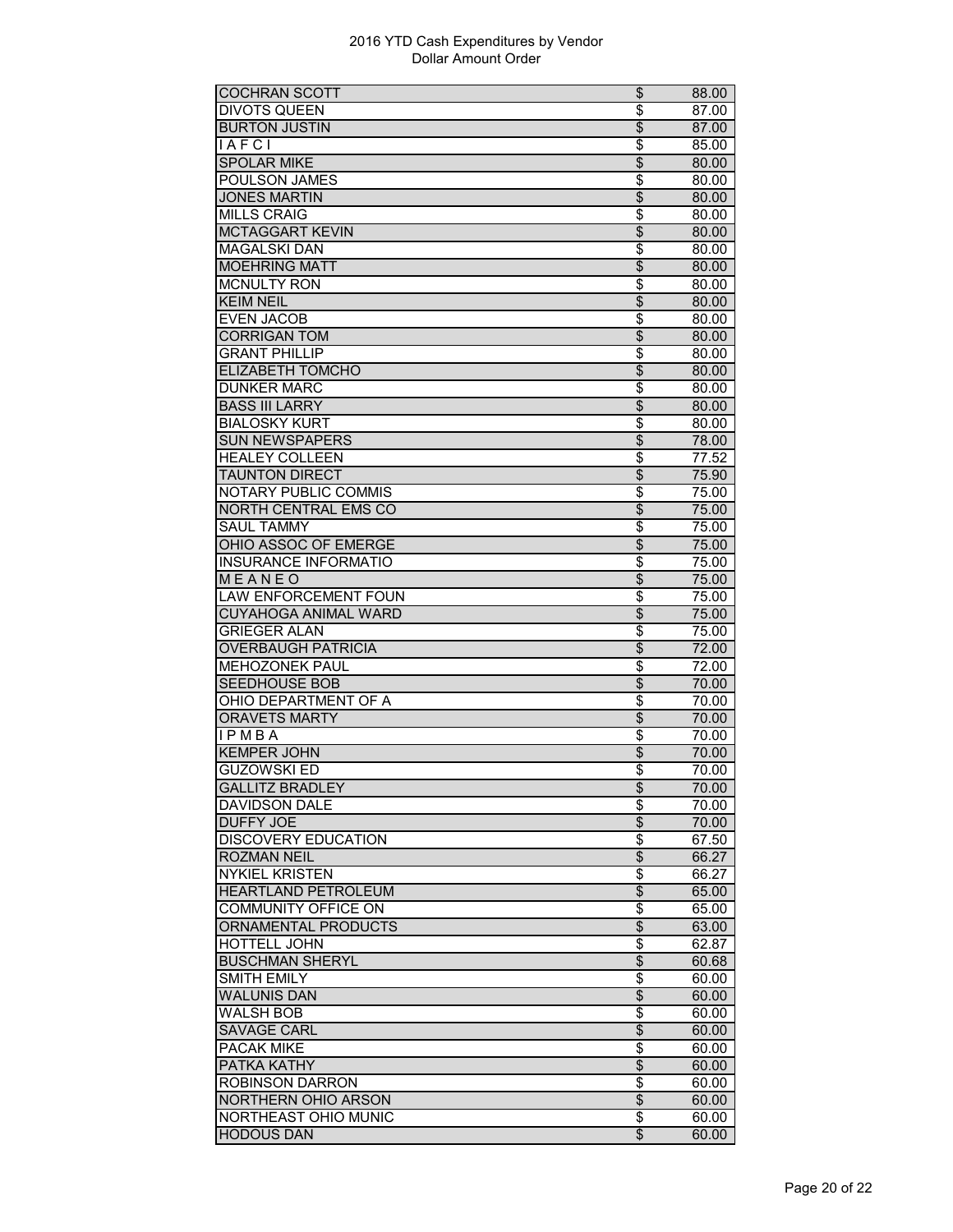| <b>GASPARRO PETE</b>        | \$                       | 60.00          |
|-----------------------------|--------------------------|----------------|
| <b>CLEVELAND CULTURAL G</b> | \$                       | 60.00          |
| <b>BLACKMON DEYANIUS</b>    | \$                       | 60.00          |
| <b>NORCROSS SUSAN</b>       | \$                       | 59.52          |
| <b>CORNINGWARE CORELLE</b>  | \$                       | 57.45          |
| <b>KALISZEWSKI NICK</b>     | $\overline{\$}$          | 55.50          |
| FRED MARVIN ASSOCIAT        | \$                       | 54.37          |
| <b>TOMCANY BRIAN</b>        | \$                       | 54.36          |
| <b>BRANIC DEBORAH</b>       | \$                       | 54.36          |
| <b>OLEKSY RICHARD</b>       | \$                       | 52.50          |
| FEDERAL EXPRESS CORP        | \$                       | 51.75          |
| RAHEL EDWARD M              | \$                       | 50.00          |
| NCOBOA                      | $\overline{\$}$          | 50.00          |
| <b>ROSE THOMAS</b>          | $\overline{\$}$          | 50.00          |
| NATIONAL EMERGENCY N        | \$                       | 50.00          |
| <b>IMWALLE MATT</b>         | \$                       | 50.00          |
| <b>KOVAR STEVEN</b>         | \$                       | 50.00          |
| <b>COWLEY THOMAS A</b>      | \$                       | 50.00          |
| <b>FAZIO JOHN</b>           | \$                       | 50.00          |
| <b>AMTECH</b>               | $\overline{\$}$          | 50.00          |
| <b>BANBURY ADAM</b>         | \$                       | 50.00          |
| <b>BARLE LOU</b>            | $\overline{\mathcal{L}}$ | 50.00          |
| <b>BROWN ROBERT</b>         | \$                       | 50.00          |
| <b>AMERICAN JAIL ASSOCI</b> | \$                       | 48.00          |
| <b>MARC GLASSMAN INC</b>    | \$                       | 44.80          |
| <b>RAGONE RAYMOND</b>       | $\overline{\mathcal{S}}$ | 44.75          |
| <b>LAKOTA ROBERT</b>        | $\overline{\$}$          | 44.75          |
| <b>MACCURDY MARK</b>        | $\overline{\$}$          |                |
| <b>HAUN JEREMY</b>          |                          | 44.75          |
|                             | \$<br>\$                 | 44.75<br>44.75 |
|                             |                          |                |
| <b>FLOWERS ERIC</b>         |                          |                |
| <b>GOSS JOE</b>             | \$                       | 44.75          |
| <b>ALLEN JABIN M</b>        | \$                       | 44.75          |
| <b>BLUM ROGER</b>           | \$                       | 44.75          |
| ZACHARYASZ ANTHONY          | $\overline{\$}$          | 44.18          |
| <b>PEREZ RAMON</b>          | \$                       | 44.18          |
| <b>MILL DISTRIBUTORS IN</b> | \$                       | 43.08          |
| <b>BRAUN INDUSTRIES INC</b> | \$                       | 41.48          |
| <b>STOYKA FRANK</b>         | \$                       | 40.00          |
| <b>WATER ENVIRONMENT FE</b> | \$                       | 40.00          |
| <b>REILLY THOMAS</b>        | $\overline{\$}$          | 40.00          |
| ODNR DIVISION OF WIL        | \$                       | 40.00          |
| <b>INTL ASSOC OF AUTO T</b> | $\overline{\mathcal{L}}$ | 40.00          |
| <b>MEWHINNEY JAMIE</b>      | \$                       | 40.00          |
| <b>CLERK OF COURTS ROCC</b> | \$                       | 40.00          |
| <b>CELEBUCKI KEN</b>        | \$                       | 40.00          |
| <b>SEMS DAVID</b>           | \$                       | 39.58          |
| <b>POLAK AUGUSTINE</b>      | \$                       | 37.00          |
| <b>PREDOVIC DAN</b>         | $\overline{\$}$          | 37.00          |
| <b>MADDEN MICHAEL</b>       | \$                       | 37.00          |
| <b>MARVIN JEFF</b>          | \$                       | 37.00          |
| <b>HAUSLER WAYNE</b>        | \$                       | 37.00          |
| <b>FRANTZ GARY</b>          | \$                       | 37.00          |
| <b>EMILING DARLENE</b>      | \$                       | 36.99          |
| DES MOINES STAMP MFG        | \$                       | 36.70          |
| <b>EMPLOYEE BENEFIT MAN</b> | \$                       | 35.76          |
| <b>STACHNIK DAVE</b>        | $\overline{\$}$          | 35.00          |
| <b>SLOAT TED</b>            | \$                       | 35.00          |
| <b>WESTERN RESERVE DIVI</b> | \$                       | 35.00          |
| NORTH COAST CORRECTI        | \$                       | 35.00          |
| <b>NEMECEK RON</b>          | \$                       | 35.00          |